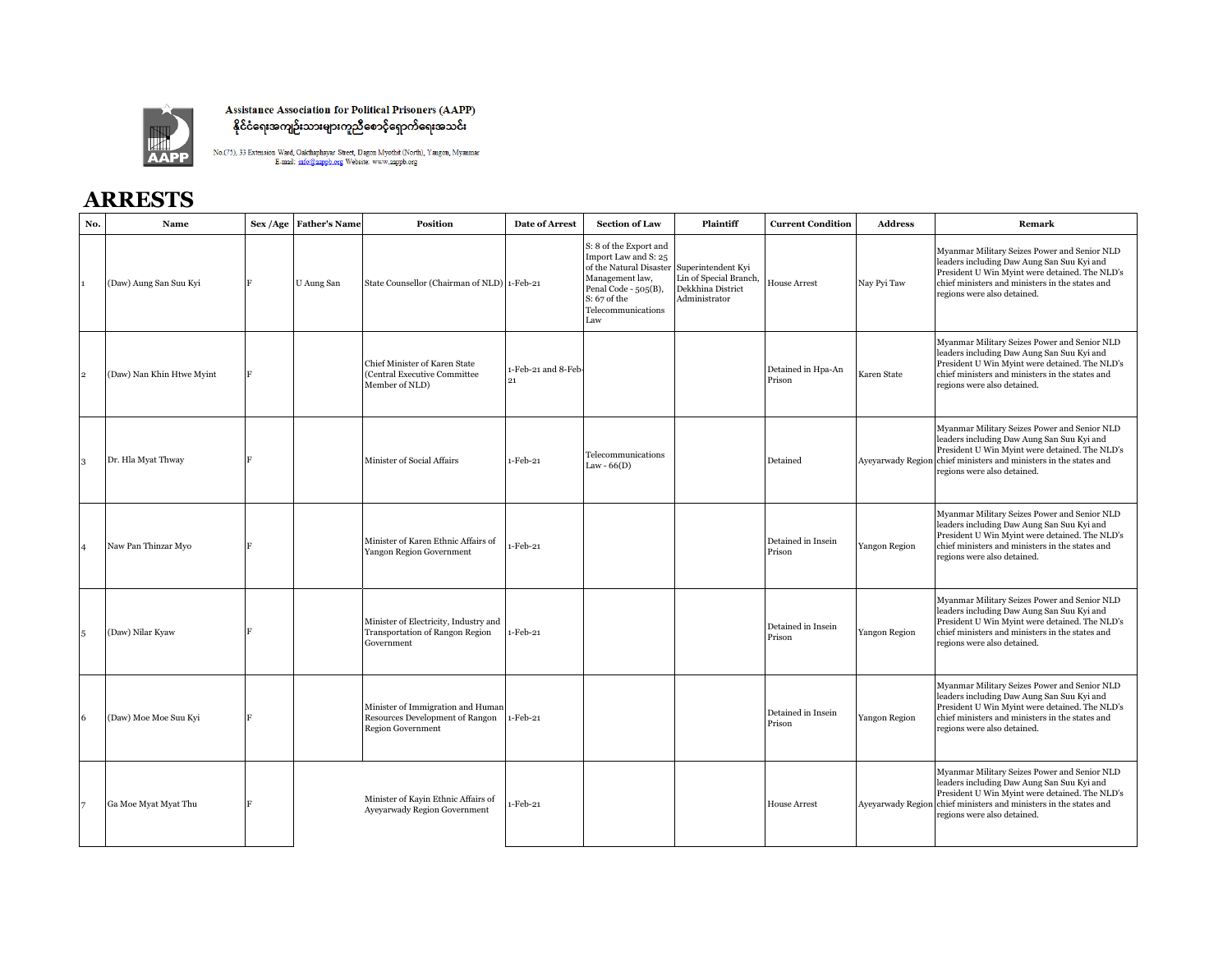| 8      | (Daw) Yee Yee Cho     |  | Minister of of Planning and Finance<br>of Tanintharyi Region Government | -Feb-21   |                                                    |                                               | Released on 13 Feb 21 | Tanintharyi<br>Region                     | Myanmar Military Seizes Power and Senior NLD<br>leaders including Daw Aung San Suu Kyi and<br>President U Win Myint were detained. The NLD's<br>chief ministers and ministers in the states and<br>regions were also detained. |
|--------|-----------------------|--|-------------------------------------------------------------------------|-----------|----------------------------------------------------|-----------------------------------------------|-----------------------|-------------------------------------------|--------------------------------------------------------------------------------------------------------------------------------------------------------------------------------------------------------------------------------|
| 9      | (Daw) Nan Thuzar Khin |  | Karen State Hluttaw Deputy Speaker 1-Feb-21                             |           |                                                    |                                               | Detained              | Karen State                               | Myanmar Military Seizes Power and Senior NLD<br>leaders including Daw Aung San Suu Kyi and<br>President U Win Myint were detained. The NLD's<br>chief ministers and ministers in the states and<br>regions were also detained. |
| 10     | (Daw) Tin Ei          |  | Mon State Hluttaw Speaker                                               | 1-Feb-21  |                                                    |                                               | Detained              | Mon State                                 | Myanmar Military Seizes Power and Senior NLD<br>leaders including Daw Aung San Suu Kyi and<br>President U Win Myint were detained. The NLD's<br>chief ministers and ministers in the states and<br>regions were also detained. |
| 11     | (Daw) Khin Saw Wai    |  | Member of Parliament (ANP)                                              | 1-Feb-21  |                                                    |                                               | Released on 1 Feb 21  | <b>Rakhine State</b>                      | Myanmar Military Seizes Power and Senior NLD<br>leaders including Daw Aung San Suu Kyi and<br>President U Win Myint were detained. The NLD's<br>chief ministers and ministers in the states and<br>regions were also detained. |
| $12\,$ | (U) Zin Moe Htike     |  | MP for Pyay Township                                                    | 11-Feb-21 |                                                    |                                               | Detained              | Pyay Township,<br>Bago Region             | She was arrested after the military coup.                                                                                                                                                                                      |
| 13     | (Daw) Pa Pa Han       |  | MP for Pyay Township                                                    | 11-Feb-21 |                                                    |                                               | Detained              | Pyay Township,<br>Bago Region             | She was arrested after the military coup.                                                                                                                                                                                      |
| 14     | (Daw) Mar Mar Khaing  |  | MP for No.2 constituency in Thaton<br>Township                          | 25-Feb-21 |                                                    |                                               | Detained              | Thaton Township,<br>Mon State             | She was detained days after the military staged a<br>coup.                                                                                                                                                                     |
| 15     | (Daw) Win Mya Mya     |  | Pyithu Hluttaw MP for Sintgaing<br>Township                             | 27-Feb-21 |                                                    |                                               | Detained              | Sintgaing<br>Township,<br>Mandalay Region | She was detained days after the military staged a<br>coup.                                                                                                                                                                     |
| 16     | Nan Mol Kham          |  | Pvithu Hluttaw MP                                                       | February  |                                                    |                                               | Detained              | Mong Hsat, Shan<br>State                  | Myanmar Military Seizes Power and Senior NLD<br>leaders including Daw Aung San Suu Kyi and<br>President U Win Myint were detained. The NLD's<br>chief ministers and ministers in the states and<br>regions were also detained. |
| 17     | (Ma) Soe Soe Yi       |  | Secretary of NLD party of Mogaung<br>Township                           | 10-Feb-21 | S: 25 of the Natural<br>Disaster Management<br>law |                                               | Detained              | Kachin State                              | She was detained days after the military staged a<br>coup.                                                                                                                                                                     |
| $18\,$ | (Ma) Khin Khin Oo     |  | NLD Member                                                              | 7-Feb-21  |                                                    |                                               | Detained              | Naypyitaw                                 | She was arrested in relation to the military coup.                                                                                                                                                                             |
| 19     | (Daw) Nilar Win       |  | Member of NLD Party of Kyaingtong 1-Feb-21                              |           |                                                    |                                               | Detained              | Kyaingtong<br>Township, Shan<br>State     | She was arrested in relation to the military coup.                                                                                                                                                                             |
| 20     | (Daw) Win Mya Mya     |  | Vice Chairman of the Working<br>Committee, Mandalay Region NLD          | -Mar-21   |                                                    |                                               | Detained              | Mandalay Region                           | For staging a protest against the military coup                                                                                                                                                                                |
| 21     | (Daw) Khin Mar Kyi    |  | Chairman of NLD party of Mabein<br>Township                             | 8-Mar-21  |                                                    |                                               | Detained              | Mabeinn Township.<br>Shan State           | She was detained days after the military staged a<br>coup.                                                                                                                                                                     |
| 22     | (Ma) Thin Thin Maw    |  | NLD, Ahlon Township                                                     | 11-Mar-21 |                                                    |                                               | Detained              | Ahlon Township,<br>Yangon                 | For staging a protest against the military coup                                                                                                                                                                                |
| 23     | (Daw) Khin San Hlaing |  | NLD, Pule Township MP                                                   |           |                                                    | Pule Township<br>Administration<br>Department | In Hiding             | Pule Township,<br><b>Sittkaing Region</b> | For staging a protest against the military coup                                                                                                                                                                                |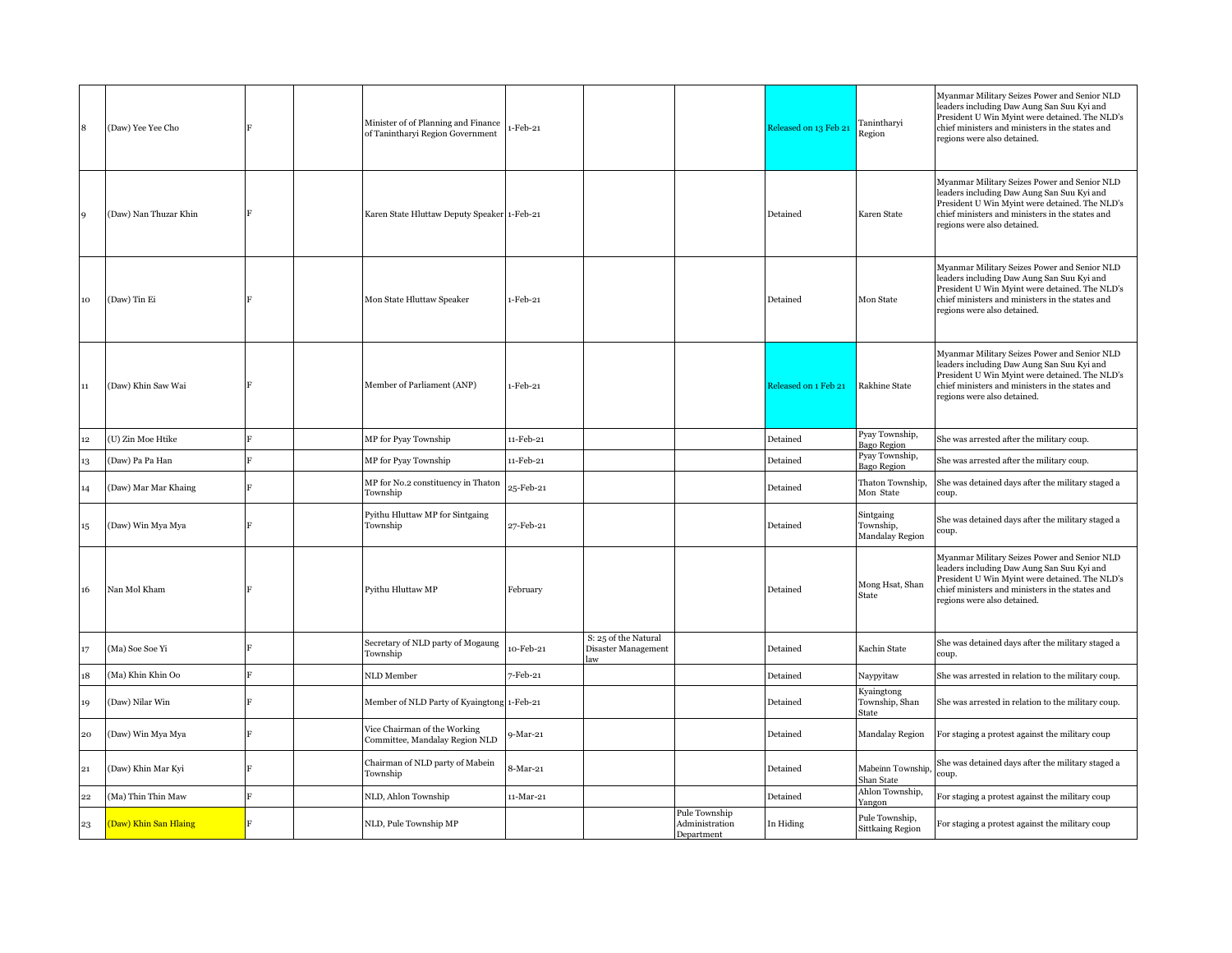| 24 | (Daw) Than Myint Aung                   |  | Yangon City Development<br>Committee (Writer)                                                           | -Feb-21     |                                                    |                                                                               | Detained                                | Yangon Region                         | Myanmar Military Seizes Power and Senior NLD<br>leaders including Daw Aung San Suu Kyi and<br>President U Win Myint were detained. The NLD's<br>chief ministers and ministers in the states and<br>regions were also detained. |
|----|-----------------------------------------|--|---------------------------------------------------------------------------------------------------------|-------------|----------------------------------------------------|-------------------------------------------------------------------------------|-----------------------------------------|---------------------------------------|--------------------------------------------------------------------------------------------------------------------------------------------------------------------------------------------------------------------------------|
| 25 | Dr. Cho Yu Mon                          |  | Headmistress of Hpa-an<br>Government Techanical High School 5-Feb-21                                    |             | S: 505 (b) of the Penal<br>Code                    | Hpa-an Townshsip<br>Administrator Zay<br>Htet Aung                            | Detained                                | Hpa-an Township.<br>Karen State       | She was arrested and charged under section 505 (b)<br>of the Penal Code for taking part in a "red ribbon"<br>ampaign.                                                                                                          |
| 26 | (Daw) Nan Sandar Cho                    |  | Assistant Archivist of the Hpan-An<br>University                                                        | $-Feb-21$   |                                                    |                                                                               | Detained                                | Hpa-an Township,<br>Karen State       | She was arrested for his involement in the Civil<br>Disobedience Movement (CDM)                                                                                                                                                |
| 27 | (Ma) Nan Shella a.k.a Mee Saw           |  | Primary School Teacher                                                                                  | $-Feb-21$   | S: 25 of the Natural<br>Disaster Management<br>law |                                                                               | Detained                                | Kyaingtong<br>Township, Shan<br>State | She was arrested for her involement in the Civil<br>Disobedience Movement (CDM)                                                                                                                                                |
| 28 | (Daw) Khin Mar Oo                       |  | Teacher                                                                                                 | 10-Feb-21   | S: 25 of the Natural<br>Disaster Management<br>law |                                                                               | Detained in<br>Kyaingtong Prison        | Tachileik Town,<br>Shan State         | She was detained days after the military staged a<br>coup.                                                                                                                                                                     |
| 29 | (Ma) Pyae Phyo Thu                      |  | Township Officer of Twante<br>Township                                                                  | 11-Feb-21   |                                                    |                                                                               | Detained                                | Twante Township,<br>Yangon Region     | She was detained days after the military staged a<br>coup.                                                                                                                                                                     |
| 30 | (Ma) Thingyan Moe                       |  | Deputy Manager (Air Travel<br>Controller) of Myanmar's<br>Department of Civil Aviation (DCA<br>(Myanmar | 2-Feb-21    |                                                    |                                                                               | Detained                                |                                       | She was arrested for his involement in the Civil<br>Disobedience Movement (CDM)                                                                                                                                                |
| 31 | (Ma) Win Theingi Htay                   |  | Officer of Lewe Township<br>Cooperative Department                                                      | 5-Feb-21    | Penal Code - 188(B)                                | Deputy Township<br>Administrator (U)<br>Aung Zaw Min of<br>Zabuthiri Township | Released on bail on 16<br>February 2021 | Naypyitaw                             | She was arrested and charged for her involement in<br>the Civil Disobedience Movement (CDM)                                                                                                                                    |
| 32 | (Ma) Mai Win Theingi                    |  | Senior Clerk of of Lewe Township<br>Cooperative Department                                              | 5-Feb-21    | Penal Code - 188(B)                                | Deputy Township<br>Administrator (U)<br>Aung Zaw Min of<br>Zabuthiri Township | Released on bail on 16<br>February 2021 | Naypyitaw                             | She was arrested and charged for her involement in<br>the Civil Disobedience Movement (CDM)                                                                                                                                    |
| 33 | (Ma) Mai May Yadana Zin Aye             |  | Junior Clerk of of Lewe Township<br>Cooperative Department                                              | 5-Feb-21    | Penal Code - 188(B)                                | Deputy Township<br>Administrator (U)<br>Aung Zaw Min of<br>Zabuthiri Township | Released on bail on 10<br>February 2021 | Naypyitaw                             | She was arrested and charged for her involement in<br>the Civil Disobedience Movement (CDM)                                                                                                                                    |
| 34 | (Ma) Mi May Thu Thu Aung                |  | Junior Clerk of Lewe Township<br><b>Cooperative Department</b>                                          | 15-Feb-21   | Penal Code - 188(B)                                | Deputy Township<br>Administrator (U)<br>Aung Zaw Min of<br>Zabuthiri Township | Released on bail on 16<br>February 2021 | Naypyitaw                             | She was arrested and charged for her involement in<br>the Civil Disobedience Movement (CDM)                                                                                                                                    |
| 35 | (Ma) Wai Wai Hnin                       |  | Junior Clerk of Lewe Township<br>Cooperative Department                                                 | 15-Feb-21   | Penal Code - 188(B)                                | Deputy Township<br>Administrator (U)<br>Aung Zaw Min of<br>Zabuthiri Township | Released on bail on 16<br>ebruary 2021  | Naypyitaw                             | She was arrested and charged for her involement in<br>the Civil Disobedience Movement (CDM)                                                                                                                                    |
| 36 | (Ma) Khin Cho Thet                      |  | Junior Clerk of Cooperative<br>Department - Head Office in<br>Naypyitaw                                 | 5-Feb-21    | Penal Code - 188(B)                                | Deputy Township<br>Administrator (U)<br>Aung Zaw Min of<br>Zabuthiri Township | Released on bail on 16<br>February 2021 | Naypyitaw                             | She was arrested and charged for her involement in<br>the Civil Disobedience Movement (CDM)                                                                                                                                    |
| 37 | (Ma) Nyein Nyein Soe                    |  | Junior Clerk of Cooperative<br>Department - Head Office in<br>Naypyitaw                                 | 5-Feb-21    | Penal Code - 188(B)                                | Deputy Township<br>Administrator (U)<br>Aung Zaw Min of<br>Zabuthiri Township | Released on bail on 10<br>February 2021 | Naypyitaw                             | She was arrested and charged for her involement in<br>the Civil Disobedience Movement (CDM)                                                                                                                                    |
| 38 | Daw) Naw Thel Su Tun                    |  | Staff of Ministry of Foreign Affairs<br>Naypyitaw)                                                      | $8$ -Feb-21 | Penal Code - 505(A)                                |                                                                               | Detained                                | Naypyitaw                             | She was arrested for his involement in the Civil<br>Disobedience Movement (CDM)                                                                                                                                                |
| 39 | (Daw) Su Lae Yii                        |  | Staff of Ministry of Foreign Affairs<br>Naypyitaw)                                                      | $8$ -Feb-21 | Penal Code - 505(A)                                |                                                                               | Detained                                | Naypyitaw                             | She was arrested for his involement in the Civil<br>Disobedience Movement (CDM)                                                                                                                                                |
| 40 | Daw) Thel Thel Hla                      |  | Staff of Ministry of Foreign Affairs<br>Navpyitaw)                                                      | 8-Feb-21    | Penal Code - 505(A)                                |                                                                               | Detained                                | Naypyitaw                             | She was arrested for his involement in the Civil<br>Disobedience Movement (CDM)                                                                                                                                                |
| 41 | Daw) Su Pyae Pyae Phyo                  |  | Staff of Ministry of Foreign Affairs<br>Navpyitaw)                                                      | $8$ -Feb-21 | Penal Code - 505(B)                                |                                                                               | Detained                                | Naypyitaw                             | She was arrested for his involement in the Civil<br>Disobedience Movement (CDM)                                                                                                                                                |
| 42 | Daw) Phyo Phyo Wai                      |  | Staff of Ministry of Foreign Affairs<br>Naypyitaw)                                                      | $8$ -Feb-21 | Penal Code - 505(A)                                |                                                                               | Detained                                | Naypyitaw                             | She was arrested for his involement in the Civil<br>Disobedience Movement (CDM)                                                                                                                                                |
| 43 | (Daw) Thu Thu Aung                      |  | Staff of Ministry of Foreign Affairs<br>Naypyitaw)                                                      | $8$ -Feb-21 | Penal Code - 505(A)                                |                                                                               | Detained                                | Naypyitaw                             | She was arrested for his involement in the Civil<br>Disobedience Movement (CDM)                                                                                                                                                |
| 44 | (Ma) Thinzar Wint a.k.a Than Dar<br>Win |  | Ministry of Planning and Finance<br>Naypyitaw)                                                          | $8$ -Feb-21 | Penal Code - 505(B)                                |                                                                               | Detained                                | Naypyitaw                             | She was arrested for his involement in the Civil<br>Disobedience Movement (CDM)                                                                                                                                                |
| 45 | (Daw) Khin Mar Aung                     |  | Staff of Ministry of Foreign Affairs<br>Navpyitaw)                                                      | $8$ -Feb-21 | Penal Code - 505(B)                                |                                                                               | Detained                                | Naypyitaw                             | She was arrested for his involement in the Civil<br>Disobedience Movement (CDM)                                                                                                                                                |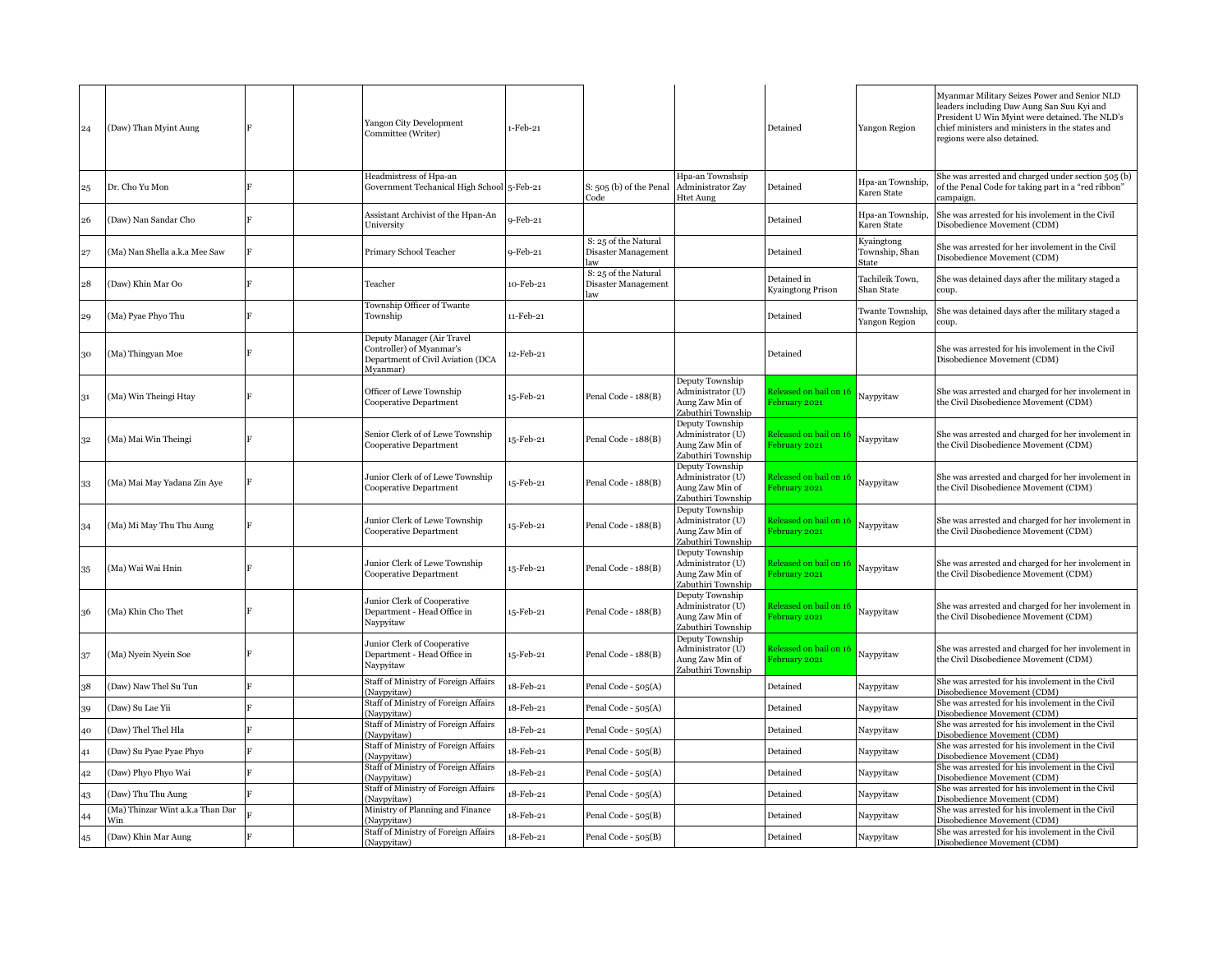|    | (Ma) Aye Kyi Kyi Sein        |  | No.(4) Primary School Teacher (Pa<br>Ma Tee)                                         | 19-Feb-21     |                                                                                                                            |                                                     | Released on 19<br>ebruary 2021          | Myitkyina, Kachin<br>State                                                    | She was arrested for her involement in the Civil<br>Disobedience Movement (CDM)    |
|----|------------------------------|--|--------------------------------------------------------------------------------------|---------------|----------------------------------------------------------------------------------------------------------------------------|-----------------------------------------------------|-----------------------------------------|-------------------------------------------------------------------------------|------------------------------------------------------------------------------------|
| 47 | (Ma) Aye Chan May            |  | Teacher (Wai Maw)                                                                    | 19-Feb-21     |                                                                                                                            |                                                     | Released on 19<br>ebruary 2021          | Myitkyina, Kachin<br>State                                                    | She was arrested for her involement in the Civil<br>Disobedience Movement (CDM)    |
| 48 | (Daw) Marlar Sein            |  | Teacher                                                                              | 28-Feb-21     | Penal Code - 505 (B),<br>143, 145                                                                                          |                                                     | Detained                                | Mawlamyinegyun<br>Region                                                      | Town, Ayeyarwady For staging a protest against the military coup                   |
| 49 | (Daw) Thet Thet Win          |  | Teacher                                                                              | February      |                                                                                                                            |                                                     | Detained                                | Mong Hsat, Shan<br>State                                                      | She was arrested for his involement in the Civil<br>Disobedience Movement (CDM)    |
| 50 | (Ma) Phyu Phyu Aye           |  | Forest Product (Government Staff)                                                    | February      |                                                                                                                            |                                                     | Detained                                | Loilen Towhship,<br>Shan State                                                | She was arrested for his involement in the Civil<br>Disobedience Movement (CDM)    |
| 51 | (Daw) Moe Moe Sai            |  | Lecturer of English Department,<br>Pyay University                                   | 11-Mar-21     |                                                                                                                            |                                                     | Detained                                | Min Phu Street,<br>Santaw Ward, Pyay<br>Township, Bago<br>Region              | For staging a protest against the military coup                                    |
| 52 | (Daw) Ei Ei Phyo Paing Aye   |  | Principal of paypingone School,<br>Thirty Town, Thayarwaddy<br>Township, Bago Region | 10-Mar-21     |                                                                                                                            |                                                     | Detained                                | Phayargyi street,<br>Sitkwin Town,<br>Thayarwaddy<br>Township, Bago<br>Region | The teacher was arrested by the military at her<br>home.                           |
| 53 | <mark>Dr. Wai Wai Aye</mark> |  | Senior Consultant Chest Physician                                                    | 12-Mar-21     |                                                                                                                            |                                                     | Detained                                |                                                                               | For staging a protest against the military coup                                    |
|    | Dr. Cho Cho Win              |  | Professor of Burmese Department,<br><b>Kyaukse University</b>                        | 13-Mar-21     |                                                                                                                            |                                                     | Detained                                | Mandalay Region                                                               | For staging a protest against the military coup                                    |
| 55 | (Ma) Phyu Phyu San           |  | LGBTI Activist (Kings & Queens<br><b>GBT</b> organization)                           | $-Mar-21$     |                                                                                                                            |                                                     | Detained                                | Yangon Region                                                                 | Arrested in Myaynigone for protesting against the<br>military coup                 |
| 56 | (Ma) Zaw Zaw                 |  | <b>LGBTI Activist (Kings &amp; Queens</b><br>LGBT organization)                      | $-Mar-21$     |                                                                                                                            |                                                     | Detained                                | Yangon Region                                                                 | Arrested in Myaynigone for protesting against the<br>nilitary coup                 |
| 57 | (Ma) La Min                  |  | <b>LGBTI Activist (Kings &amp; Queens</b><br>LGBT organization)                      | $-Mar-21$     |                                                                                                                            |                                                     | Detained                                | Yangon Region                                                                 | Arrested in Myaynigone for protesting against the<br>military coup                 |
| 58 | (Daw) Amar Ni                |  | Activist                                                                             | 6-Mar-21      |                                                                                                                            |                                                     | Detained                                | Mandalay Region                                                               | For staging a protest against the military coup                                    |
| 59 | (Ma) Nan Hwan Phaung         |  | Student                                                                              | $9$ -Feb-21   |                                                                                                                            |                                                     | Detained                                | Kyaingtong<br>Township, Shan<br><b>State</b>                                  | For staging a protest against the military coup                                    |
| 60 | Mai Yadanar Aung             |  | University Student (Chin University<br>Students In Rakhine State)                    | $-$ Feb $-21$ | S: 25 of the Natural<br>Disaster Management<br>law and S: 19 of the<br>Peaceful Assembly and<br>Peaceful Procession<br>Law | Ann Township<br>Administrator (U)<br>Maung Shwe Aye | Released on 24 Feb 21<br>(Paid Fine)    | Ann Township,<br><b>Rakhine State</b>                                         | For staging a protest against the military coup                                    |
|    | (Ma) Nang Kham Phoo Myat     |  | Student                                                                              | 15-Feb-21     | Penal Code - 505(A)                                                                                                        |                                                     | Detained in<br>Kyaingtong Prison        | Kyaingtong<br>Township, Shan<br>State                                         | She was arrested when coming back home from a<br>protest against the military coup |
| 62 | (Ma) Yoon Lae Nandar         |  | Student                                                                              | 15-Feb-21     | Penal Code - 505(A)                                                                                                        |                                                     | Detained in<br><b>Kyaingtong Prison</b> | Kyaingtong<br>Township, Shan<br>State                                         | She was arrested when coming back home from a<br>protest against the military coup |
|    | (Ma) Khaing Ye Win           |  | Grade 10 Student                                                                     | 22-Feb-21     |                                                                                                                            |                                                     | Detained                                | Maing Shoo<br>Township, Shan<br><b>State</b>                                  | For staging a protest against the military coup                                    |
|    | (Ma) Aye Naunt               |  | Grade 10 Student                                                                     | 22-Feb-21     |                                                                                                                            |                                                     | Detained                                | Maing Shoo<br>Township, Shan<br>State                                         | For staging a protest against the military coup                                    |
| 65 | (Ma) Ei Thazin Kyaw          |  | Grade 10 Student                                                                     | 22-Feb-21     |                                                                                                                            |                                                     | Detained                                | Maing Shoo<br>Township, Shan<br><b>State</b>                                  | For staging a protest against the military coup                                    |
| 66 | (Ma) Chue Chit Chit Kyaw     |  | Student (History - Distance<br>Education)                                            | 27-Feb-21     |                                                                                                                            |                                                     | Detained in Insein<br>Prison            | Yangon Region                                                                 | For staging a protest against the military coup                                    |
|    | (Ma) Hlaing Ei Phyu          |  | Student (Maths - Distance<br>Education)                                              | 27-Feb-21     |                                                                                                                            |                                                     | Detained                                | Yangon Region                                                                 | For staging a protest against the military coup                                    |
| 68 | (Ma) Su Yadanar Aung         |  | Second Year Student (Law)                                                            | 27-Feb-21     |                                                                                                                            |                                                     | Detained                                | Yangon Region                                                                 | For staging a protest against the military coup                                    |
| 69 | Naw Sandy                    |  | Student (BM - Distance Education)                                                    | 27-Feb-21     |                                                                                                                            |                                                     | Detained                                | Yangon Region                                                                 | For staging a protest against the military coup                                    |
| 70 | (Ma) Shwe Yi Pwint Oo        |  | Student (Journalism at National<br>Management Degree<br>College(NMDC))               | 27-Feb-21     |                                                                                                                            |                                                     | Detained                                | Yangon Region                                                                 | For staging a protest against the military coup                                    |
| 71 | (Ma) Htar Ei                 |  | Student Yangon University Of<br>Education)                                           | 27-Feb-21     |                                                                                                                            |                                                     | Detained                                | Yangon Region                                                                 | For staging a protest against the military coup                                    |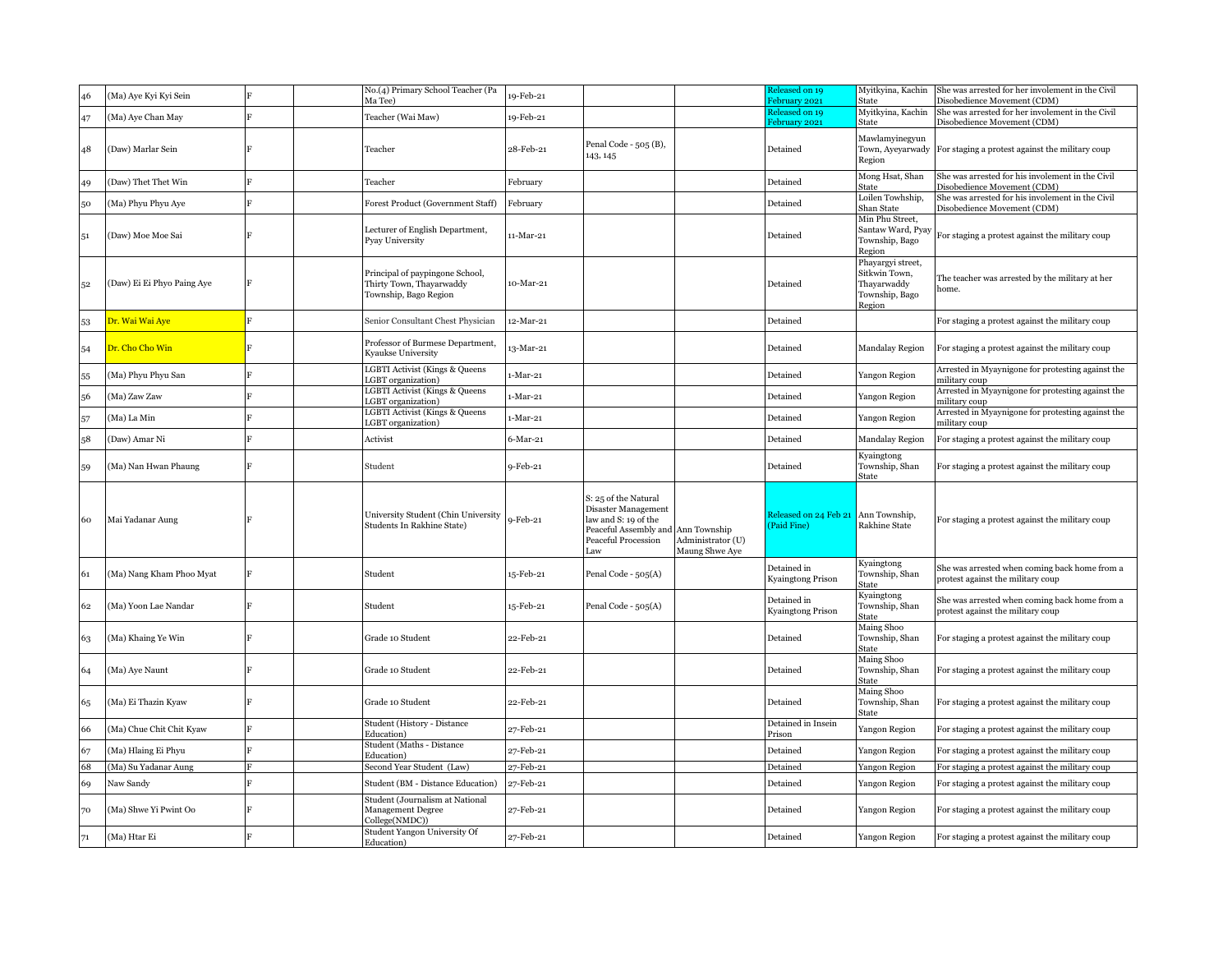| 72 | (Ma) May Myat Chel Myint |  | Second Year Medical Student<br>(University of Medicine 1) | 28-Feb-21 |  | Released on 28 Feb 21 Yangon Region | A medical students strike was dispersed by riot<br>police and more than 100 people arrested in Kyauk                 |
|----|--------------------------|--|-----------------------------------------------------------|-----------|--|-------------------------------------|----------------------------------------------------------------------------------------------------------------------|
| 73 | (Ma) May Khine San       |  | University of Medicine 1                                  | 28-Feb-21 |  | Released on 28 Feb 21 Yangon Region | Kone, Yankin<br>A medical students strike was dispersed by riot<br>police and more than 100 people arrested in Kyauk |
|    | Dr. Cherry Lwin          |  | University of Medicine 1                                  | 28-Feb-21 |  | Released on 28 Feb 21 Yangon Region | Kone, Yankin<br>A medical students strike was dispersed by riot<br>police and more than 100 people arrested in Kyauk |
| 75 | Dr. Zun Wut Hmone        |  | University of Medicine 1                                  | 28-Feb-21 |  | Released on 28 Feb 21 Yangon Region | Kone, Yankin<br>A medical students strike was dispersed by riot<br>police and more than 100 people arrested in Kyauk |
|    |                          |  |                                                           |           |  |                                     | Kone, Yankin<br>A medical students strike was dispersed by riot                                                      |
|    | Dr. May Myat Mon Kyaw    |  | University of Medicine 1                                  | 28-Feb-21 |  | Released on 28 Feb 21 Yangon Region | police and more than 100 people arrested in Kyauk<br>Kone, Yankin<br>A medical students strike was dispersed by riot |
|    | (Ma) Aye Htay            |  | University of Medicine 1                                  | 28-Feb-21 |  | Released on 28 Feb 21 Yangon Region | police and more than 100 people arrested in Kyauk<br>Kone, Yankin                                                    |
|    | Dr. Khin Swe Lwin        |  | University of Medicine 1                                  | 28-Feb-21 |  | Released on 28 Feb 21 Yangon Region | A medical students strike was dispersed by riot<br>police and more than 100 people arrested in Kyauk<br>Kone, Yankin |
|    | Dr. Wai Mar Myint Aung   |  | University of Medicine 1                                  | 28-Feb-21 |  | Released on 28 Feb 21 Yangon Region | A medical students strike was dispersed by riot<br>police and more than 100 people arrested in Kyauk<br>Kone, Yankin |
| 80 | Dr. Molly Moe            |  | University of Medicine 1                                  | 28-Feb-21 |  | Released on 28 Feb 21 Yangon Region | A medical students strike was dispersed by riot<br>police and more than 100 people arrested in Kyauk<br>Kone, Yankin |
| 81 | Dr. Htut Ingyin          |  | University of Medicine 1                                  | 28-Feb-21 |  | Released on 28 Feb 21 Yangon Region | A medical students strike was dispersed by riot<br>police and more than 100 people arrested in Kyauk                 |
| 82 | Dr. Swe Mon Oo           |  | University of Medicine 1                                  | 28-Feb-21 |  | Released on 28 Feb 21 Yangon Region | Kone, Yankin<br>A medical students strike was dispersed by riot<br>police and more than 100 people arrested in Kyauk |
| 83 | Dr. Nwel Min Soe         |  | University of Medicine 1 (CWH)                            | 28-Feb-21 |  | Released on 28 Feb 21 Yangon Region | Kone, Yankin<br>A medical students strike was dispersed by riot<br>police and more than 100 people arrested in Kyauk |
|    | Dr. Aye Pwint Mu         |  | University of Medicine 1 (OG)                             | 28-Feb-21 |  | Released on 28 Feb 21 Yangon Region | Kone, Yankin<br>A medical students strike was dispersed by riot<br>police and more than 100 people arrested in Kyauk |
| 85 | Dr. Kay Khine Nyein      |  | University of Medicine 1 (CWH)                            | 28-Feb-21 |  | Released on 28 Feb 21 Yangon Region | Kone, Yankin<br>A medical students strike was dispersed by riot<br>police and more than 100 people arrested in Kyauk |
|    |                          |  |                                                           |           |  |                                     | Kone, Yankin<br>A medical students strike was dispersed by riot                                                      |
| 86 | Dr. Su Myat Phyo         |  | Dental                                                    | 28-Feb-21 |  | Released on 28 Feb 21 Yangon Region | police and more than 100 people arrested in Kyauk<br>Kone, Yankin<br>A medical students strike was dispersed by riot |
|    | Dr. Theint Tinzar Hein   |  | UDMY                                                      | 28-Feb-21 |  | Released on 28 Feb 21 Yangon Region | police and more than 100 people arrested in Kyauk<br>Kone, Yankin                                                    |
|    | Dr. May Su Pyne          |  | UDMY                                                      | 28-Feb-21 |  | Released on 28 Feb 21 Yangon Region | A medical students strike was dispersed by riot<br>police and more than 100 people arrested in Kyauk<br>Kone, Yankin |
| 89 | Dr. Thazin               |  | <b>UDMY</b>                                               | 28-Feb-21 |  | Released on 28 Feb 21 Yangon Region | A medical students strike was dispersed by riot<br>police and more than 100 people arrested in Kyauk                 |
| 90 | Dr. Ei Naychi Aung       |  | <b>UDMY</b>                                               | 28-Feb-21 |  | Released on 28 Feb 21 Yangon Region | Kone, Yankin<br>A medical students strike was dispersed by riot<br>police and more than 100 people arrested in Kyauk |
|    | Dr. Kyawt Kay Zin        |  | <b>UDMY</b>                                               | 28-Feb-21 |  | Released on 28 Feb 21 Yangon Region | Kone, Yankin<br>A medical students strike was dispersed by riot<br>police and more than 100 people arrested in Kyauk |
| 92 | Dr. Myat Thinzar Lwin    |  | University of Medicine 1                                  | 28-Feb-21 |  | Released on 28 Feb 21 Yangon Region | Kone, Yankin<br>A medical students strike was dispersed by riot<br>police and more than 100 people arrested in Kyauk |
|    | (Daw) Ohnmar Khaing      |  | University of Medicine 1                                  | 28-Feb-21 |  | Released on 28 Feb 21 Yangon Region | Kone, Yankin<br>A medical students strike was dispersed by riot<br>police and more than 100 people arrested in Kyauk |
| 93 |                          |  |                                                           |           |  |                                     | Kone, Yankin<br>A medical students strike was dispersed by riot                                                      |
|    | Dr. Hnin Myat Lwin       |  | University of Medicine 1                                  | 28-Feb-21 |  | Released on 28 Feb 21 Yangon Region | police and more than 100 people arrested in Kyauk<br>Kone, Yankin                                                    |
|    | (Ma) Khine Yi Mon Aung   |  | University of Medicine 1                                  | 28-Feb-21 |  | Released on 28 Feb 21 Yangon Region | A medical students strike was dispersed by riot<br>police and more than 100 people arrested in Kyauk<br>Kone, Yankin |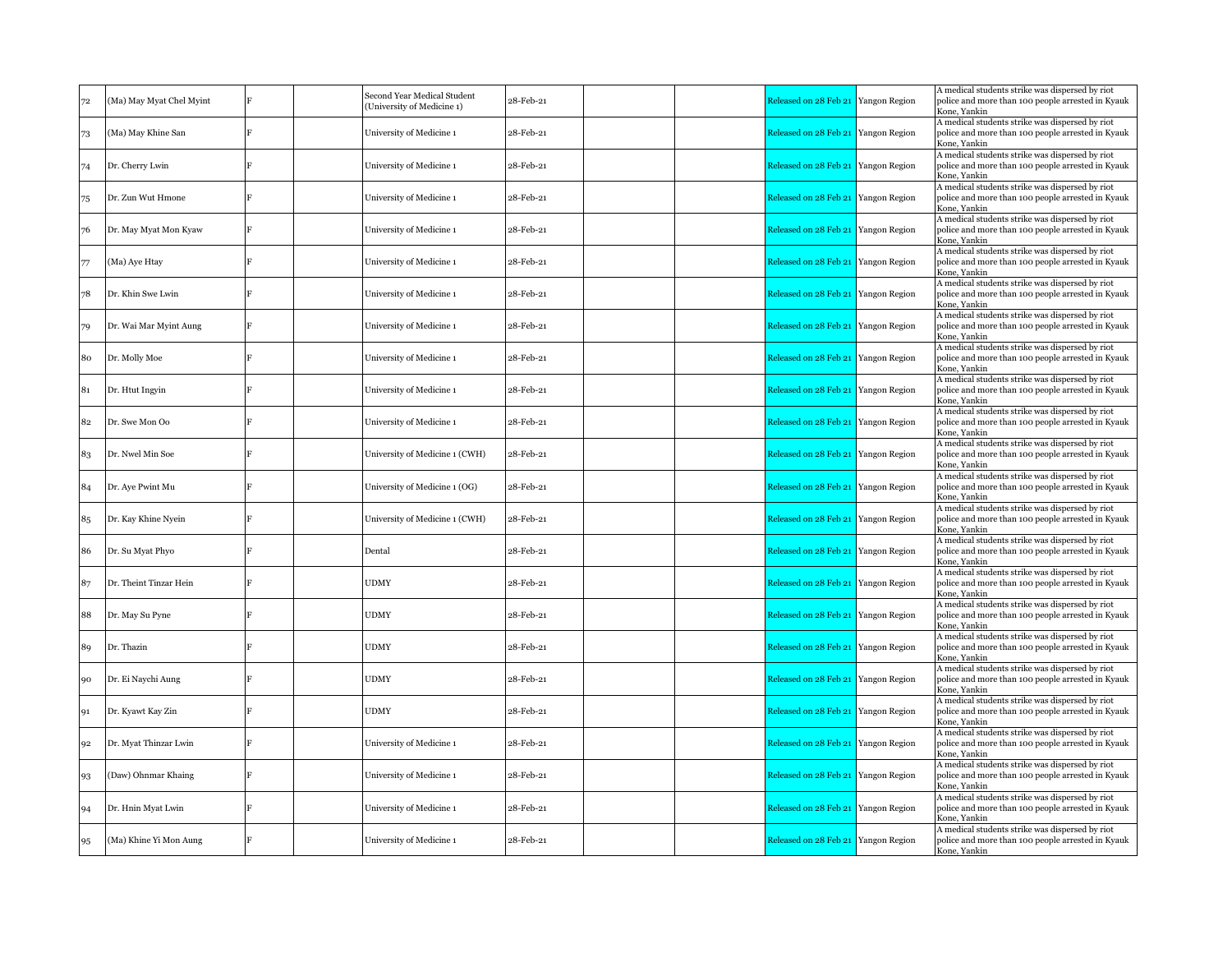|     | (Ma) Yamone                              |  | University of Medicine 1                                  | 28-Feb-21 |  | Released on 28 Feb 21 Yangon Region | A medical students strike was dispersed by riot<br>police and more than 100 people arrested in Kyauk                                 |
|-----|------------------------------------------|--|-----------------------------------------------------------|-----------|--|-------------------------------------|--------------------------------------------------------------------------------------------------------------------------------------|
| 97  | (Ma) Su Htoo Aung                        |  | University of Medicine 1 (2018)                           | 28-Feb-21 |  | Released on 28 Feb 21 Yangon Region | Kone, Yankin<br>A medical students strike was dispersed by riot<br>police and more than 100 people arrested in Kyauk                 |
| ο8  | (Ma) Thel Su Su Zin                      |  | University of Medicine 2 (2004)                           | 28-Feb-21 |  | Released on 28 Feb 21 Yangon Region | Kone, Yankin<br>A medical students strike was dispersed by riot<br>police and more than 100 people arrested in Kyauk                 |
|     | (Ma) Yadanar Htwe                        |  | University of Medicine 1 (2005)                           | 28-Feb-21 |  | Released on 28 Feb 21 Yangon Region | Kone, Yankin<br>A medical students strike was dispersed by riot<br>police and more than 100 people arrested in Kyauk                 |
| 100 | (Ma) Cho Nadi Hlaing                     |  | Second Year Medical Student<br>(University of Medicine 1) | 28-Feb-21 |  | Released on 28 Feb 21 Yangon Region | Kone, Yankin<br>A medical students strike was dispersed by riot<br>police and more than 100 people arrested in Kyauk                 |
| 101 | (Ma) Mya Thel Han                        |  | 2001 Batch                                                | 28-Feb-21 |  | Released on 28 Feb 21 Yangon Region | Kone, Yankin<br>A medical students strike was dispersed by riot<br>police and more than 100 people arrested in Kyauk                 |
| 02  | (Ma) Su Wai Hnin                         |  | Second Year Medical Student<br>(University of Medicine 1) | 28-Feb-21 |  | Released on 28 Feb 21 Yangon Region | Kone, Yankin<br>A medical students strike was dispersed by riot<br>police and more than 100 people arrested in Kyauk<br>Kone, Yankin |
| 103 | (Ma) Aye Thar Thit Thti                  |  | University of Medicine 1 (Final Part<br>dunior)           | 28-Feb-21 |  | Released on 28 Feb 21 Yangon Region | A medical students strike was dispersed by riot<br>police and more than 100 people arrested in Kyauk<br>Kone, Yankin                 |
| 104 | (Ma) Ei Pyae Phyo Aung                   |  | University of Medicine 1 (2001)                           | 28-Feb-21 |  | Released on 28 Feb 21 Yangon Region | A medical students strike was dispersed by riot<br>police and more than 100 people arrested in Kyauk<br>Kone, Yankin                 |
| 105 | (Daw) Nu Nu Soe                          |  | Pharmacy                                                  | 28-Feb-21 |  | Released on 28 Feb 21 Yangon Region | A medical students strike was dispersed by riot<br>police and more than 100 people arrested in Kyauk<br>Kone, Yankin                 |
| 106 | (Ma) Hnin Wutt Yi Phyo (13 years<br>old) |  | Student                                                   | 28-Feb-21 |  | Released on 28 Feb 21 Yangon Region | A medical students strike was dispersed by riot<br>police and more than 100 people arrested in Kyauk<br>Kone, Yankin                 |
| 107 | (Ma) Akayi Wint Kyaw                     |  | University of Medicine 2 (2003)                           | 28-Feb-21 |  | Released on 28 Feb 21 Yangon Region | A medical students strike was dispersed by riot<br>police and more than 100 people arrested in Kyauk<br>Kone, Yankin                 |
| 108 | (Ma) Htet Su Paing                       |  | UDMY (Third Year)                                         | 28-Feb-21 |  | Released on 28 Feb 21 Yangon Region | A medical students strike was dispersed by riot<br>police and more than 100 people arrested in Kyauk<br>Kone, Yankin                 |
| 109 | Dr. Su Sandy                             |  | Doctor                                                    | 28-Feb-21 |  | Released on 28 Feb 21 Yangon Region | A medical students strike was dispersed by riot<br>police and more than 100 people arrested in Kyauk<br>Kone, Yankin                 |
| 110 | (Ma) Tun Pale Yadanar                    |  | <b>Medical Student</b>                                    | 28-Feb-21 |  | Released on 28 Feb 21 Yangon Region | A medical students strike was dispersed by riot<br>police and more than 100 people arrested in Kyauk<br>Kone, Yankin                 |
| 11  | (Ma) Han Thu Wati                        |  | Medical Student                                           | 28-Feb-21 |  | Released on 28 Feb 21 Yangon Region | A medical students strike was dispersed by riot<br>police and more than 100 people arrested in Kyauk<br>Kone, Yankin                 |
| 112 | Dr. Wint Yamone Thu                      |  | <b>Medical Student</b>                                    | 28-Feb-21 |  | Released on 28 Feb 21 Yangon Region | A medical students strike was dispersed by riot<br>police and more than 100 people arrested in Kyauk<br>Kone, Yankin                 |
| 113 | Dr. Thant Thazin                         |  | Medical Student                                           | 28-Feb-21 |  | Released on 28 Feb 21 Yangon Region | A medical students strike was dispersed by riot<br>police and more than 100 people arrested in Kyauk<br>Kone, Yankin                 |
| 114 | (Ma) Theint Thazin Hein                  |  | Medical Student                                           | 28-Feb-21 |  | Released on 28 Feb 21 Yangon Region | A medical students strike was dispersed by riot<br>police and more than 100 people arrested in Kyauk<br>Kone, Yankin                 |
| 115 | (Ma) Thazin Khaing                       |  | Medical Student                                           | 28-Feb-21 |  | Released on 28 Feb 21 Yangon Region | A medical students strike was dispersed by riot<br>police and more than 100 people arrested in Kyauk<br>Kone, Yankin                 |
| 116 | (Ma) Ei Thazin Phyo                      |  | Medical Student                                           | 28-Feb-21 |  | Released on 28 Feb 21 Yangon Region | A medical students strike was dispersed by riot<br>police and more than 100 people arrested in Kyauk<br>Kone, Yankin                 |
| 117 | (Ma) Thazin Myo Lwin                     |  | Medical Student                                           | 28-Feb-21 |  | Released on 28 Feb 21 Yangon Region | A medical students strike was dispersed by riot<br>police and more than 100 people arrested in Kyauk<br>Kone, Yankin                 |
| 118 | (Ma) Su Paing                            |  | <b>Medical Student</b>                                    | 28-Feb-21 |  | Released on 28 Feb 21 Yangon Region | A medical students strike was dispersed by riot<br>police and more than 100 people arrested in Kyauk<br>Kone, Yankin                 |
| 119 | (Ma) Su Htet Thandar                     |  | Medical Student                                           | 28-Feb-21 |  | Released on 28 Feb 21 Yangon Region | A medical students strike was dispersed by riot<br>police and more than 100 people arrested in Kyauk<br>Kone, Yankin                 |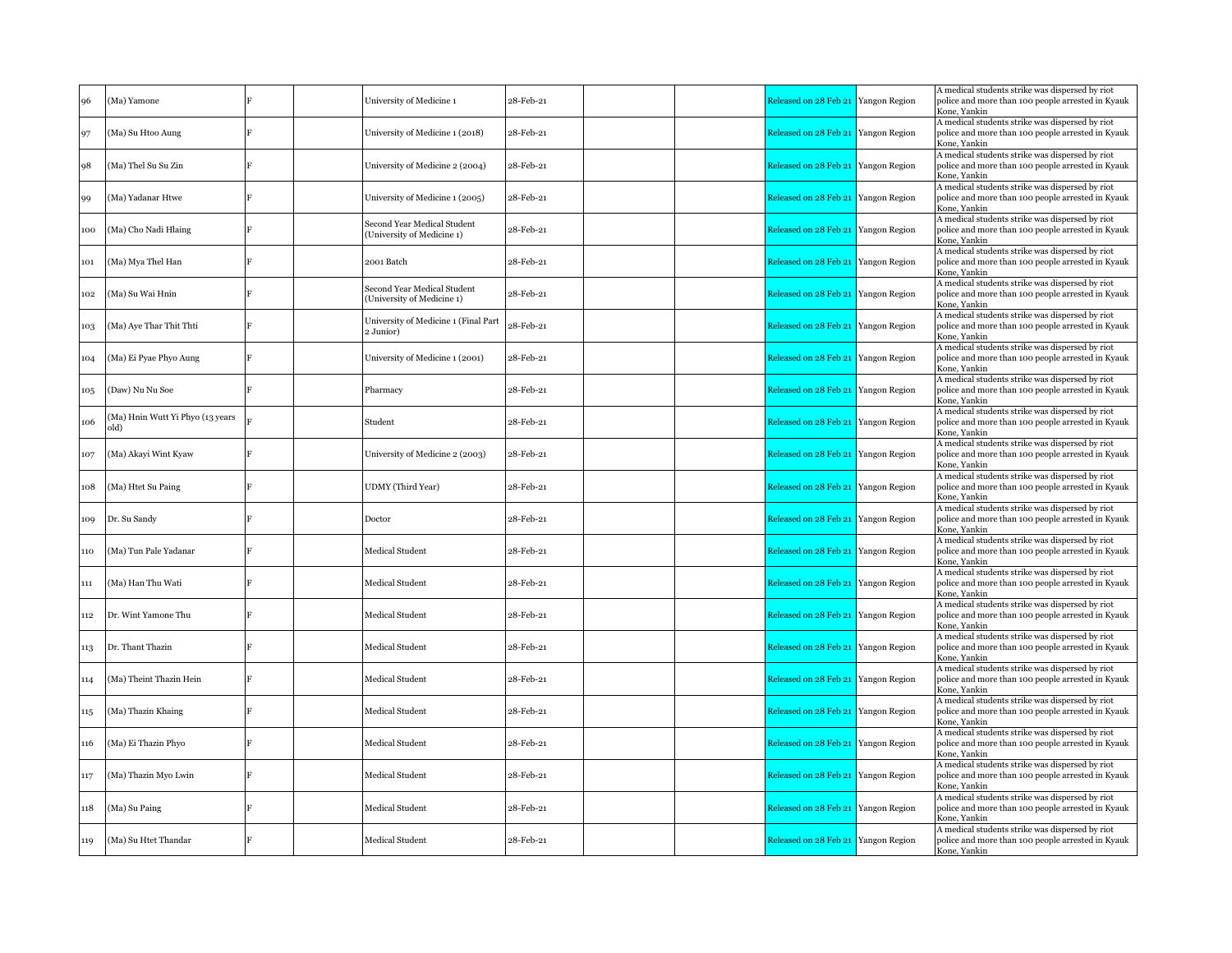|            |                                                |  |                                    |                          |  |                                     |                                | A medical students strike was dispersed by riot                                                      |
|------------|------------------------------------------------|--|------------------------------------|--------------------------|--|-------------------------------------|--------------------------------|------------------------------------------------------------------------------------------------------|
| 120        | (Ma) May Myat Noe                              |  | <b>Medical Student</b>             | 28-Feb-21                |  | Released on 28 Feb 21 Yangon Region |                                | police and more than 100 people arrested in Kyauk                                                    |
|            |                                                |  |                                    |                          |  |                                     |                                | Kone, Yankin<br>A medical students strike was dispersed by riot                                      |
| 121        | (Ma) Madi Moe Sett                             |  | Medical Student                    | 28-Feb-21                |  | Released on 28 Feb 21 Yangon Region |                                | police and more than 100 people arrested in Kyauk                                                    |
|            |                                                |  |                                    |                          |  |                                     |                                | Kone, Yankin                                                                                         |
|            |                                                |  |                                    |                          |  |                                     |                                | A medical students strike was dispersed by riot                                                      |
| 122        | (Ma) May Thu Kyaw                              |  | Medical Student                    | 28-Feb-21                |  | Released on 28 Feb 21 Yangon Region |                                | police and more than 100 people arrested in Kyauk<br>Kone, Yankin                                    |
|            |                                                |  |                                    |                          |  |                                     |                                | A medical students strike was dispersed by riot                                                      |
| 123        | (Ma) Aye Mon Myint                             |  | Medical Student                    | 28-Feb-21                |  | Released on 28 Feb 21 Yangon Region |                                | police and more than 100 people arrested in Kyauk                                                    |
|            |                                                |  |                                    |                          |  |                                     |                                | Kone. Yankin                                                                                         |
|            |                                                |  |                                    |                          |  |                                     |                                | A medical students strike was dispersed by riot                                                      |
| 124        | (Ma) Mya Phoo                                  |  | Medical Student                    | 28-Feb-21                |  | Released on 28 Feb 21 Yangon Region |                                | police and more than 100 people arrested in Kyauk                                                    |
|            |                                                |  |                                    |                          |  |                                     |                                | Kone, Yankin<br>A medical students strike was dispersed by riot                                      |
| 125        | (Ma) Moe Thin Cho                              |  | <b>Medical Student</b>             | 28-Feb-21                |  | Released on 28 Feb 21 Yangon Region |                                | police and more than 100 people arrested in Kyauk                                                    |
|            |                                                |  |                                    |                          |  |                                     |                                | Kone, Yankin                                                                                         |
|            |                                                |  |                                    |                          |  |                                     |                                | A medical students strike was dispersed by riot                                                      |
| 126        | (Ma) May Phoo Wint Shein                       |  | Medical Student                    | 28-Feb-21                |  | Released on 28 Feb 21 Yangon Region |                                | police and more than 100 people arrested in Kyauk                                                    |
|            |                                                |  |                                    |                          |  |                                     |                                | Kone, Yankin<br>A medical students strike was dispersed by riot                                      |
| 127        | Dr. Khin Wai Wai Tun                           |  | Doctor                             | 28-Feb-21                |  | Released on 28 Feb 21 Yangon Region |                                | police and more than 100 people arrested in Kyauk                                                    |
|            |                                                |  |                                    |                          |  |                                     |                                | Kone, Yankin                                                                                         |
|            |                                                |  |                                    |                          |  |                                     | Dawei Town,                    |                                                                                                      |
| 128        | (Ma) Zi Zawar Hlaing                           |  | Dawei University Student           | 28-Feb-21                |  | Released on 1 Mar 21                | Tanintharyi Region             | Arrested for protesting against the military coup                                                    |
|            |                                                |  |                                    |                          |  |                                     |                                |                                                                                                      |
| 129        | (Ma) Yin Yin Thant                             |  | 1996 Batch                         | 28-Feb-21                |  | Released on 28 Feb 21 Yangon Region |                                | A medical students strike was dispersed by riot<br>police and more than 100 people arrested in Kyauk |
|            |                                                |  |                                    |                          |  |                                     |                                | Kone, Yankin                                                                                         |
|            | ThweYati Thi Oo                                |  | Medical Student (Final year, Part  | 28-Feb-21                |  | Detained                            | MagwayTown,                    |                                                                                                      |
| 130        |                                                |  |                                    |                          |  |                                     | Magway Region                  | Arrested for protesting against the military coup                                                    |
|            |                                                |  |                                    |                          |  |                                     | Taunggyi                       |                                                                                                      |
| 131        | Cho Thandar Tun                                |  | Taunggyi University (Physis Major) | $2-Mar-21$               |  | Detained                            | Township, Shan<br>State        | For staging a protest against the military coup                                                      |
|            |                                                |  |                                    |                          |  |                                     | Taunggyi                       |                                                                                                      |
| 132        | Su Ei Ei Tun                                   |  | Taunggyi University (Physis Major) | $2-Mar-21$               |  | Detained                            | Township, Shan                 | For staging a protest against the military coup                                                      |
|            |                                                |  |                                    |                          |  |                                     | State                          |                                                                                                      |
|            |                                                |  |                                    |                          |  |                                     | Taunggyi                       |                                                                                                      |
| 133        | Tun Eaint Eaint Kyu                            |  | Taunggyi University (Physis Major) | $2-Mar-21$               |  | Detained                            | Township, Shan<br>State        | For staging a protest against the military coup                                                      |
| 134        | Ma) Su Su Win                                  |  | Student                            | $3-Mar-21$               |  | Detained                            | Yangon Region                  | For staging a protest against the military coup                                                      |
| 135        | Ma) Haylar Phone Ni                            |  | Student                            | $3-Mar-21$               |  | Detained                            | Yangon Region                  | For staging a protest against the military coup                                                      |
| 136        | Ma) Thin Thiri Su                              |  | Student                            | $3-Mar-21$               |  | Detained                            | Yangon Region                  | For staging a protest against the military coup                                                      |
| 137        | Ma) Thin Yanant Moe                            |  | Student                            | $3-Mar-21$               |  | Detained                            | Yangon Region                  | For staging a protest against the military coup                                                      |
| 138        | Ma) Hnin Oo Wai                                |  | Student                            | $-Mar-21$                |  | Detained                            | Yangon Region                  | For staging a protest against the military coup                                                      |
| 139        | (Ma) May Myat Noe Zaw                          |  | Student                            | 3-Mar-21                 |  | Detained                            | Yangon Region                  | For staging a protest against the military coup                                                      |
| 140        | (Ma) Nyein Su Thaw                             |  | Student                            | $3-Mar-21$               |  | Detained                            | Yangon Region                  | For staging a protest against the military coup                                                      |
| 141        | (Ma) Yu Yu Wai                                 |  | Student                            | $3-Mar-21$               |  | Detained                            | Yangon Region                  | For staging a protest against the military coup                                                      |
| 142<br>143 | Ma) Yoon Shwe Yi Aung<br>Ma) Su Nyein Chan     |  | Student<br>Student                 | $3-Mar-21$<br>$3-Mar-21$ |  | Detained<br>Detained                | Yangon Region<br>Yangon Region | For staging a protest against the military coup<br>For staging a protest against the military coup   |
|            |                                                |  | Student                            | $3-Mar-21$               |  | Detained                            |                                |                                                                                                      |
| 144<br>145 | Ma) Khaing Zin Zin Thant<br>(Ma) Pwint Oo Khin |  | Student                            | $3-Mar-21$               |  | Detained                            | Yangon Region<br>Yangon Region | For staging a protest against the military coup<br>For staging a protest against the military coup   |
| 146        | (Ma) Thoon Myat Shwe Zin                       |  | Student                            | $3-Mar-21$               |  | Detained                            | Yangon Region                  | For staging a protest against the military coup                                                      |
| 147        | Ma) Wine Ei Htwe                               |  | Student                            | $3-Mar-21$               |  | Detained                            | Yangon Region                  | For staging a protest against the military coup                                                      |
| 148        | Ma) Eaint Myat Noe Naing                       |  | Student                            | $3-Mar-21$               |  | Detained                            | Yangon Region                  | For staging a protest against the military coup                                                      |
| 149        | (Ma) Aye Myat Thu Kyaw                         |  | Student                            | $-Mar-21$                |  | Detained                            | Yangon Region                  | For staging a protest against the military coup                                                      |
| 150        | (Ma) Yin Yin Paing                             |  | Student                            | $3-Mar-21$               |  | Detained                            | Yangon Region                  | For staging a protest against the military coup                                                      |
| 151        | (Ma) Hmu Myat Thwel                            |  | Student                            | 3-Mar-21                 |  | Detained                            | Yangon Region                  | For staging a protest against the military coup                                                      |
| 152        | Ma) Thet Su Wai yan Htike                      |  | Student                            | $3-Mar-21$               |  | Detained                            | Yangon Region                  | For staging a protest against the military coup                                                      |
| 153        | Ma) Htar Ei Ei Hlaing                          |  | Student<br>Student                 | $3-Mar-21$               |  | Detained                            | Yangon Region                  | For staging a protest against the military coup                                                      |
| 154<br>155 | Ma) Phyoe Wai Khaing<br>(Ma) Yawai Shune Myat  |  | Student                            | $3-Mar-21$<br>$-Mar-21$  |  | Detained<br>Detained                | Yangon Region<br>Yangon Region | For staging a protest against the military coup<br>For staging a protest against the military coup   |
| 156        | (Ma) Lei Yi Nandar                             |  | Student                            | $3-Mar-21$               |  | Detained                            | Yangon Region                  | For staging a protest against the military coup                                                      |
| 157        | Ma) Htet Htet Ave Khaing                       |  | Student                            | $3-Mar-21$               |  | Detained                            | Yangon Region                  | For staging a protest against the military coup                                                      |
| 158        | Ma) Po Po Phoo Pye Aung                        |  | Student                            | $3-Mar-21$               |  | Detained                            | Yangon Region                  | For staging a protest against the military coup                                                      |
| 159        | Ma) Ei Pyae Khaing                             |  | Student                            | $3-Mar-21$               |  | Detained                            | Yangon Region                  | For staging a protest against the military coup                                                      |
| 160        | Ma) Eaindra Su Chit                            |  | Student                            | $3-Mar-21$               |  | Detained                            | Yangon Region                  | For staging a protest against the military coup                                                      |
| 161        | Ma) Yoon Su Lwin                               |  | Student                            | $3-Mar-21$               |  | Detained                            | rangon Region                  | For staging a protest against the military coup                                                      |
| 162        | (Ma) Shwe Yi Myint Myat Moe                    |  | Student                            | $3-Mar-21$               |  | Detained                            | Yangon Region                  | For staging a protest against the military coup                                                      |
| 163        | (Ma) Eaint Chit Su                             |  | Student                            | $3-Mar-21$               |  | Detained                            | Yangon Region                  | For staging a protest against the military coup                                                      |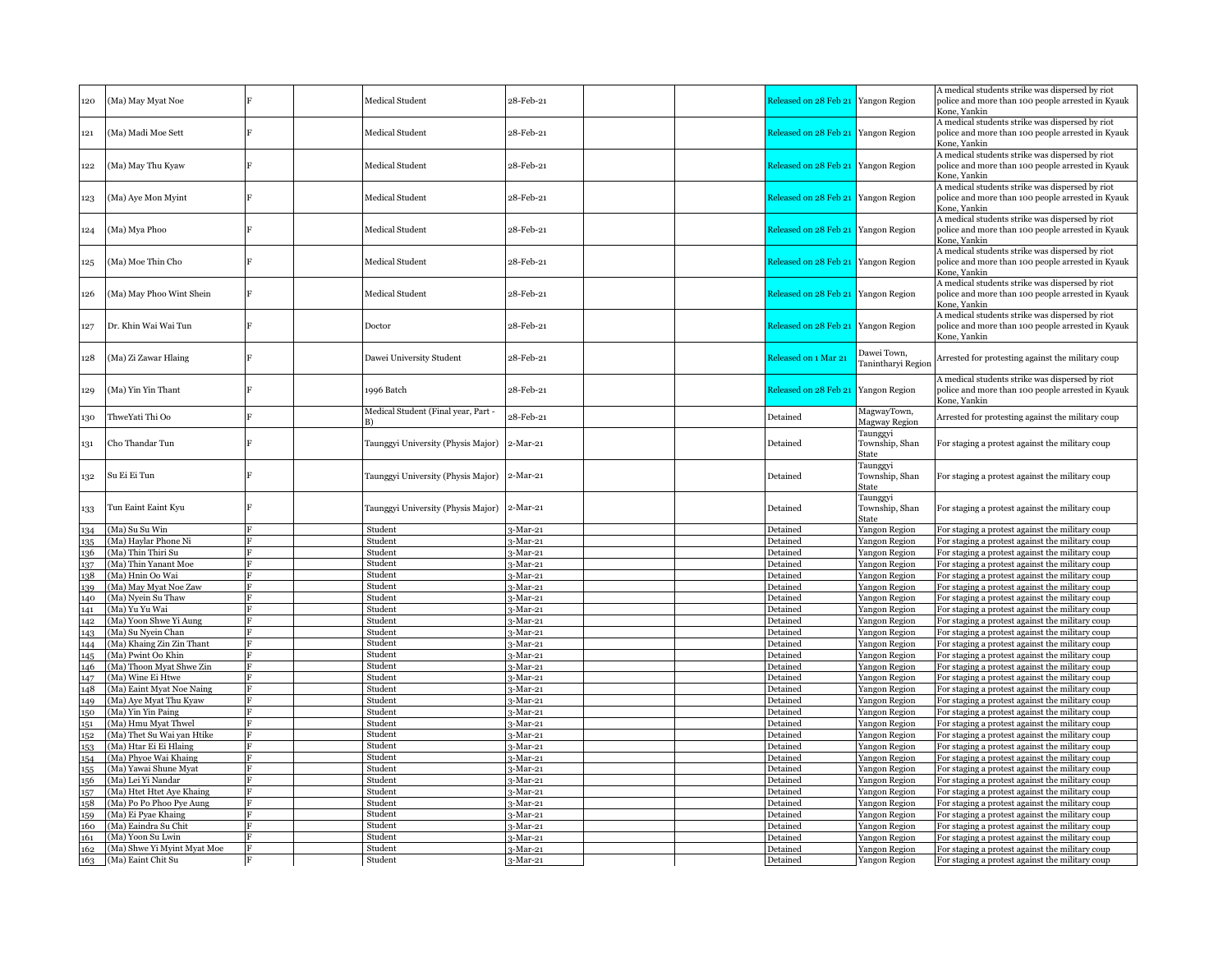| 164 | (Ma) Sin Yupar             |    | Student                           | $-Mar-21$ |  | Detained | Yangon Region | For staging a protest against the military coup   |
|-----|----------------------------|----|-----------------------------------|-----------|--|----------|---------------|---------------------------------------------------|
| 165 | (Ma) Kaythi Zon            |    | Student                           | -Mar-21   |  | Detained | Yangon Region | For staging a protest against the military coup   |
| 166 | (Ma) May Myat Yuya         |    | Student                           | $-Mar-21$ |  | Detained | Yangon Region | For staging a protest against the military coup   |
| 167 | (Ma) Thant Ti Kyaw         |    | Student                           | -Mar-21   |  | Detained | Yangon Region | For staging a protest against the military coup   |
| 168 | (Ma) Yan Naung Soe         |    | Student                           | -Mar-21   |  | Detained | Yangon Region | For staging a protest against the military coup   |
| 160 | (Ma) May Thwelt Yu Moe     |    | Student                           | $-Mar-21$ |  | Detained | Yangon Region | For staging a protest against the military coup   |
| 170 | (Ma) Chaw Yu Yu Hlaing     |    | Student                           | $-Mar-21$ |  | Detained | Yangon Region | For staging a protest against the military coup   |
| 171 | (Ma) Ei Phyu Zaw           |    | Student                           | $-Mar-21$ |  | Detained |               | For staging a protest against the military coup   |
|     |                            |    |                                   |           |  |          | Yangon Region |                                                   |
| 172 | (Ma) Eaint Thiri Zaw       |    | Student                           | $-Mar-21$ |  | Detained | Yangon Region | For staging a protest against the military coup   |
| 173 | (Ma) Win Pa Pa Aung        |    | Student                           | -Mar-21   |  | Detained | Yangon Region | For staging a protest against the military coup   |
| 174 | (Ma) Phoo Ei Thet          |    | Student                           | $-Mar-21$ |  | Detained | Yangon Region | For staging a protest against the military coup   |
| 175 | (Ma) Shwe Yi Myint Myat Oo |    | Student                           | -Mar-21   |  | Detained | Yangon Region | For staging a protest against the military coup   |
| 176 | (Daw) Yin Myo Aye          |    | Student                           | $-Mar-21$ |  | Detained | Yangon Region | For staging a protest against the military coup   |
|     | (Ma) Chaw Yin Kyay         |    | Student                           | -Mar-21   |  | Detained | Yangon Region | For staging a protest against the military coup   |
| 178 | (Ma) Zun Lei Lei Tun       |    | Student                           | -Mar-21   |  | Detained | Yangon Region | For staging a protest against the military coup   |
| 179 | (Ma) Eaint Phone Aung      |    | Student                           | $-Mar-21$ |  | Detained | Yangon Region | For staging a protest against the military coup   |
| 180 | Ma) Hmone Nant Thar Tin    |    | Student                           | $-Mar-21$ |  | Detained | Yangon Region | For staging a protest against the military coup   |
| 181 | (Ma) Pwint Thitsar Khine   |    | Student                           | $-Mar-21$ |  | Detained | Yangon Region | For staging a protest against the military coup   |
| 182 | (Ma) Nandar Hnin Htut      |    | Student                           | -Mar-21   |  | Detained | Yangon Region | For staging a protest against the military coup   |
| 183 | (Ma) Su Yi Hlaing          |    | Student                           | $-Mar-21$ |  | Detainec | Yangon Region | For staging a protest against the military coup   |
| 184 | (Ma) Chel Hmone Hti        |    | Student                           | $-Mar-21$ |  | Detained | Yangon Region | For staging a protest against the military coup   |
| 185 | Nan Nyein Aye Khine        |    | Student                           | -Mar-21   |  | Detained | Yangon Region | For staging a protest against the military coup   |
|     |                            |    |                                   |           |  |          |               |                                                   |
| 186 | (Ma) Ya Wai Shun Myat      |    | Student                           | -Mar-21   |  | Detained | Yangon Region | For staging a protest against the military coup   |
| 187 | (Ma) Lai Yi Nandar         |    | Student                           | -Mar-21   |  | Detained | Yangon Region | For staging a protest against the military coup   |
| 188 | (Ma) Khin Hsu Thi          |    | Student                           | $-Mar-21$ |  | Detained | Yangon Region | For staging a protest against the military coup   |
| 189 | (Ma) Yoon Shwe Yi Lwin     |    | Student                           | $-Mar-21$ |  | Detained | Yangon Region | For staging a protest against the military coup   |
| 190 | (Ma) Aye Cherry Moe        |    | Student                           | -Mar-21   |  | Detained | Yangon Region | For staging a protest against the military coup   |
| 191 | (Ma) Tin Nanda Win Aung    |    | Student                           | $-Mar-21$ |  | Detained | Yangon Region | For staging a protest against the military coup   |
| 192 | (Ma) Pyae Pyae Myaw        |    | Student                           | -Mar-21   |  | Detained | Yangon Region | For staging a protest against the military coup   |
| 193 | (Ma) Su Myat Moe Thein     | F  | Student                           | $-Mar-21$ |  | Detained | Yangon Region | For staging a protest against the military coup   |
| 194 | (Ma) Pan Ei Naychi         |    | Student                           | -Mar-21   |  | Detained | Yangon Region | For staging a protest against the military coup   |
| 195 | (Ma) Jasmine Swe           |    | Student                           | -Mar-21   |  | Detained | Yangon Region | For staging a protest against the military coup   |
| 196 | (Ma) Htoo Pwint Aung       |    | Student                           | -Mar-21   |  | Detained | Yangon Region | For staging a protest against the military coup   |
| 197 | (Ma) Pwint Shwe Yi         |    | Student                           | -Mar-21   |  | Detained | Yangon Region | For staging a protest against the military coup   |
| 198 | (Ma) Aye Nyein Thaw        |    | Student                           | $-Mar-21$ |  | Detained | Yangon Region | For staging a protest against the military coup   |
| 199 | (Ma) Htet Htet Win Pa      |    | Student                           | -Mar-21   |  | Detained | Yangon Region | For staging a protest against the military coup   |
|     | (Ma) Ei Moe Khit           |    | Student                           |           |  | Detained |               |                                                   |
| 200 |                            |    |                                   | $-Mar-21$ |  |          | Yangon Region | For staging a protest against the military coup   |
| 201 | (Ma) Ei Hnin Phyu          |    | Student                           | $-Mar-21$ |  | Detained | Yangon Region | For staging a protest against the military coup   |
| 202 | (Ma) Shun Pa Pa Aye        | F  | Student                           | $-Mar-21$ |  | Detained | Yangon Region | For staging a protest against the military coup   |
| 203 | (Ma) Hsu Wai Hnin          |    | Student                           | -Mar-21   |  | Detained | Yangon Region | For staging a protest against the military coup   |
| 204 | (Ma) Su Myat Thiri         |    | Student                           | $-Mar-21$ |  | Detained | Yangon Region | For staging a protest against the military coup   |
| 205 | (Ma) Ei Mon Kyaw           |    | Student                           | $-Mar-21$ |  | Detained | Yangon Region | For staging a protest against the military coup   |
| 206 | (Ma) May Thu Khin          |    | Student                           | $-Mar-21$ |  | Detained | Yangon Region | For staging a protest against the military coup   |
| 207 | Ma) May Thu Thu Khaing     |    | Student                           | $-Mar-21$ |  | Detained | Yangon Region | For staging a protest against the military coup   |
| 208 | Ma) Myat Theingi           |    | Student                           | $-Mar-21$ |  | Detained | Yangon Region | For staging a protest against the military coup   |
| 200 | (Ma) Htet Oo Khin          |    | Student                           | $-Mar-21$ |  | Detained | Yangon Region | For staging a protest against the military coup   |
| 210 | (Ma) Cho Zin Oo            |    | Student                           | $-Mar-21$ |  | Detained | Yangon Region | For staging a protest against the military coup   |
| 211 | (Ma) Myat Noe Pwint Phyu   | lF | Student                           | $-Mar-21$ |  | Detained | Yangon Region | For staging a protest against the military coup   |
| 212 | (Ma) May Mie Mie Lwin      | F  | Student                           | $-Mar-21$ |  | Detained | Yangon Region | For staging a protest against the military coup   |
| 213 | Ma) Khin Thiri             |    | Student                           | -Mar-21   |  | Detained | Yangon Region | For staging a protest against the military coup   |
| 214 | (Ma) Shwe Yin Win Thaw     |    | Student                           | $-Mar-21$ |  | Detained | Yangon Region | For staging a protest against the military coup   |
|     | (Ma) Ngwe Hnin Set         |    | Student                           |           |  |          |               |                                                   |
| 215 |                            | lF |                                   | -Mar-21   |  | Detained | Yangon Region | For staging a protest against the military coup   |
| 216 | (Ma) Nan Chaw Su Hlaing    |    | Student                           | $-Mar-21$ |  | Detained | Yangon Region | For staging a protest against the military coup   |
| 217 | (Ma) Ei Ei Khine           |    | Student                           | $-Mar-21$ |  | Detained | Yangon Region | For staging a protest against the military coup   |
| 218 | Ma) Lwin May Latt          |    | Student                           | $-Mar-21$ |  | Detained | Yangon Region | For staging a protest against the military coup   |
| 219 | (Ma) Naing Oo Khin Khin    |    | Student                           | $-Mar-21$ |  | Detained | Yangon Region | For staging a protest against the military coup   |
| 220 | (Ma) Amy Win Sein          |    | Student                           | -Mar-21   |  | Detained | Yangon Region | For staging a protest against the military coup   |
| 221 | (Ma) Hla Inzali Maung      | F  | Student                           | $-Mar-21$ |  | Detained | Yangon Region | For staging a protest against the military coup   |
| 222 | (Ma) Thazin Tun            |    | Student                           | -Mar-21   |  | Detained | Yangon Region | For staging a protest against the military coup   |
| 223 | (Ma) Khine Nyein Wai       |    | Student                           | $-Mar-21$ |  | Detained | Yangon Region | For staging a protest against the military coup   |
| 224 | Ma) Zar Zar Theint         |    | Student                           | $-Mar-21$ |  | Detained | Yangon Region | For staging a protest against the military coup   |
| 225 | (Ma) Moe Sandi Aung        |    | Student                           | $-Mar-21$ |  | Detained | Yangon Region | For staging a protest against the military coup   |
| 226 | Ma) Aye Thida              |    | Student                           | -Mar-21   |  | Detained | Yangon Region | For staging a protest against the military coup   |
| 27  | (Ma) Thet Htar Swe         |    | Student                           | -Mar-21   |  | Detained | Yangon Region | For staging a protest against the military coup   |
|     |                            |    |                                   |           |  |          |               | She was arrested while she was staging a protest  |
| 228 | (Ma) Pyae Bo Bo            |    | Civilian                          | $-Mar-21$ |  | Detained | Yangon        | along with Tamwe boycott                          |
| 229 | (Ma) Hauk Dake Kim         |    | Student (YU) Anthropology Qualify | 3-Mar-21  |  | Detained | Yangon Region | Arrested for protesting against the military coup |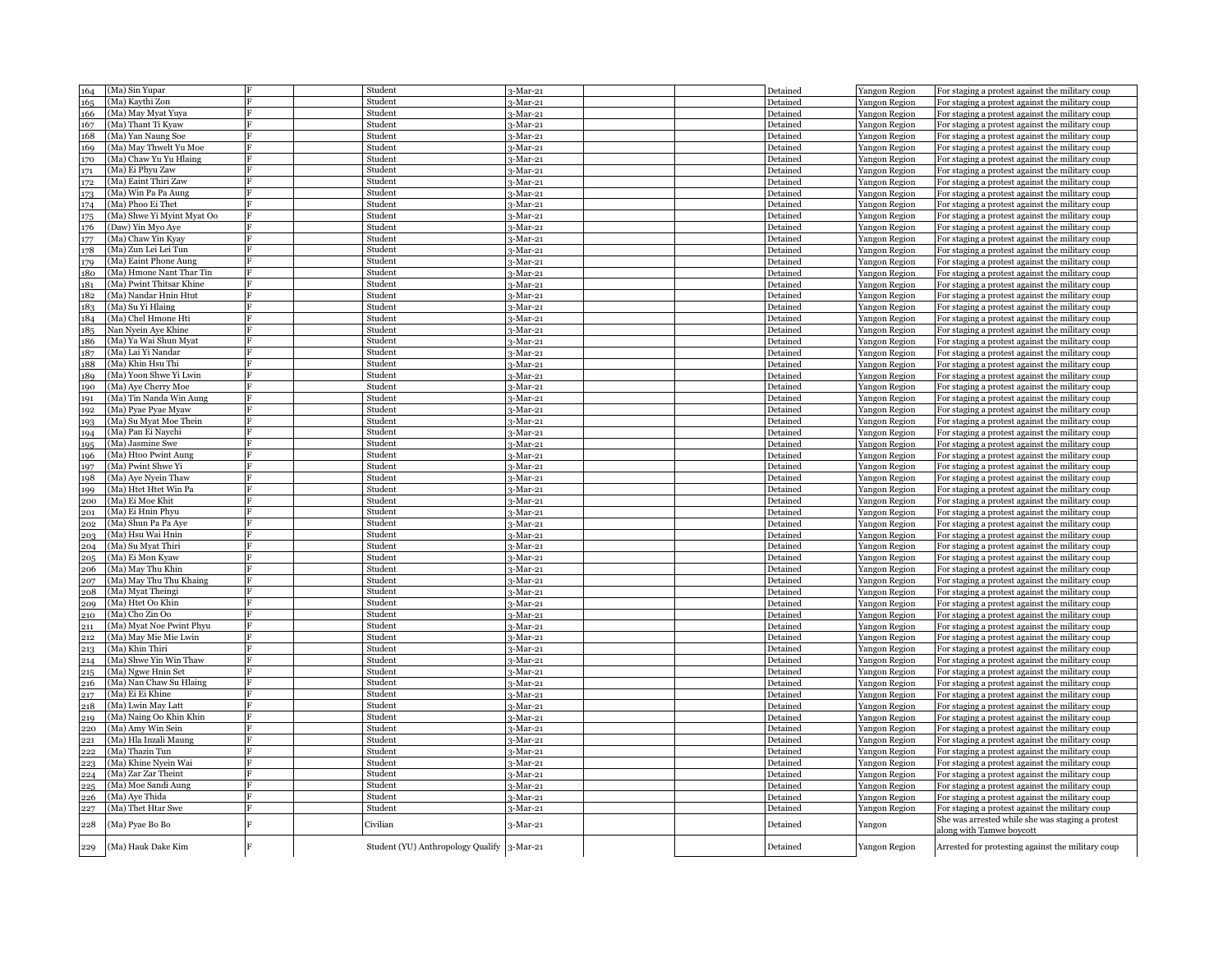| 230 | (Ma) Khaing Zin Htet        | U Hla Po            | Student(UCSY) 2nd Yr                       | $3-Mar-21$ |  | Detained | Yangon Region | Arrested for protesting against the military coup |
|-----|-----------------------------|---------------------|--------------------------------------------|------------|--|----------|---------------|---------------------------------------------------|
| 231 | (Ma) Hay Thi Moe Khit       | U Aung Kyaw<br>Moe  | Student(UM1) 1st Yr                        | 3-Mar-21   |  | Detained | Yangon Region | Arrested for protesting against the military coup |
| 232 | (Ma) Ei Moe Khit            | U Aung Kyaw<br>Moe  | Student(YU) 3rd Yr                         | 3-Mar-21   |  | Detained | Yangon Region | Arrested for protesting against the military coup |
| 233 | (Ma) San Hmu Thwin          | U Ye Latt Thwin     | Student (Grade 10(Pass))                   | 3-Mar-21   |  | Detained | Yangon Region | Arrested for protesting against the military coup |
| 234 | (Ma) Thet Hnin Hnin Shwe    | U Shwe Aye          | Student(NMDC) BTHM 3rd Yr                  | 3-Mar-21   |  | Detained | Yangon Region | Arrested for protesting against the military coup |
| 235 | (Ma) Khaing Zin Htwe        | U Soe Lwin          | Student (EYU) Maths Gradute                | $3-Mar-21$ |  | Detained | Yangon Region | Arrested for protesting against the military coup |
| 236 | (Ma) Ei Thiri Myo           | U Myo Min Htut      | Student                                    | 3-Mar-21   |  | Detained | Yangon Region | Arrested for protesting against the military coup |
| 237 | (Ma) Yu Sandi Htay          |                     | Student(WYU) Maths 3rd Yr                  | $3-Mar-21$ |  | Detained | Yangon Region | Arrested for protesting against the military coup |
| 238 | (Ma) Khaing Su Wai          | U Soe Myat<br>Paing | Student (YUFL) Russia                      | $3-Mar-21$ |  | Detained | Yangon Region | Arrested for protesting against the military coup |
| 239 | (Ma) Thet Hsu Wai Yan Htike |                     | Student(YU) IC (Share Alumini) H3 3-Mar-21 |            |  | Detained | Yangon Region | Arrested for protesting against the military coup |
| 240 | (Ma) Thae Poe Phyu          | U Zaw Myo<br>Naing  | Student (DU) English 4rd Yr                | 3-Mar-21   |  | Detained | Yangon Region | Arrested for protesting against the military coup |
| 241 | (Ma) Thae Ei Phwe           | U Ngwe Thein        | Student                                    | 3-Mar-21   |  | Detained | Yangon Region | Arrested for protesting against the military coup |
| 242 | (Ma) Mhone Nathar Tin       |                     | Student(DU) OS 3 rd Yr                     | $3-Mar-21$ |  | Detained | Yangon Region | Arrested for protesting against the military coup |
| 243 | (Ma) Su Wai Phyo            |                     | Student (EYU) Chemistry 3rd Yr             | 3-Mar-21   |  | Detained | Yangon Region | Arrested for protesting against the military coup |
| 244 | (Ma) Nadi                   |                     | Student (Psychology Distance) 3 rd         | $3-Mar-21$ |  | Detained | Yangon Region | Arrested for protesting against the military coup |
| 245 | (Ma) Htet Myat San          |                     | Student (EYU) Chemistry Distance<br>sd Yr  | 3-Mar-21   |  | Detained | Yangon Region | Arrested for protesting against the military coup |
| 246 | (Ma) Aye Chan Thu           |                     | Student(EYU) Myanmar Distance<br>2nd Yr    | 3-Mar-21   |  | Detained | Yangon Region | Arrested for protesting against the military coup |
| 247 | (Ma) Zar Chi Win            | U San Hla           | Student                                    | 3-Mar-21   |  | Detained | Yangon Region | Arrested for protesting against the military coup |
| 248 | (Ma) Tint Shoon Mya Chel    | U Kyaw Min          | Student                                    | $3-Mar-21$ |  | Detained | Yangon Region | Arrested for protesting against the military coup |
| 249 | (Ma) Thu Thu Naing Win      |                     | Student                                    | 3-Mar-21   |  | Detained | Yangon Region | Arrested for protesting against the military coup |
| 250 | (Ma) Cherry Win             | U Tin Htoo          | Student                                    | 3-Mar-21   |  | Detained | Yangon Region | Arrested for protesting against the military coup |
| 251 | (Ma) Sandar Win             | U Tin Htoo          | Student                                    | $3-Mar-21$ |  | Detained | Yangon Region | Arrested for protesting against the military coup |
| 252 | (Ma) Hsu Hnin Htet          | <b>U Htay Naing</b> | Student                                    | 3-Mar-21   |  | Detained | Yangon Region | Arrested for protesting against the military coup |
| 253 | (Ma) Nan Nyein Aye Khaing   |                     | Student (YU)                               | 3-Mar-21   |  | Detained | Yangon Region | Arrested for protesting against the military coup |
| 254 | (Ma) Hnin Aye Lwin          | U Zin Aung          | Student                                    | 3-Mar-21   |  | Detained | Yangon Region | Arrested for protesting against the military coup |
| 255 | (Ma) Phyo Thiri Kyaw        | U Saw Win           | Student                                    | 3-Mar-21   |  | Detained | Yangon Region | Arrested for protesting against the military coup |
| 256 | (Ma) Aye Chan Win           | U Win Kyi           | Student                                    | 3-Mar-21   |  | Detained | Yangon Region | Arrested for protesting against the military coup |
| 257 | (Ma) Khin Cho Kaung         | U Tin Nyunt         | Student                                    | 3-Mar-21   |  | Detained | Yangon Region | Arrested for protesting against the military coup |
| 258 | (Ma) Yamin Aye              | U Tin Htway         | Student                                    | $3-Mar-21$ |  | Detained | Yangon Region | Arrested for protesting against the military coup |
| 259 | (Ma) Myat Noe Pwint Phyu    |                     | Student                                    | 3-Mar-21   |  | Detained | Yangon Region | Arrested for protesting against the military coup |
| 260 | (Ma) Hmue Thinzar Nwe       |                     | Student                                    | 3-Mar-21   |  | Detained | Yangon Region | Arrested for protesting against the military coup |
| 261 | (Ma) Pwint Oo Khin          |                     | Student                                    | $3-Mar-21$ |  | Detained | Yangon Region | Arrested for protesting against the military coup |
| 262 | (Ma) Su Kyal Zin Linn Tun   | U Tun Tun Oo        | Student                                    | 3-Mar-21   |  | Detained | Yangon Region | Arrested for protesting against the military coup |
| 263 | (Ma) Zin Zin Oo             | U Aung Naing<br>Win | Student                                    | 3-Mar-21   |  | Detained | Yangon Region | Arrested for protesting against the military coup |
| 264 | Ma) Thin Thin Nu            | U Khin Maung<br>Ave | Student                                    | $3-Mar-21$ |  | Detained | Yangon Region | Arrested for protesting against the military coup |
| 265 | (Ma) Su Su Wai              | U Khin Maung<br>Aye | Student                                    | 3-Mar-21   |  | Detained | Yangon Region | Arrested for protesting against the military coup |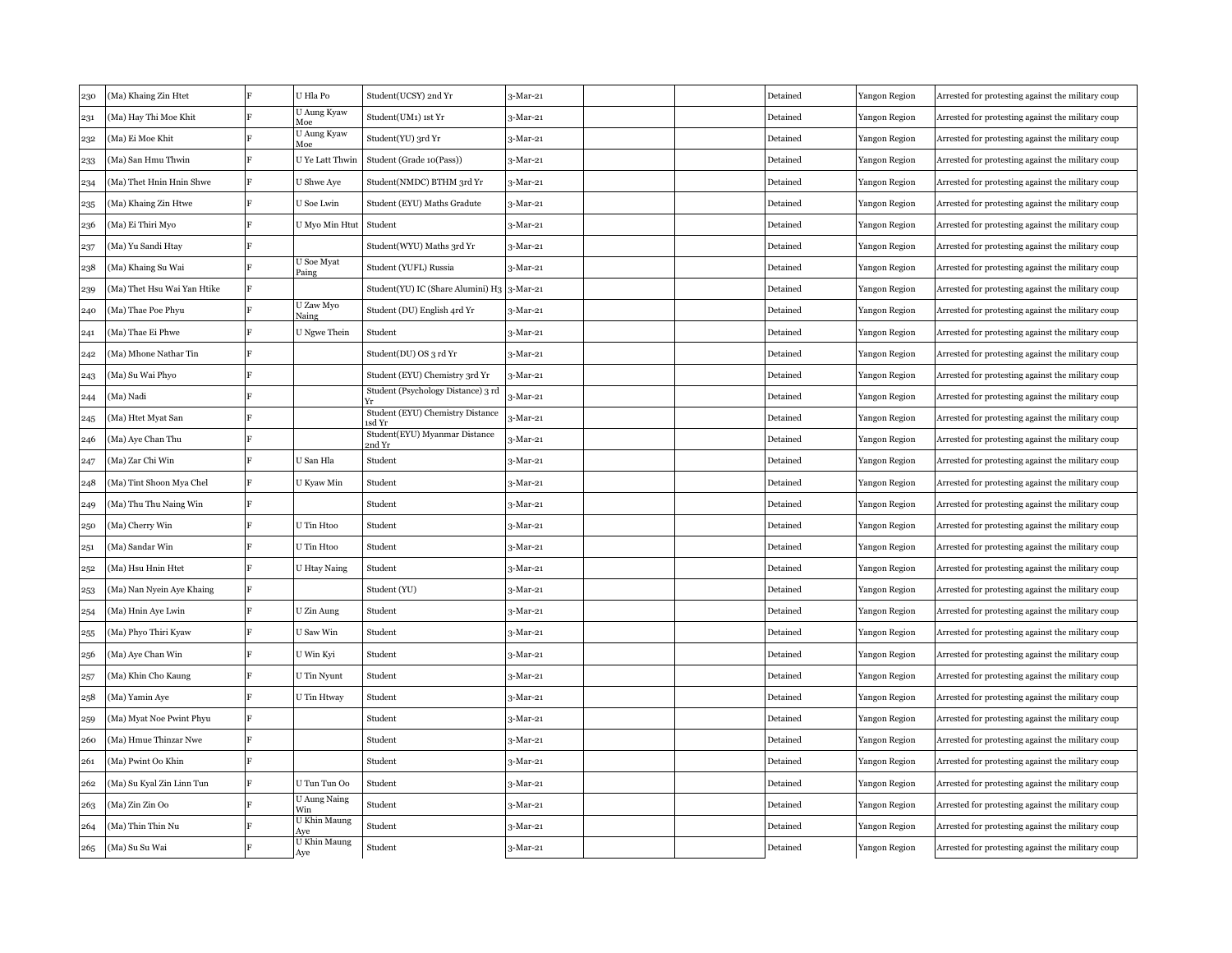| 266 | (Ma) Phyu Su Mon         |   | U Chit Thein             | Student                           | 3-Mar-21   |  | Detained | Yangon Region | Arrested for protesting against the military coup |
|-----|--------------------------|---|--------------------------|-----------------------------------|------------|--|----------|---------------|---------------------------------------------------|
| 267 | (Ma) Khaing Yadana Kyaw  |   |                          | Student                           | 3-Mar-21   |  | Detained | Yangon Region | Arrested for protesting against the military coup |
| 268 | (Ma) K Mar Lwin          |   |                          | Student                           | 3-Mar-21   |  | Detained | Yangon Region | Arrested for protesting against the military coup |
| 269 | (Ma) Yin Mon Phyu        |   |                          | Student                           | 3-Mar-21   |  | Detained | Yangon Region | Arrested for protesting against the military coup |
| 270 | (Ma) Khaing Zin Linn     |   |                          | Student                           | $3-Mar-21$ |  | Detained | Yangon Region | Arrested for protesting against the military coup |
| 271 | (Ma) Ya Min Aye          |   | U Nyan Linn<br>Aung      | Student (DU)                      | 3-Mar-21   |  | Detained | Yangon Region | Arrested for protesting against the military coup |
| 272 | (Ma) Shun Pyae Naing     |   | U Naing Win              | Student (EYU, Maths, H2)          | 3-Mar-21   |  | Detained | Yangon Region | Arrested for protesting against the military coup |
| 273 | (Ma) May Myat Noe Khin   |   |                          | Student (DU English Final)        | $3-Mar-21$ |  | Detained | Yangon Region | Arrested for protesting against the military coup |
| 274 | (Ma) Aye Thida           |   |                          | Student                           | 3-Mar-21   |  | Detained | Yangon Region | Arrested for protesting against the military coup |
| 275 | (Ma) Hnin Thandar Tun    |   | U Aung Htwe              | Student (UCSY) (CS) (2nd Yr)      | 3-Mar-21   |  | Detained | Yangon Region | Arrested for protesting against the military coup |
| 276 | (Ma) Thet Hnin Hnin Shwe |   | U Shwe Aye               | Student (NMDC) H&T                | 3-Mar-21   |  | Detained | Yangon Region | Arrested for protesting against the military coup |
| 277 | (Ma) Eindra Chit Su      |   |                          | Student (Philo) (1st Yr)          | 3-Mar-21   |  | Detained | Yangon Region | Arrested for protesting against the military coup |
| 278 | (Ma) Yoon Shwe Yi        |   | U Min Min Oo             | Student(EYU) (Chemistry) (3rd Yr) | 3-Mar-21   |  | Detained | Yangon Region | Arrested for protesting against the military coup |
| 279 | (Ma) Hnin Aye Lwin       |   | U Zin Aung               | Student (EYU) Maths 3rd yr        | 3-Mar-21   |  | Detained | Yangon Region | Arrested for protesting against the military coup |
| 280 | (Ma) Nan Chaw Su Hlaing  |   |                          | Student (TTU)                     | $3-Mar-21$ |  | Detained | Yangon Region | Arrested for protesting against the military coup |
| 281 | (Ma) Wai Phoo Khaing     | F | U Min San<br>Maung       | Student (DU) (Zoology) (2nd Yr)   | 3-Mar-21   |  | Detained | Yangon Region | Arrested for protesting against the military coup |
| 282 | (Ma) Phyo Thiri Kyaw     |   | U Saw Win                | Student (EYU) Maths (Final)       | 3-Mar-21   |  | Detained | Yangon Region | Arrested for protesting against the military coup |
| 283 | Ma) Khin Hnin Phoo       |   |                          | Student(EYU) Maths (Final)        | $3-Mar-21$ |  | Detained | Yangon Region | Arrested for protesting against the military coup |
| 284 | (Ma) Phyo Thet Khaing    |   |                          | Student (THS) Ma U Bin            | 3-Mar-21   |  | Detained | Yangon Region | Arrested for protesting against the military coup |
| 285 | (Ma) Khaing Su Wai       |   | U Soe Mya Aung           | Student (WUFL) German 3rd yr      | $3-Mar-21$ |  | Detained | Yangon Region | Arrested for protesting against the military coup |
| 286 | (Ma) Hay Thi Moe Khit    |   |                          | Student (UM1) Foundation Yr       | $3-Mar-21$ |  | Detained | Yangon Region | Arrested for protesting against the military coup |
| 287 | (Ma) Wai Pho Khaing      |   |                          | Student (DU Zoology 2nd yr)       | 3-Mar-21   |  | Detained | Yangon Region | Arrested for protesting against the military coup |
| 288 | (Ma) Khin Thiri          |   |                          | Student (YU) (IR) (2nd Yr)        | 3-Mar-21   |  | Detained | Yangon Region | Arrested for protesting against the military coup |
| 289 | (Ma) Myat Noe Khaing     |   |                          | Student (DU) English Final        | 3-Mar-21   |  | Detained | Yangon Region | Arrested for protesting against the military coup |
| 290 | (Ma) Htet Myat San       |   | U Tin Maung<br>Htwav     | Student (EYU Chemistry 1st Yr)    |            |  | Detained | Yangon Region |                                                   |
| 291 | (Ma) Aye Chan Thu        |   | U Tun Min                | Student (EYU) Myanmar 2nd Yr      | 3-Mar-21   |  | Detained | Yangon Region | Arrested for protesting against the military coup |
| 292 | (Ma) Thazin Tun          |   | U Tun Myat Win           | Student (UCSY)                    | 3-Mar-21   |  | Detained | Yangon Region | Arrested for protesting against the military coup |
| 293 | (Ma) Yamin Aye           |   | U MgOo                   | Student(DU) IC                    | $3-Mar-21$ |  | Detained | Yangon Region | Arrested for protesting against the military coup |
| 294 | Ma) Aye Aye Maw          |   | U Aye Than               | Student                           | 3-Mar-21   |  | Detained | Yangon Region | Arrested for protesting against the military coup |
| 295 | (Ma) May Myat Noe Khaing |   | U Khin Maung<br>.<br>vaw | Student (DU) English Final        | $3-Mar-21$ |  | Detained | Yangon Region | Arrested for protesting against the military coup |
| 296 | (Ma) Aye Myint Myat Oo   |   | U Aung Myat<br>Thu       | Student(U) English                | $3-Mar-21$ |  | Detained | Yangon Region | Arrested for protesting against the military coup |
| 297 | (Ma) Hnin Oo Shwe Sin    |   | U Soe Paing              | Student (WYTU)                    | 3-Mar-21   |  | Detained | Yangon Region | Arrested for protesting against the military coup |
| 298 | (Ma) Khant Su Kyi        |   | U Thein Hlaing           | Student (WYTU)                    | 3-Mar-21   |  | Detained | Yangon Region | Arrested for protesting against the military coup |
| 299 | (Ma) Htet Wai Lwin Oo    |   | U Myint Kyaw<br>Kyaw     | Student (WYTU) EC Graduated       | $3-Mar-21$ |  | Detained | Yangon Region | Arrested for protesting against the military coup |
| 300 | (Ma) Thin Zar Kyaw       |   |                          | Student(TTU)                      | $3-Mar-21$ |  | Detained | Yangon Region | Arrested for protesting against the military coup |
| 301 | (Ma) Aye Sandar          |   | U Tin Aye                | Student (GTI (Kyauk-se))          | $3-Mar-21$ |  | Detained | Yangon Region | Arrested for protesting against the military coup |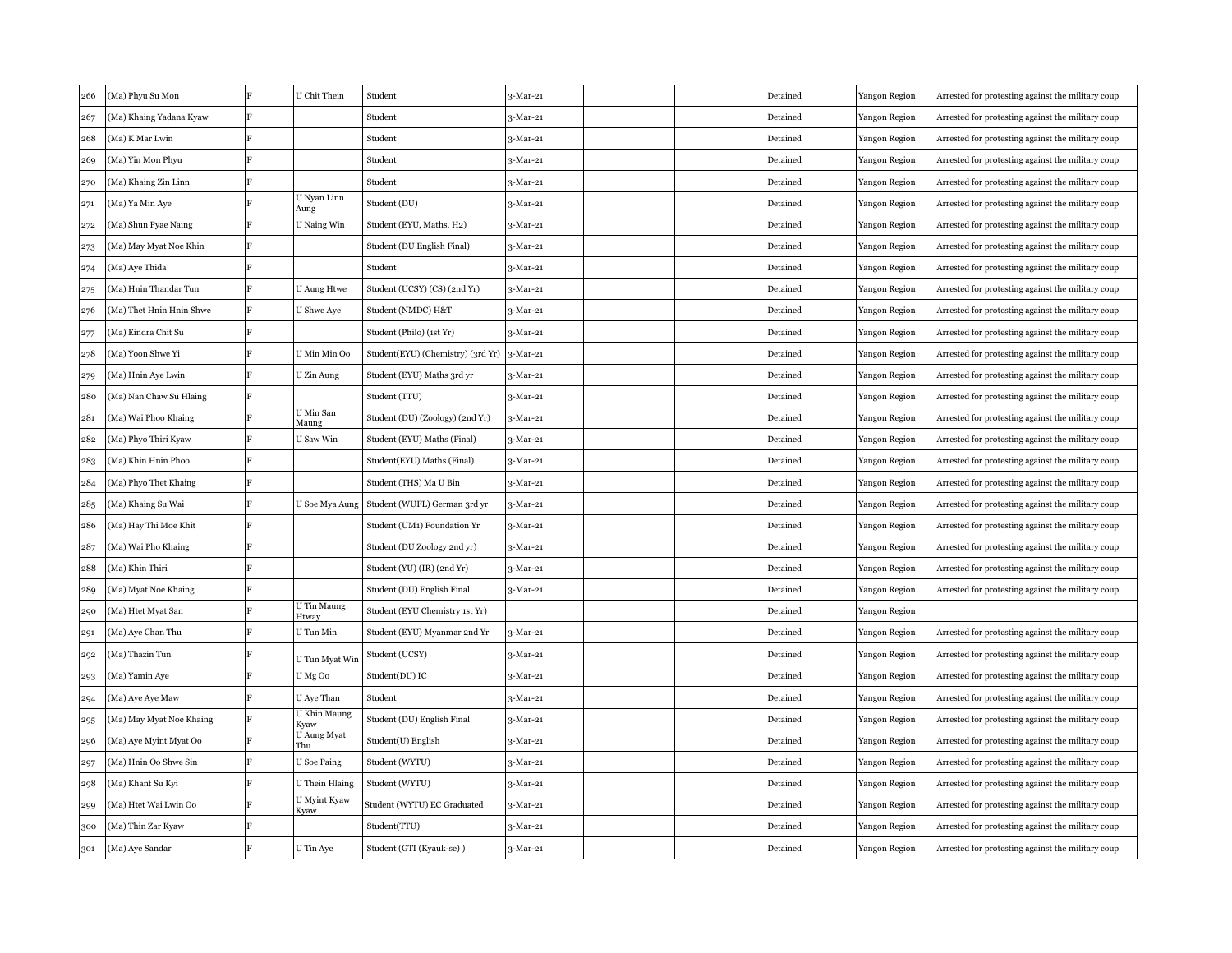| 302        | Ma) Thet Hnin Swe                       |      | U Aung Kyi<br>Myint | Student (GTI (Kyauk-se))                         | $3-Mar-21$           |  | Detained                     | Yangon Region                                                                           | Arrested for protesting against the military coup                                                  |
|------------|-----------------------------------------|------|---------------------|--------------------------------------------------|----------------------|--|------------------------------|-----------------------------------------------------------------------------------------|----------------------------------------------------------------------------------------------------|
| 303        | (Ma) Pwint Phoo Wai                     |      | U Kyaw Kyaw<br>Htin | Student                                          | 3-Mar-21             |  | Detained                     | Yangon Region                                                                           | Arrested for protesting against the military coup                                                  |
| 304        | (Ma) Khit Tar San                       | F/20 | U Ye Ye Ni          | Second Year UIT Stuent                           | 3-Mar-21             |  | Detained                     | Yangon Region                                                                           | She was arrested while she was staging a protest<br>along with Tamwe boycott                       |
| 305        | Chaw Yu Yu Hlaing                       |      |                     | Student (Hmawbi TU)                              | 3-Mar-21             |  | Detained                     | Hmawbi Township,<br>Yangon Region                                                       | For staging a protest against the military coup                                                    |
| 306        | (Ma) Yu Yu Wai                          |      |                     | Student (Hmawbi TU)                              | $3-Mar-21$           |  | Detained                     | Hmawbi Township,<br>Yangon Region                                                       | For staging a protest against the military coup                                                    |
| 307        | (Ma) Haylar Bone Ni                     |      |                     | Student (Hmawbi TU)                              | 3-Mar-21             |  | Detained                     | Hmawbi Township,<br>Yangon Region                                                       | For staging a protest against the military coup                                                    |
| 308        | <b>Htet Htet Shein</b>                  |      |                     | Student                                          | $3-Mar-21$           |  | Detained                     |                                                                                         | For staging a protest against the military coup                                                    |
| 309        | Pwint Phue Wai                          |      |                     | Student                                          | $-Mar-21$            |  | Detained                     |                                                                                         | For staging a protest against the military coup                                                    |
| 310        | Thwel Thwel Win                         |      |                     | Student (Taunggyi TU)                            | $3-Mar-21$           |  | Detained                     |                                                                                         | Taunggyi Township, For staging a protest against the military coup                                 |
| 311        | Khant Su Kyi                            |      |                     | Student (WYTU)                                   | $3-Mar-21$           |  | Detained                     | West Yangon                                                                             | For staging a protest against the military coup                                                    |
| 312        | Hnin Oo Shwe Sin                        |      |                     | Student (WYTU)                                   | $3-Mar-21$           |  | Detained                     | West Yangon                                                                             | For staging a protest against the military coup                                                    |
| 313        | Su Myat Mon                             |      |                     | Student                                          | $3-Mar-21$           |  | Detained                     |                                                                                         | For staging a protest against the military coup                                                    |
| 314        | Su Su Hlaing                            |      |                     | Student                                          | 3-Mar-21             |  | Detained                     |                                                                                         | For staging a protest against the military coup                                                    |
| 315        | Ju Ju Tint Lwin                         |      |                     | Student (Taungoo TU)                             | 3-Mar-21             |  | Detained                     | Taungoo Township,<br>Bago Region                                                        | For staging a protest against the military coup                                                    |
| 316        | Thaw Thaw Zon Oo                        |      |                     | Student (TTU)                                    | 3-Mar-21             |  | Detained                     |                                                                                         | For staging a protest against the military coup                                                    |
| 317        | Thet Hnin Swe                           |      |                     | Student (Kyaukse GTI)                            | $3-Mar-21$           |  | Detained                     | Kyaukse Township<br><b>Mandalay Region</b>                                              | For staging a protest against the military coup                                                    |
| 318        | Aye Sandar                              |      |                     | Student (Kyaukse GTI)                            | $3-Mar-21$           |  | Detained                     | Kyaukse Township,<br>Mandalay Region                                                    | For staging a protest against the military coup                                                    |
| 319        | Nan Chaw Su Hlaing                      |      |                     | Student (Thanlyin TU)                            | $3-Mar-21$           |  | Detained                     | Thanlyin<br>Region                                                                      | Township, Yangon For staging a protest against the military coup                                   |
| 320        | Ma) Tin Zar Kyaw                        |      |                     | Student                                          | 3-Mar-21             |  | Detained                     |                                                                                         | For staging a protest against the military coup                                                    |
| 321        | (Ma) Nadi Aye Lei                       |      |                     | Student (BEHS-2/ Kamaryut)                       | 3-Mar-21             |  | Detained in Insein           | Yangon Region                                                                           | For staging a protest against the military coup (in                                                |
|            |                                         |      |                     |                                                  |                      |  | Prison                       |                                                                                         | Tamwe Township, Yangon)                                                                            |
| 322        | (Ma) Yoon Shwe Khaing                   |      | U Saw Shwe<br>Thike | Student (3rd Year Psychology)                    | 3-Mar-21             |  | Detained in Insein<br>Prison | 4/103, Middle Old<br>Town, Aye Yeik<br>Nyein Street,<br>Thanlyin<br>Township, Yangon    | For staging a protest against the military coup (in<br>Tamwe Township, Yangon)                     |
| 323        | (Ma) Htoo Myat Shwe                     |      | U Saw Shwe<br>Thike | Student (1st Year Psychology)                    | $3-Mar-21$           |  | Detained in Insein<br>Prison | $4/103$ , Middle Old<br>Town, Aye Yeik<br>Nyein Street,<br>Thanlyin<br>Township, Yangon | For staging a protest against the military coup (in<br>Tamwe Township, Yangon)                     |
| 324        | Ma) Yamin (aka) Gu Gu                   | F/18 | U Aung Khin Oo      | Student                                          | $3-Mar-21$           |  | Detained in Insein<br>Prison |                                                                                         | For staging a protest against the military coup                                                    |
| 325        | Ma) Shwe Yadanar Oo                     |      |                     | Student (UFL)                                    | 7-Mar-21             |  | Detained                     | Mandalay                                                                                | For staging a protest against the military coup                                                    |
| 326        | (Ma) Phue Phue                          |      |                     | Student (Medical Team)                           | $7-Mar-21$           |  | Detained                     | Mandalay                                                                                | For staging a protest against the military coup                                                    |
| 327        | Ma) Chilli                              |      |                     | Student (Medical Team)                           | 7-Mar-21             |  | Detained                     | Mandalay                                                                                | For staging a protest against the military coup                                                    |
| 328        | Ma) Hayman Linn                         |      |                     | Student (Yadanabon University)                   | 7-Mar-21             |  | Detained                     | Mandalay                                                                                | For staging a protest against the military coup                                                    |
| 329        | Kay Thwe Zin                            |      |                     | Student (BTHM 3rd batch,                         | 7-Mar-21             |  | Detained                     | Mandalay                                                                                | For staging a protest against the military coup                                                    |
|            |                                         |      |                     | Mandalar University)                             |                      |  |                              |                                                                                         |                                                                                                    |
| 330<br>331 | (Ma) Thazin<br>(Ma) War War Pyone Shein | F/23 |                     | Student (Civil, Kyaukse TU)<br>Student (Dis Geo) | 7-Mar-21<br>9-Mar-21 |  | Detained<br>Detained         | Mandalay<br>Myeik Township,<br>Tanintharyi Region                                       | For staging a protest against the military coup<br>For staging a protest against the military coup |
| 332        | (Ma) Aye Mya Mya Khant                  | F/23 |                     | Student (Eng)                                    | $9-Mar-21$           |  | Detained                     | Myeik Township,<br>Tanintharyi Regior                                                   | For staging a protest against the military coup                                                    |
| 333        | (Ma) Thae Oo Kha                        | F/15 |                     | Student (Grade 9)                                | $9-Mar-21$           |  | Detained                     | Khan Gaung,<br>Myeik Township,<br>Tanintharyi Region                                    | For staging a protest against the military coup                                                    |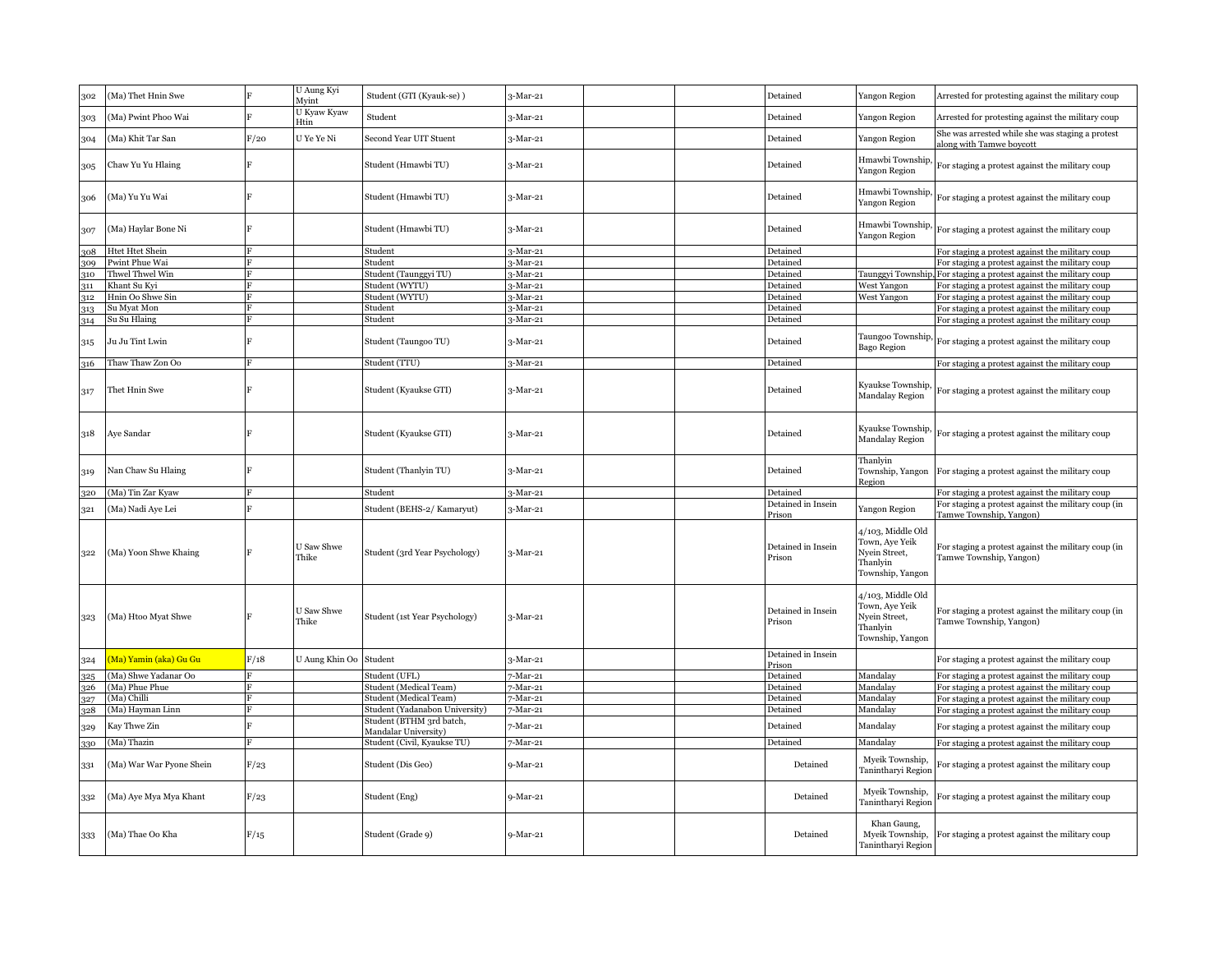| 334 | (Ma) Angle                           |  | Student                                  | 11-Mar-21     |                                                                                                                            |                                                     | Detained                             | Bago Township,<br><b>Bago Region</b>    | For staging a protest against the military coup                                                 |
|-----|--------------------------------------|--|------------------------------------------|---------------|----------------------------------------------------------------------------------------------------------------------------|-----------------------------------------------------|--------------------------------------|-----------------------------------------|-------------------------------------------------------------------------------------------------|
| 335 | (Ma) Linn Lei Lei Hlaing             |  | Student                                  | 11-Mar-21     |                                                                                                                            |                                                     | Detained                             | Bago Township,<br>Bago Region           | For staging a protest against the military coup                                                 |
| 336 | (Ma) Pa Pa Khin                      |  | Student                                  | 11-Mar-21     |                                                                                                                            |                                                     | Detained                             | Bago Township,<br>Bago Region           | For staging a protest against the military coup                                                 |
| 337 | (Ma) Shwe Myint Mo                   |  | Student                                  | 11-Mar-21     |                                                                                                                            |                                                     | Detained                             | Bago Township,<br>Bago Region           | For staging a protest against the military coup                                                 |
| 338 | Ma) Yamin Khaing                     |  | Student (2 <sup>nd</sup> Year, Burmese)  | 13-Mar-21     |                                                                                                                            |                                                     | Detained                             | Taungoo Township,<br><b>Bago Region</b> | For staging a protest against the military coup                                                 |
| 339 | (Ma) Khin Htate Htar Hlaing          |  | Civilian                                 | 6-Feb-21      |                                                                                                                            |                                                     | Detained                             | Munaung Town,<br>Rakhine State          | For staging a protest against the military coup                                                 |
| 340 | (Ma) Aye Mi Mi Khaing                |  | Civilian                                 | 5-Feb-21      |                                                                                                                            |                                                     | Detained                             | Munaung Town,<br><b>Rakhine State</b>   | For staging a protest against the military coup                                                 |
| 341 | (Ma) Kay Thi                         |  | Civilian                                 | 7-Feb-21      |                                                                                                                            |                                                     | Released on 8 Feb 21                 | <b>Yangon Region</b>                    | She was arrested for driving 88 Generation Student<br>Leader Min Ko Naing to differnt location. |
| 342 | (Ma) Thin Thin Khaing                |  | Civilian                                 | -Feb-21       |                                                                                                                            |                                                     | Released on 8 Feb 21                 | <b>Yangon Region</b>                    | She was arrested for driving 88 Generation Student<br>Leader Min Ko Naing to differnt location. |
| 343 | (Ma) Moe                             |  | Civilian                                 | 7-Feb-21      |                                                                                                                            |                                                     | Released on 8 Feb 21                 | Yangon Region                           | She was arrested for driving 88 Generation Student<br>Leader Min Ko Naing to differnt location. |
| 344 | (Ma) Soe Kalayar Tun a.k.a Pu Pu     |  | Civilian                                 | 9-Feb-21      | S: 25 of the Natural<br>Disaster Management<br>law and S: 19 of the<br>Peaceful Assembly and<br>Peaceful Procession<br>Law | Ann Township<br>Administrator (U)<br>Maung Shwe Aye | Released on 24 Feb 21<br>(Paid Fine) | Ann Township,<br><b>Rakhine State</b>   | For staging a protest against the military coup                                                 |
| 345 | (Daw) Pu Ma                          |  | Civilian                                 | $-Feb-21$     | S: 25 of the Natural<br>Disaster Management<br>aw                                                                          | Ann Township<br>Administrator (U)<br>Maung Shwe Aye | Released on 24 Feb 2:<br>(Paid Fine) | Ann Township,<br><b>Rakhine State</b>   | For staging a protest against the military coup                                                 |
| 346 | (Daw) Than Mya Khaing                |  | Civilian                                 | $-$ Feb $-21$ | S: 25 of the Natural<br>Disaster Management<br>law                                                                         | Ann Township<br>Administrator (U)<br>Maung Shwe Aye | Released on 24 Feb 21<br>(Paid Fine) | Ann Township,<br>Rakhine State          | For staging a protest against the military coup                                                 |
| 347 | (Ma) Hla May Kyaw                    |  | Civilian                                 | $9$ -Feb-21   | S: 25 of the Natural<br>Disaster Management<br>law and S: 19 of the<br>Peaceful Assembly and<br>Peaceful Procession<br>Law | Ann Township<br>Administrator (U)<br>Maung Shwe Aye | Detained                             | Ann Township,<br><b>Rakhine State</b>   | For staging a protest against the military coup                                                 |
| 348 | (Ma) Mary                            |  | Civilian                                 | )-Feb-21      | S: 25 of the Natural<br>Disaster Management<br>law                                                                         | Ann Township<br>Administrator (U)<br>Maung Shwe Aye | Detained                             | Ann Township,<br><b>Rakhine State</b>   | For staging a protest against the military coup                                                 |
| 349 | (Ma) Soe Sandar Tun                  |  | Civilian                                 | 9-Feb-21      |                                                                                                                            |                                                     | Detained                             | Ann Township,<br><b>Rakhine State</b>   | For staging a protest against the military coup                                                 |
| 350 | (Ma) Lamin Kyaw                      |  | Civilian                                 | )-Feb-21      |                                                                                                                            |                                                     | Detained                             | Ann Township,<br>Rakhine State          | For staging a protest against the military coup                                                 |
| 351 | (Ma) Mai Tin Cho Cho Htwe            |  | Civilian                                 | 9-Feb-21      | S: 25 of the Natural<br>Disaster Management<br>law                                                                         | Ann Township<br>Administrator (U)<br>Maung Shwe Aye | Released on 24 Feb 2<br>(Paid Fine)  | Ann Township,<br>Rakhine State          | For staging a protest against the military coup                                                 |
| 352 | (Ma) Chaw a.k.a Khin Ma Ma<br>Hlaing |  | Civilian (Mya Yadana Gold Shop<br>Owner) | 9-Feb-21      |                                                                                                                            |                                                     | Detained                             | Kyaingtong<br>Township, Shan<br>State   | For inciting people to involve in CDM                                                           |
| 353 | (Ma) Thin Myat Khaing                |  | Civilian                                 | 10-Feb-21     | S: 25 of the Natural<br>Disaster Management<br>law and S: 19 of the<br>Peaceful Assembly and<br>Peaceful Procession<br>Law | Ann Township<br>Administrator (U)<br>Maung Shwe Aye | Detained                             | Ann Township,<br><b>Rakhine State</b>   | Live streaming the protest against the military coup<br>in Ann Township                         |
| 354 | (Daw) Win Chay                       |  | Civilian                                 | February      | S: 25 of the Natural<br>Disaster Management<br>law and S: 19 of the<br>Peaceful Assembly and<br>Peaceful Procession<br>Law |                                                     | Detained                             | Ann Township,<br><b>Rakhine State</b>   | For staging a protest against the military coup                                                 |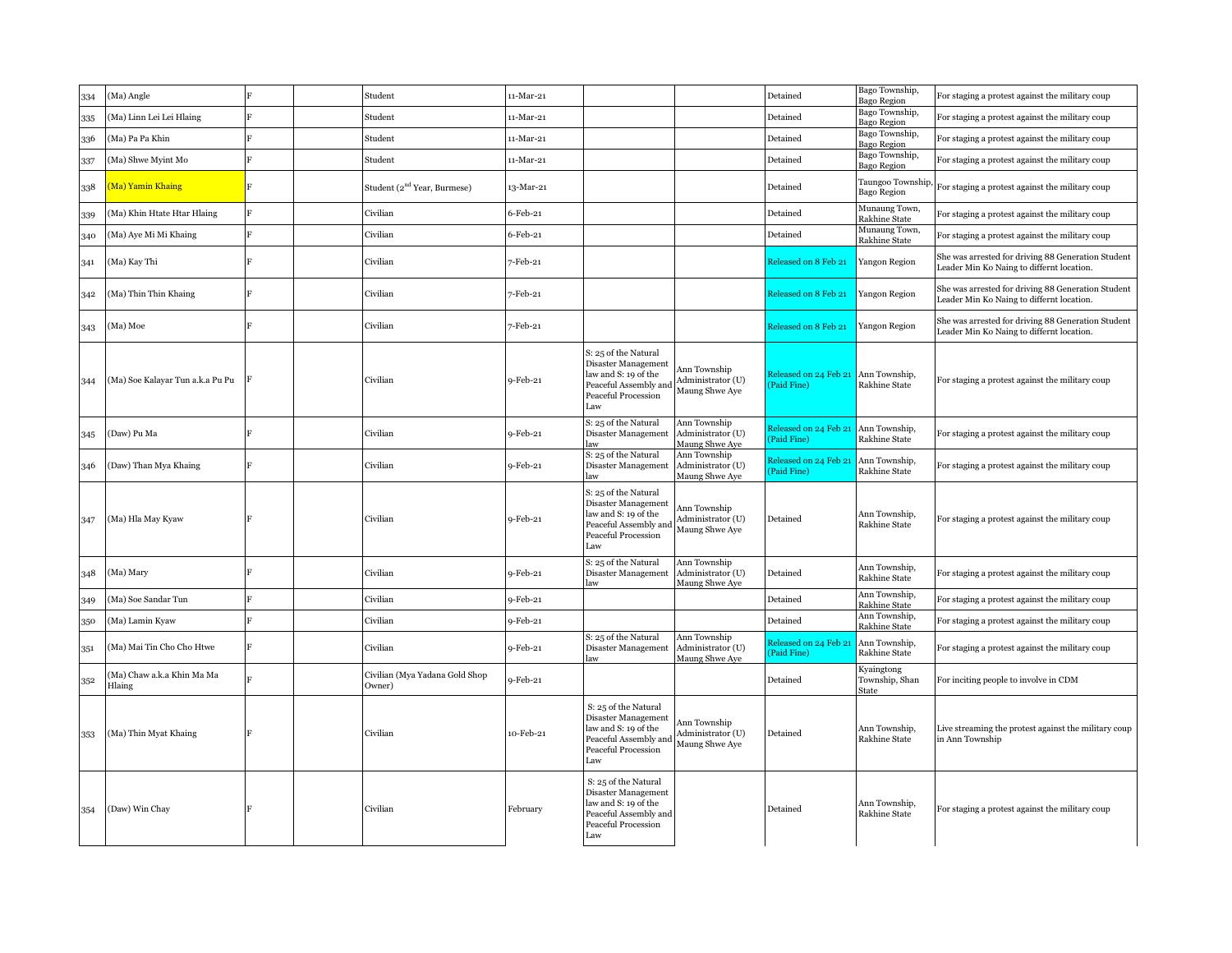| 355 | (Ma) Nilar Aung                         |  | Civilian                        | February  | S: 25 of the Natural<br>Disaster Management<br>law and S: 19 of the<br>Peaceful Assembly and<br>Peaceful Procession<br>Law | Detained                        | Ann Township,<br>Rakhine State                               | For staging a protest against the military coup                                                                                              |
|-----|-----------------------------------------|--|---------------------------------|-----------|----------------------------------------------------------------------------------------------------------------------------|---------------------------------|--------------------------------------------------------------|----------------------------------------------------------------------------------------------------------------------------------------------|
| 356 | (Ma) Mai Khin Yadana Soe Naing          |  | Civilian                        | February  | S: 25 of the Natural<br>Disaster Management<br>law and S: 19 of the<br>Peaceful Assembly and<br>Peaceful Procession<br>Law | Detained                        | Ann Township,<br><b>Rakhine State</b>                        | For staging a protest against the military coup                                                                                              |
| 357 | (Ma) Ah Bo                              |  | Miba Thway Social Welfare Group | 11-Feb-21 |                                                                                                                            | Detained                        | <b>Kyaing Tong</b><br>Township, Shan<br>State                | For staging a protest against the military coup                                                                                              |
| 358 | (Ma) Ei Pyar a.k.a Mar Mar Lay          |  | Civilian                        | 11-Feb-21 | S: 25 of the Natural<br>Disaster Management<br>law, S: 19 of the<br>Peaceful Assembly and<br>Peaceful Procession<br>Law    | Detained in Bhamo<br>Prison     | Manthar Village,<br>Mansi Township,<br>Kachin State          | For staging a protest against the military coup                                                                                              |
| 359 | (Ma) May Moe                            |  | Civilian                        | 12-Feb-21 | Penal code - 188(B),<br>505(B)                                                                                             | Detained                        | Myawaddy, Karen<br>State                                     | For staging a protest against the military coup                                                                                              |
| 360 | (Daw) Khin Than Nawl (aka) A Mee F      |  | Civilian                        | 15-Feb-21 |                                                                                                                            | Detained                        | Mandalay City                                                | Arrested for looking as police crackdown on<br>peaceful protestors                                                                           |
| 361 | (Ma) Yoon Nadi Lwin (aka) O Mar<br>Darr |  | Civilian                        | 15-Feb-21 |                                                                                                                            | Released on 16 Feb<br>2021      | Mandalay City                                                | Arrested for looking as police crackdown on<br>peaceful protestors                                                                           |
| 362 | (Ma) Nadi Lwin                          |  | Civilian                        | 15-Feb-21 |                                                                                                                            | Released on 16 Feb<br>2021      | Mandalay City                                                | Arrested for looking as police crackdown on<br>peaceful protestors                                                                           |
| 363 | (Ma) Hnin Phyu Phyu Lwin                |  | Civilian (AYA Bank Staff)       | 15-Feb-21 |                                                                                                                            | Released on 16 Feb<br>2021      | Mandalay City                                                | For staging a protest against the military coup                                                                                              |
| 364 | (Ma) Htar Su Thwe                       |  | Civilian (AYA Bank Staff)       | 15-Feb-21 |                                                                                                                            | Released on 16 Feb<br>2021      | Mandalay City                                                | For staging a protest against the military coup                                                                                              |
| 365 | (Ma) Mya Mya Win                        |  | Civilian                        | 16-Feb-21 | S: 19 of thePeaceful<br>Assembly and Peaceful<br>Procession Law and S:<br>25 of the Natural<br>Disaster Management<br>law  | Detained in Thandwe<br>Prison   | Thandwe Town,<br><b>Rakhine State</b>                        | Arrested for protesting against the military coup                                                                                            |
| 366 | (Ma) Swe Zin Nu                         |  | Civilian                        | 16-Feb-21 |                                                                                                                            | Detained in IB 55 in<br>Ngapali | Aung Thukha<br>Village, Pobbathiri<br>Township,<br>Naypyitaw | For cooking the civil servants who involved in the<br>Civil Disobedience Movement (CDM)                                                      |
| 367 | (Ma) Sandar Thin a.k.a Ma Su            |  | Civilian                        | 20-Feb-21 |                                                                                                                            | Detained                        | Myawaddy, Karen<br>State                                     | For staging a protest against the military coup                                                                                              |
| 368 | (Ma) Soe Soe Than                       |  | Civilian                        | 22-Feb-21 |                                                                                                                            | Detained                        | Myeik, Tanintharyi<br>Region                                 | Police searched her home to arrest her father for<br>leading a protest but she was arrested instead<br>because they did not find his father. |
| 369 | (Ma) Myo Thuzar                         |  | Civilian                        | 24-Feb-21 |                                                                                                                            | Released on 24 Feb 2            | Minbu Township,<br>Magway Region                             | For staging a protest against the military coup                                                                                              |
| 370 | (Ma) Myint Myint Moe                    |  | Civilian                        | 24-Feb-21 |                                                                                                                            | Released on 24 Feb 2            | Minbu Township,<br><b>Magway Region</b>                      | For staging a protest against the military coup                                                                                              |
| 371 | (Ma) Hnin Ei Wint War                   |  | Civilian                        | 24-Feb-21 |                                                                                                                            | Released on 24 Feb 2            | Minbu Township,<br>Magway Region                             | For staging a protest against the military coup                                                                                              |
| 372 | (Daw) Moh                               |  | Civilian                        | 24-Feb-21 | Penal Code 505 (A)                                                                                                         | Detained                        | Dawei Provice,<br>Tanintharyi Region                         | For posting social media posts criticizing the<br>military coup                                                                              |
| 373 | (Daw) Sandar Win                        |  | Civilian                        | 25-Feb-21 |                                                                                                                            | Detained                        | Pathein Township,<br>Ayeyarwady Region                       | For staging a protest against the military coup                                                                                              |
| 374 | (Ma) Lei Lei Nwel                       |  | Civilian                        | 26-Feb-21 |                                                                                                                            | Detained                        | Mandalay Region                                              | For staging a protest against the military coup                                                                                              |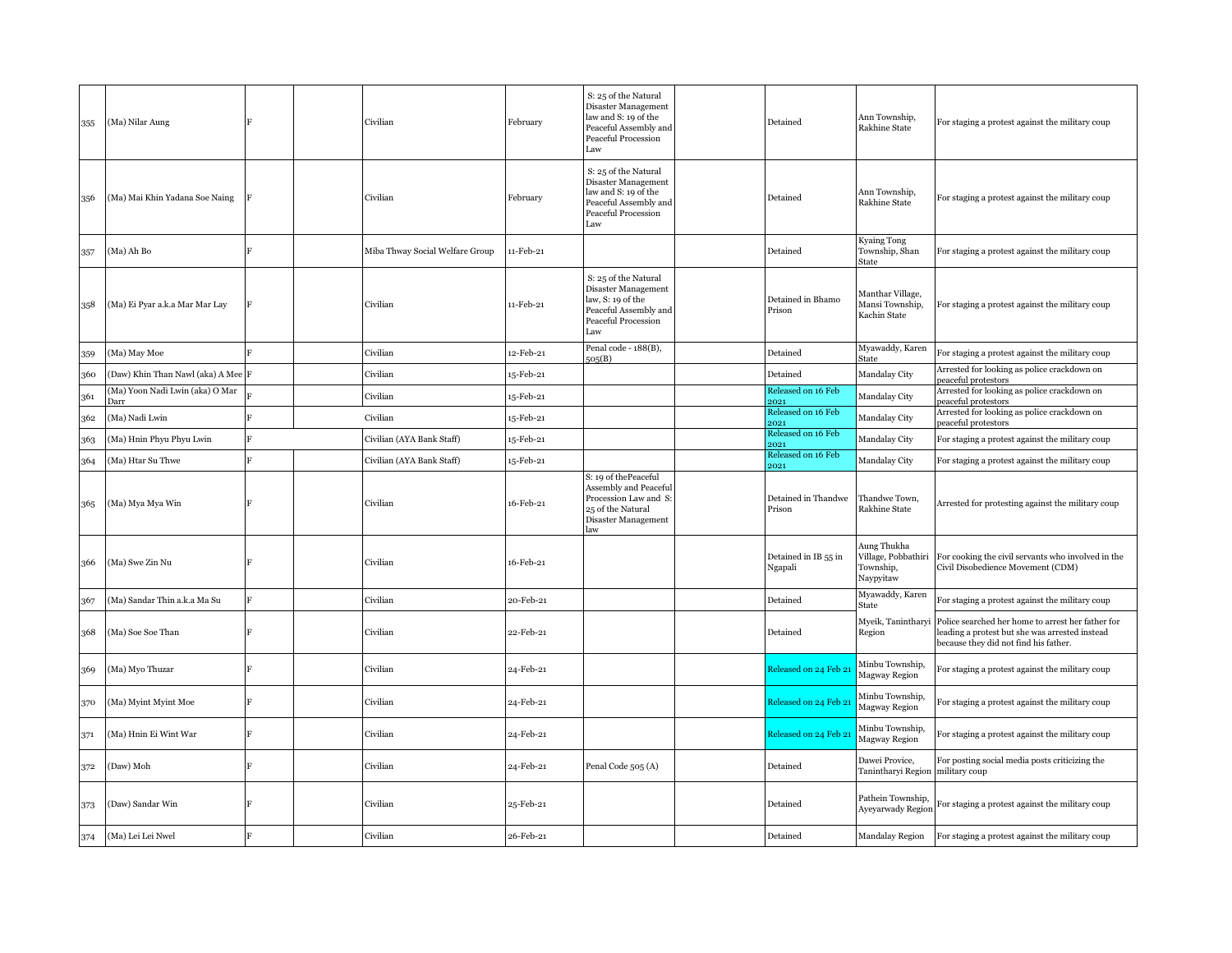| 375 | Ma) Yadanar Oo          |              | Association for Peace and Justice | 27-Feb-21 |                      | Detained | Yangon Region                             | For staging a protest against the military coup |
|-----|-------------------------|--------------|-----------------------------------|-----------|----------------------|----------|-------------------------------------------|-------------------------------------------------|
| 376 | (Ma) Thiri Yadanar Tun  | Ŀ.           | Association for Peace and Justice | 27-Feb-21 |                      | Detained | Yangon Region                             | For staging a protest against the military coup |
| 377 | (Ma) Khin Mi Mi Tun     | F            | Association for Peace and Justice | 27-Feb-21 |                      | Detained | Yangon Region                             | For staging a protest against the military coup |
| 378 | (Ma) Su Pyae            | R            | Civilian                          | 27-Feb-21 |                      | Detained | Monywa Township<br><b>Sagaing Region</b>  | For staging a protest against the military coup |
| 379 | (Ma) Hwar May Shin      |              | Civilian                          | 27-Feb-21 |                      | Detained | Monywa Township<br><b>Sagaing Region</b>  | For staging a protest against the military coup |
| 380 | (Ma) Hnin Nu            |              | Civilian                          | 27-Feb-21 |                      | Detained | Monywa Township<br><b>Sagaing Region</b>  | For staging a protest against the military coup |
| 381 | (Ko) Soe Moe Nwel       |              | Civilian                          | 27-Feb-21 |                      | Detained | Monywa Township<br><b>Sagaing Region</b>  | For staging a protest against the military coup |
| 382 | (Ma) Hnin Yu Wai        |              | Civilian                          | 27-Feb-21 |                      | Detained | Monywa Township<br><b>Sagaing Region</b>  | For staging a protest against the military coup |
| 383 | (Ma) Myo Thandar Oo     | F            | Civilian                          | 27-Feb-21 |                      | Detained | Monywa Township,<br><b>Sagaing Region</b> | For staging a protest against the military coup |
| 384 | (Ma) Su Mon Oo          | F            | Civilian                          | 27-Feb-21 |                      | Detained | Monywa Township<br><b>Sagaing Region</b>  | For staging a protest against the military coup |
| 385 | (Ma) Honey Zaw          |              | Civilian                          | 27-Feb-21 |                      | Detained | Monywa Township<br><b>Sagaing Region</b>  | For staging a protest against the military coup |
| 386 | (Ma) Hnin Honey Kyaw    | F            | Civilian                          | 27-Feb-21 |                      | Detained | Monywa Township<br><b>Sagaing Region</b>  | For staging a protest against the military coup |
| 387 | (Ma) Phyu Phyu Than     | F            | Civilian                          | 27-Feb-21 |                      | Detained | Monywa Township<br>Sagaing Region         | For staging a protest against the military coup |
| 388 | (Ma) Thida Oo           |              | Civilian                          | 27-Feb-21 |                      | Detained | Monywa Township<br><b>Sagaing Region</b>  | For staging a protest against the military coup |
| 389 | (Ma) Thant Myat Soe     | F            | Civilian                          | 27-Feb-21 |                      | Detained | Monywa Township<br><b>Sagaing Region</b>  | For staging a protest against the military coup |
| 390 | (Ma) Thinzar Tun        | F            | Civilian                          | 27-Feb-21 |                      | Detained | Monywa Township,<br><b>Sagaing Region</b> | For staging a protest against the military coup |
| 391 | (Ma) Ei Myat Mon        | F            | Civilian                          | 27-Feb-21 |                      | Detained | Monywa Township,<br><b>Sagaing Region</b> | For staging a protest against the military coup |
| 392 | (Ma) Ei Thinzar Kyaw    | $\mathbf{F}$ | Civilian                          | 27-Feb-21 |                      | Detained | Monywa Township,<br><b>Sagaing Region</b> | For staging a protest against the military coup |
| 393 | Ma) Thet Su Wai         |              | Civilian                          | 27-Feb-21 |                      | Detained | Monywa Township<br><b>Sagaing Region</b>  | For staging a protest against the military coup |
| 394 | (Ma) Moh Moh Nyein      |              | Civilian                          | 27-Feb-21 |                      | Detained | Monywa Township<br><b>Sagaing Region</b>  | For staging a protest against the military coup |
| 395 | (Ma) Thaint Thinzar Soe |              | Civilian                          | 27-Feb-21 |                      | Detained | Monywa Township<br><b>Sagaing Region</b>  | For staging a protest against the military coup |
| 396 | (Ma) May Thu Kyaw       |              | Civilian                          | 27-Feb-21 |                      | Detained | Monywa Township<br><b>Sagaing Region</b>  | For staging a protest against the military coup |
| 397 | Ma) Thazin Oo           | F            | Civilian                          | 27-Feb-21 |                      | Detained | Monywa Township<br><b>Sagaing Region</b>  | For staging a protest against the military coup |
| 398 | (Ko) Htet Htet Mon      |              | Civilian                          | 27-Feb-21 |                      | Detained | Monywa Township<br>Sagaing Region         | For staging a protest against the military coup |
| 399 | (Daw) Khin Tint         |              | Civilian                          | 27-Feb-21 | Penal Code - 505 (B) | Detained | Magway Town,<br><b>Magway Region</b>      | For staging a protest against the military coup |
| 400 | (Daw) Aye Ngwe          |              | Civilian                          | 27-Feb-21 | Penal Code - 505 (B) | Detained | Magway Town,<br>Magway Region             | For staging a protest against the military coup |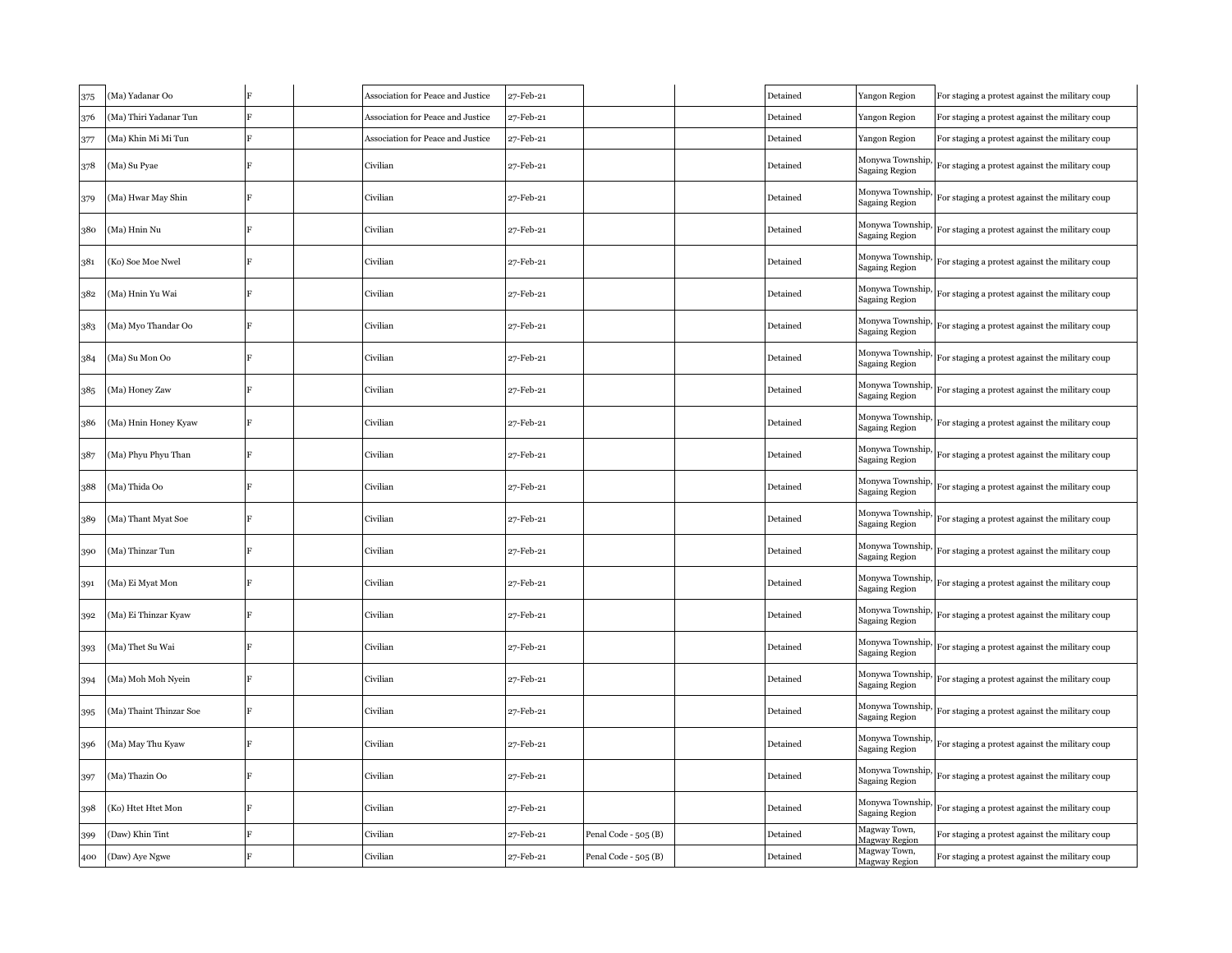| 401        | (Ma) Myo Thiri Ko                    |   | (U) Tin Ko Ko | Civilian            | 28-Feb-21 | Penal Code - 505 (A)              | Detained in<br>Kyaikmaraw Prison | Kyaikmaraw<br>Township, Mon<br>State                                  | For staging a protest against the military coup                     |
|------------|--------------------------------------|---|---------------|---------------------|-----------|-----------------------------------|----------------------------------|-----------------------------------------------------------------------|---------------------------------------------------------------------|
| 402        | (Ma) Ni Ni Aung                      |   |               | Civilian            | 28-Feb-21 | Penal Code - 505 (B),<br>143, 145 | Detained                         | Mawlamyinegyun<br>Town,<br>Ayeyarwaday<br>Region                      | For staging a protest against the military coup                     |
| 403        | Ma) Phyu Phyu Myint                  |   |               | Civilian            | 28-Feb-21 |                                   | Detained                         | Tamwe, Yangon                                                         | For staging a protest against the military coup                     |
| 404        | Ma) Khin Khin Htwe                   |   |               | Civilian            | 28-Feb-21 |                                   | Detained                         | Yangon                                                                | For staging a protest against the military coup                     |
| 405        | (Ma) Nyein Yu San                    |   |               | Civilian            | 28-Feb-21 |                                   | Detained                         | Yangon                                                                | For staging a protest against the military coup                     |
| 406        | (Ma) Thaw Thaw Soe Naing             |   |               | Civilian            | 28-Feb-21 |                                   | Detained                         | Yangon                                                                | For staging a protest against the military coup                     |
| 407        | (Ma) Su Su Khaing                    |   |               | Civilian            | 28-Feb-21 |                                   | Detained                         | North Okkalapa,<br>Yangon                                             | For staging a protest against the military coup                     |
| 408        | (Ma) Khin Lay Khaing                 |   |               | Civilian            | 28-Feb-21 |                                   | Detained                         | Yangon                                                                | For staging a protest against the military coup                     |
| 409        | (Ma) Shun Lae Kay Khaing             |   |               | Civilian            | 28-Feb-21 |                                   | Detained                         | Yangon                                                                | For staging a protest against the military coup                     |
| 410        | Ma) Ei Ei Khaing                     |   |               | Civilian            | 28-Feb-21 |                                   | Detained                         | Yangon                                                                | For staging a protest against the military coup                     |
| 411        | Ma) Thuzar Aung                      |   |               | Civilian            | 28-Feb-21 |                                   | Detained                         | Yangon                                                                | For staging a protest against the military coup                     |
| 412        | (Ma) Mar Mar Swe                     |   |               | Civilian            | 28-Feb-21 |                                   | Detained                         | Yangon                                                                | For staging a protest against the military coup                     |
| 413        | (Daw) Thida                          |   |               | Civilian            | 28-Feb-21 |                                   | Detained                         | Yangon                                                                | For staging a protest against the military coup                     |
| 414        | (Ma) Thin Thin Mar                   |   |               | Civilian            | 28-Feb-21 |                                   | Detained                         | Yangon                                                                | For staging a protest against the military coup                     |
| 415        | (Ma) Khin Khin Aye                   |   |               | Civilian            | 28-Feb-21 |                                   | Detained                         | Yangon                                                                | For staging a protest against the military coup                     |
|            | Ma) Khin Thidar Aung                 |   |               | Civilian            | 28-Feb-21 |                                   | Detained                         |                                                                       |                                                                     |
| 416<br>417 |                                      |   |               |                     |           |                                   | Detained                         | Yangon                                                                | For staging a protest against the military coup                     |
|            | (Ma) Theingi Aung                    |   |               | Civilian            | 28-Feb-21 |                                   |                                  | Yangon                                                                | For staging a protest against the military coup                     |
| 418        | (Ma) Tin Tin                         |   |               | Civilian            | 28-Feb-21 |                                   | Detained                         | Yangon                                                                | For staging a protest against the military coup                     |
| 419        | (Ma) Thin Moe Aye                    |   |               | Civilian            | 28-Feb-21 |                                   | Detained                         | Yangon                                                                | For staging a protest against the military coup                     |
| 420        | Ma) Pyae Pyae Phyo                   |   |               | Civilian            | 28-Feb-21 |                                   | Detained                         | Yangon                                                                | For staging a protest against the military coup                     |
| 421        | Ma) Ngal Ngal Htwe                   |   |               | Civilian            | 28-Feb-21 |                                   | Detained                         | Yangon                                                                | For staging a protest against the military coup                     |
| 422        | Ma) War War Kyaw                     |   |               | Civilian            | 28-Feb-21 |                                   | Detained                         | rangon                                                                | For staging a protest against the military coup                     |
| 423        | Ma) Phyu Phyu Aung                   |   |               | Civilian            | 28-Feb-21 |                                   | Detained                         | Yangon                                                                | For staging a protest against the military coup                     |
| 424        | (Ma) Khine Wai Phyo                  |   |               | Civilian (Engineer) | 28-Feb-21 |                                   | Detained                         | Hmawbi, Yangon                                                        | For staging a protest against the military coup                     |
| 425        | Ma) Nu Latt Zaw a.k.a Nu Zaw<br>att. |   |               | Civilian (Engineer) | 28-Feb-21 |                                   | Detained                         | Hmawbi, Yangon                                                        | For staging a protest against the military coup                     |
| 426        | (Ma) Nyo Zin Oo                      |   |               | Civilian (Engineer) | 28-Feb-21 |                                   | Detained                         | Yangon                                                                | For staging a protest against the military coup                     |
| 427        | (Ma) Lae Lae Mu                      |   |               | Civilian (Engineer) | 28-Feb-21 |                                   | Detained                         | Yangon                                                                | For staging a protest against the military coup                     |
| 428        | (Ma) Khin Hnin Hlaing                |   |               | Civilian (Engineer) | 28-Feb-21 |                                   | Detained                         | Aye Thar Yar<br>in Yangon)                                            | (Currently detained For staging a protest against the military coup |
| 429        | (Ma) Myint Myint Win                 |   |               | Civilian (Engineer) | 28-Feb-21 |                                   | Detained                         | Mohnyin<br>in Yangon)                                                 | (Currently detained For staging a protest against the military coup |
| 430        | Ma) Jue Jue Aung                     |   |               | Civilian (Engineer) | 28-Feb-21 |                                   | Detained                         | Yangon                                                                | For staging a protest against the military coup                     |
| 431        | (Ma) Myat Myat Moe                   |   |               | Civilian (Engineer) | 28-Feb-21 |                                   | Detained                         | Yangon                                                                | For staging a protest against the military coup                     |
| 432        | (Ma) Naychi Min Lwin                 |   |               | Civilian (Engineer) | 28-Feb-21 |                                   | Detained                         | Yangon                                                                | For staging a protest against the military coup                     |
| 433        | (Ma) Su Mon Hlaing                   |   |               | Civilian (Engineer) | 28-Feb-21 |                                   | Detained                         | Yangon                                                                | For staging a protest against the military coup                     |
| 434        | (Ma) Hnin Thet Thet Wai              | F |               | Civilian (Engineer) | 28-Feb-21 |                                   | Detained                         | Yangon                                                                | For staging a protest against the military coup                     |
| 435        | (Daw) Win Yii                        |   |               | Civilian            | 28-Feb-21 |                                   | Detained                         | Shinnmontee<br>Village, Dawei<br>Provice,<br>Thanintharyi<br>Region   | For staging a protest against the military coup                     |
| 436        | (Daw) Thet Cho Lay                   |   |               | Civilian            | 28-Feb-21 |                                   | Detained                         | Kanonye Quarter,<br>Dawei Provice,<br>Thanintharyi<br>Region          | For staging a protest against the military coup                     |
| 437        | (Daw) Khin Mar Htwe                  |   |               | Civilian            | 28-Feb-21 |                                   | Detained                         | ThoutKyarPyin<br>Village, Dawei<br>Provice,<br>Thanintharyi<br>Region | For staging a protest against the military coup                     |
| 438        | (Daw) Zizawar Hlaing                 |   |               | Civilian            | 28-Feb-21 |                                   | Detained                         | Sagangyi Village,<br>Dawei Provice,<br>Tanintharyi Region             | For staging a protest against the military coup                     |
| 439        | (Daw) Mya Po                         |   |               | Civilian            | 28-Feb-21 |                                   | Detained                         | Sin Seik Quarter,<br>Dawei Provice,<br>Thanintharvi<br>Region         | For staging a protest against the military coup                     |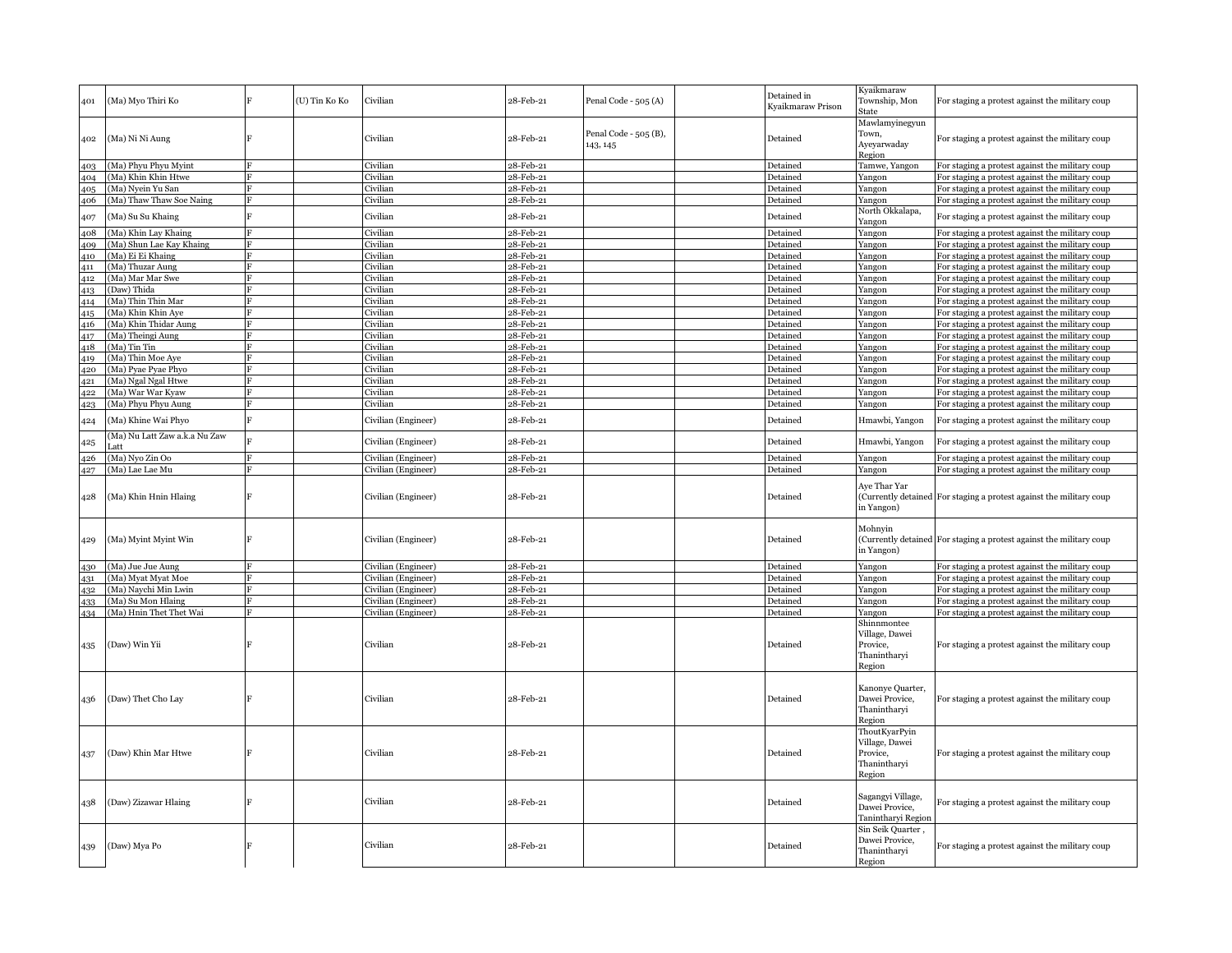| 440 | (Daw) Khin Phyu Win              |  | Civilian | 28-Feb-21 |  | Detained        | 1 Mile Quarter,<br>Kawtthoung<br>Township,<br>Thanintharyi<br>Region | For staging a protest against the military coup                      |
|-----|----------------------------------|--|----------|-----------|--|-----------------|----------------------------------------------------------------------|----------------------------------------------------------------------|
| 441 | (Ma) Cho Cho Than (17 years old) |  | Civilian | 28-Feb-21 |  | $\rm{Detained}$ | No. 383, Ward (i),<br>May Dar Wi Road,<br>North Okkalapa             | She was arrested while she was looking at the<br>protest at Pyi Road |
| 442 | (Daw) Aye Mi San                 |  | Civilian | 28-Feb-21 |  | Detained        | No. 1 Quarter,<br>an Township,<br>Karen State                        | OoYin Street, Hpa- For staging a protest against the military coup   |
| 443 | (Daw) Zar Zar                    |  | Civilian | 28-Feb-21 |  | Detained        | No. 1 Quarter,<br>an Township,<br>Karen State                        | OoYin Street, Hpa- For staging a protest against the military coup   |
| 444 | Khaing Phyo Wai                  |  | Civilian | 28-Feb-21 |  | Detained        | No. 1 Quarter,<br>an Township,<br>Karen State                        | OoYin Street, Hpa- For staging a protest against the military coup   |
| 445 | Pone Pone                        |  | Civilian | 28-Feb-21 |  | Detained        | No. 1 Quarter,<br>an Township,<br>Karen State                        | OoYin Street, Hpa- For staging a protest against the military coup   |
| 446 | Ei Ei                            |  | Civilian | 28-Feb-21 |  | Detained        | No. 1 Quarter,<br>an Township,<br>Karen State                        | OoYin Street, Hpa- For staging a protest against the military coup   |
| 447 | Thu Thu                          |  | Civilian | 28-Feb-21 |  | Detained        | No. 1 Quarter,<br>an Township,<br>Karen State                        | OoYin Street, Hpa- For staging a protest against the military coup   |
| 448 | Oo Oo                            |  | Civilian | 28-Feb-21 |  | Detained        | No. 1 Quarter,<br>an Township,<br>Karen State                        | OoYin Street, Hpa- For staging a protest against the military coup   |
| 449 | (Daw) Thazin                     |  | Civilian | 28-Feb-21 |  | Detained        | No. 1 Quarter,<br>an Township,<br>Karen State                        | OoYin Street, Hpa- For staging a protest against the military coup   |
| 450 | Wai Wai Khaing Ei                |  | Civilian | 28-Feb-21 |  | Detained        | No. 1 Quarter,<br>an Township,<br>Karen State                        | OoYin Street, Hpa- For staging a protest against the military coup   |
| 451 | Soe Myint Kay Thi                |  | Civilian | 28-Feb-21 |  | Detained        | No. 1 Quarter,<br>an Township,<br>Karen State                        | OoYin Street, Hpa- For staging a protest against the military coup   |
| 452 | Chaw Su Zin                      |  | Civilian | 28-Feb-21 |  | Detained        | No. 1 Quarter,<br>an Township,<br>Karen State                        | OoYin Street, Hpa- For staging a protest against the military coup   |
| 453 | Yin Hnin Khit                    |  | Civilian | 28-Feb-21 |  | Detained        | No. 1 Quarter,<br>an Township,<br>Karen State                        | OoYin Street, Hpa- For staging a protest against the military coup   |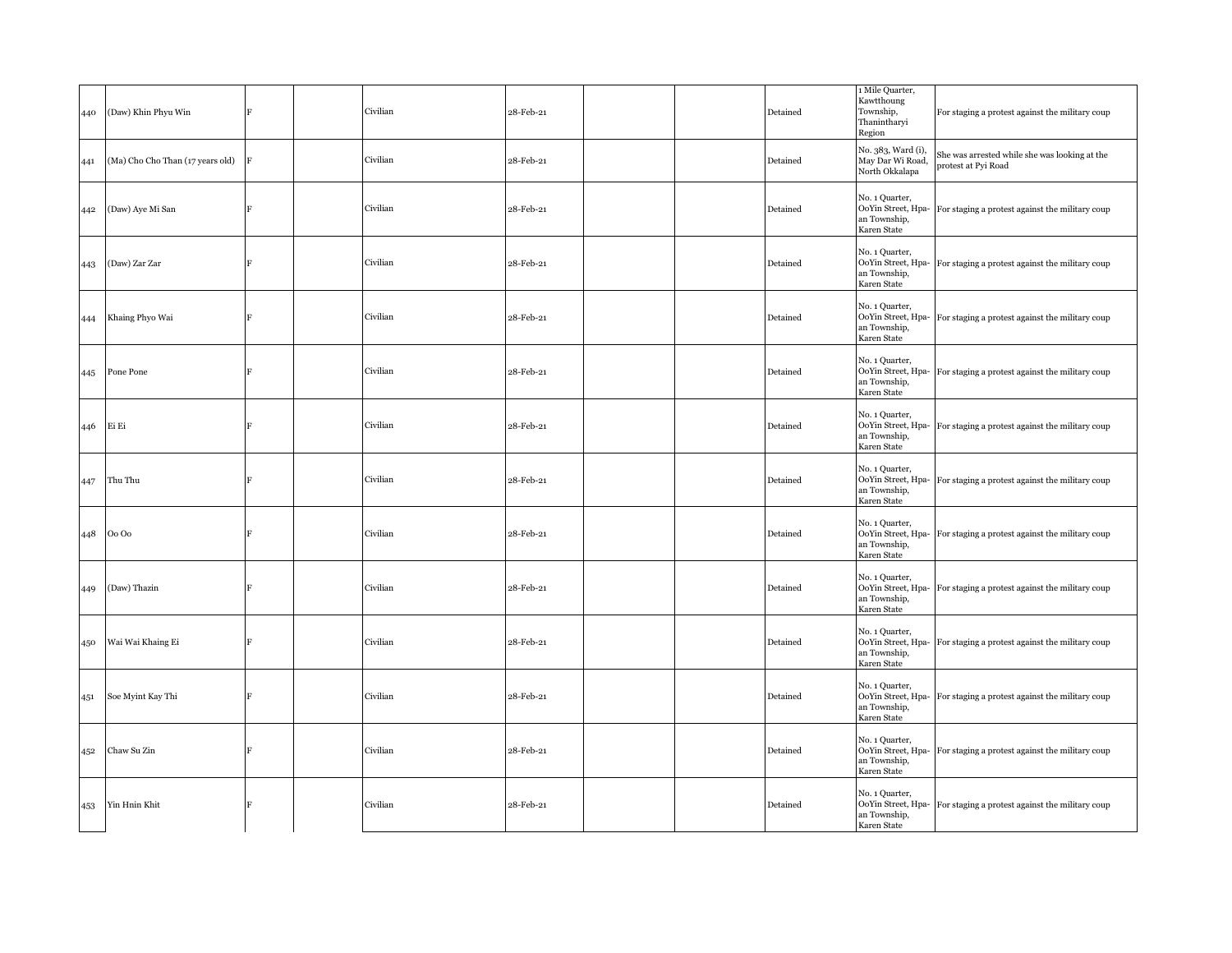| 454 | Su Yin Thu Tun           |      |               | Civilian                   | 28-Feb-21 |                  | Detained | No. 1 Quarter,<br>an Township,<br>Karen State                       | OoYin Street, Hpa-For staging a protest against the military coup |
|-----|--------------------------|------|---------------|----------------------------|-----------|------------------|----------|---------------------------------------------------------------------|-------------------------------------------------------------------|
| 455 | (Daw) Myint Kyin         |      |               | Civilian                   | 28-Feb-21 |                  | Detained | No. 1 Quarter,<br>OoYin Street, Hpa-<br>an Township,<br>Karen State | For staging a protest against the military coup                   |
| 456 | Moe Oo Pann              |      |               | Civilian                   | 28-Feb-21 |                  | Detained | No. 1 Quarter,<br>OoYin Street, Hpa-<br>an Township,<br>Karen State | For staging a protest against the military coup                   |
| 457 | (Daw) Yi Yi Sann         |      |               | Civilian                   | 28-Feb-21 |                  | Detained | No. 1 Quarter,<br>OoYin Street, Hpa-<br>an Township,<br>Karen State | For staging a protest against the military coup                   |
| 458 | Linn Linn Kyaw           |      |               | Civilian                   | 28-Feb-21 |                  | Detained | No. 1 Quarter,<br>OoYin Street, Hpa-<br>an Township,<br>Karen State | For staging a protest against the military coup                   |
| 459 | (Ma) Hnin Moh Moh Hlaing |      |               | Civilian                   | 28-Feb-21 |                  | Detained | Ingapu Township,<br>Ayeyarwady Region                               | For staging a protest against the military coup                   |
| 460 | (Ma) Khin Soe Yi         |      |               | Civilian                   | 28-Feb-21 |                  | Detained | Ingapu Township,<br>Ayeyarwady Region                               | For staging a protest against the military coup                   |
| 461 | Yamin Thiri Aung         |      |               | Civilian                   | 28-Feb-21 |                  | Detained | Ingapu Township,<br><b>Ayeyarwady Region</b>                        | For staging a protest against the military coup                   |
| 462 | Hnin Wai Hlaing          |      |               | Civilian                   | 28-Feb-21 |                  | Detained | Ingapu Township,<br>Ayeyarwady Region                               | For staging a protest against the military coup                   |
| 463 | Hnin Thiri               |      |               | Civilian                   | 28-Feb-21 |                  | Detained | Ingapu Township,<br><b>Ayeyarwady Region</b>                        | For staging a protest against the military coup                   |
| 464 | (Ma) Phue Wai Aung       | F/28 | (U) Aung Khin | Civilian                   | 28-Feb-21 | Penal Code - 188 | Detained | Mawlamyine<br>Township, Mon<br>State                                | For staging a protest against the military coup                   |
| 465 | (Ma) Arr Bo              |      |               | Social Service Association | February  |                  | Detained | Kyaing Tong<br>Township, Shan<br>State                              | For staging a protest against the military coup                   |
| 466 | (Ma) Moe Moe             |      |               | Civilian                   | February  |                  | Detained | Kyaingtong<br>Township, Shan<br>State                               | For staging a protest against the military coup                   |
| 467 | (Daw) Mar Mar Oo         | Е.   |               | Civilian                   | February  |                  | Detained | Tachileik Town,<br>Shan State                                       | For staging a protest against the military coup                   |
| 468 | Malsawmtluang            |      |               | Civilian                   | -Mar-21   |                  | Detained | Falam Township,<br>Chin State                                       | For staging a protest against the military coup                   |
| 469 | Zing Tha Tawk            |      |               | Civilian                   | -Mar-21   |                  | Detained | Hakha Township,<br>Chin State                                       | For staging a protest against the military coup                   |
| 470 | Tial Tin Par             |      |               | Civilian                   | -Mar-21   |                  | Detained | Hakha Township,<br>Chin State                                       | For staging a protest against the military coup                   |
| 471 | Biak Tha Par             |      |               | Civilian                   | $-Mar-21$ |                  | Detained | Hakha Township,<br>Chin State                                       | For staging a protest against the military coup                   |
| 472 | Van Ni Sui               |      |               | Civilian                   | ı-Mar-21  |                  | Detained | Hakha Township,<br>Chin State                                       | For staging a protest against the military coup                   |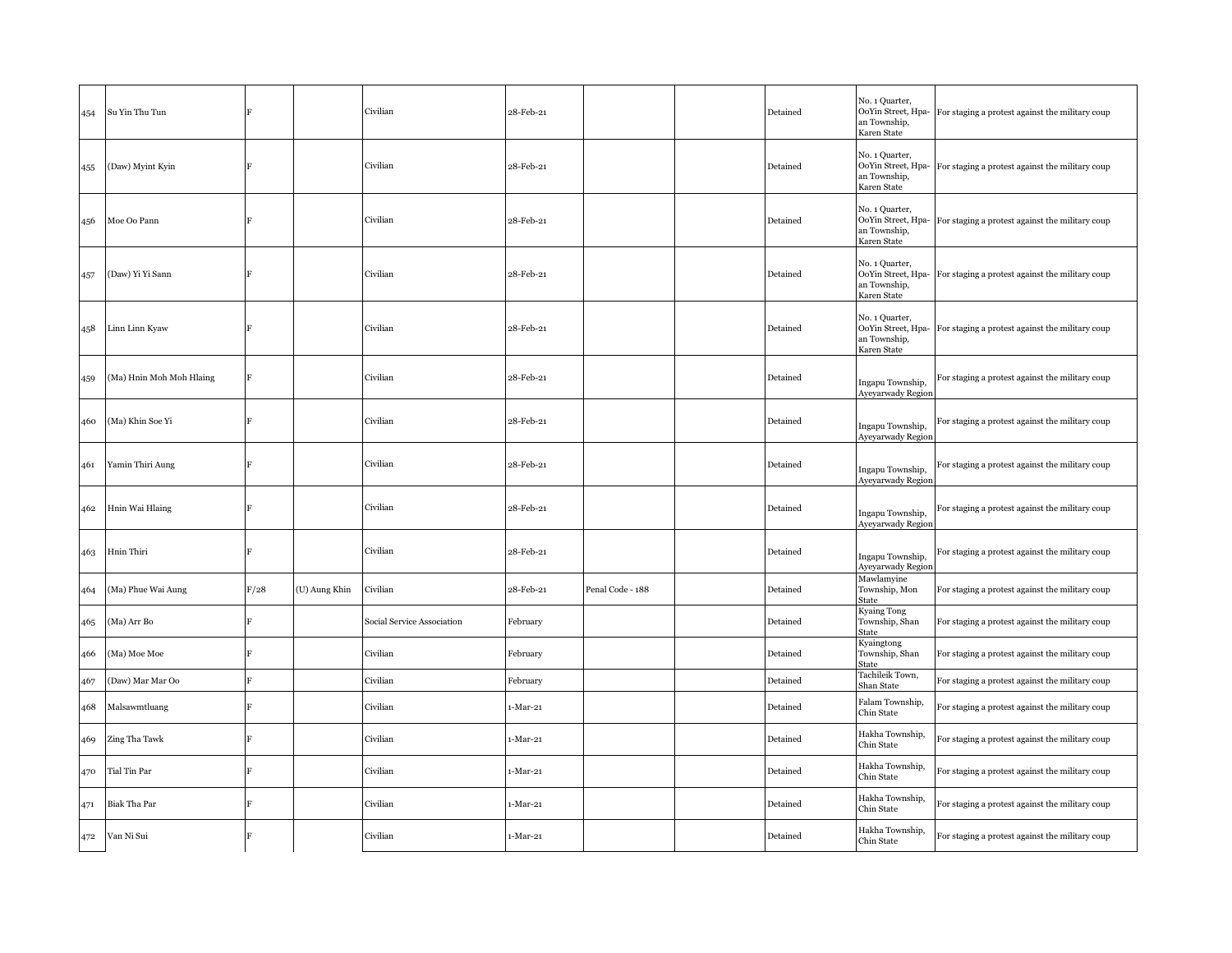| 473 | <b>Biak Hnem Sung</b> |             | Civilian | ı-Mar-21   |                    | Detained                   | Hakha Township,<br>Chin State            | For staging a protest against the military coup    |
|-----|-----------------------|-------------|----------|------------|--------------------|----------------------------|------------------------------------------|----------------------------------------------------|
| 474 | Khin Hnin Yu          |             | Civilian | -Mar-21    |                    | Detained                   | Hakha Township,<br>Chin State            | For staging a protest against the military coup    |
| 475 | Mary Zai Hnem Sung    |             | Civilian | $-Mar-21$  |                    | Detained                   | Hakha Township,<br>Chin State            | For staging a protest against the military coup    |
| 476 | Van Cer Luai          |             | Civilian | $-Mar-21$  |                    | Detained                   | Hakha Township,<br>Chin State            | For staging a protest against the military coup    |
| 477 | Ma) Than Than Sint    |             | Civilian | -Mar-21    | Penal Code 505 (A) | Detained in Pyay<br>Prison | Pyay Township,<br>Bago Region            | Producing branded Spring Revolution shirts to sell |
| 478 | Linn Linn Kyaw        |             | Civilian | 2-Mar-21   |                    | Detained                   | Hpa-an Township,<br>Kayin State          | For staging a protest against the military coup    |
| 479 | (Daw) Aye Mi San      |             | Civilian | 2-Mar-21   |                    | Detained                   | Hpa-an Township,<br>Kayin State          | For staging a protest against the military coup    |
| 480 | Ma) Lae Yii Win       |             | Civilian | 2-Mar-21   |                    | Detained                   | Hpa-an Township,<br>Kayin State          | For staging a protest against the military coup    |
| 481 | Zin Thu Htet          |             | Civilian | 2-Mar-21   |                    | Detained                   | Hpa-an Township,<br>Kavin State          | For staging a protest against the military coup    |
| 482 | (Daw) Thida           |             | Civilian | 2-Mar-21   |                    | Detained                   | Hpa-an Township,<br>Kayin State          | For staging a protest against the military coup    |
| 483 | [Daw) Tar Tar         |             | Civilian | 2-Mar-21   |                    | Detained                   | Hpa-an Township,<br>Kayin State          | For staging a protest against the military coup    |
| 484 | Nann Kyu Kyu Khaing   |             | Civilian | 2-Mar-21   |                    | Detained                   | Hpa-an Township,<br>Kayin State          | For staging a protest against the military coup    |
| 485 | Nann Thu Nandar Soe   |             | Civilian | 2-Mar-21   |                    | Detained                   | Hpa-an Township,<br>Kayin State          | For staging a protest against the military coup    |
| 486 | Daw) Thazin Hlaing    |             | Civilian | 2-Mar-21   |                    | Detained                   | Hpa-an Township,<br>Kayin State          | For staging a protest against the military coup    |
| 487 | Wai Wai Khaing Ei     |             | Civilian | 2-Mar-21   |                    | Detained                   | Hpa-an Township,<br>Kayin State          | For staging a protest against the military coup    |
| 488 | Soe Myint Kay Thi     |             | Civilian | 2-Mar-21   |                    | Detained                   | Hpa-an Township,<br>Kayin State          | For staging a protest against the military coup    |
| 489 | Chaw Su Zin           |             | Civilian | 2-Mar-21   |                    | Detained                   | Hpa-an Township,<br>Kayin State          | For staging a protest against the military coup    |
| 490 | Yin Hnin Khit         |             | Civilian | 2-Mar-21   |                    | Detained                   | Hpa-an Township,<br>Kayin State          | For staging a protest against the military coup    |
| 491 | Su Yin Thu Tun        |             | Civilian | 2-Mar-21   |                    | Detained                   | Hpa-an Township,<br>Kayin State          | For staging a protest against the military coup    |
| 492 | Moe Oo Pann           |             | Civilian | 2-Mar-21   |                    | Detained                   | Hpa-an Township,<br>Kayin State          | For staging a protest against the military coup    |
| 493 | Daw) Yi Yi Sann       |             | Civilian | 2-Mar-21   |                    | Detained                   | Hpa-an Township,<br>Kavin State          | For staging a protest against the military coup    |
| 494 | (Daw) Myint Kyi       |             | Civilian | 2-Mar-21   |                    | Detained                   | Hpa-an Township,<br>Kayin State          | For staging a protest against the military coup    |
| 495 | Nan Mo Kham           | U Myint Tun | Civilian | 2-Mar-21   |                    | Detained                   | Kyuntaw street,<br>Sanchaung<br>Township | For staging a protest against the military coup    |
| 496 | Soe Wutt Yi           |             | Civilian | $3-Mar-21$ |                    | Detained                   | Nyaung-U<br>Township,<br>Mandalay        | For staging a protest against the military coup    |
| 497 | War War Hlaing        |             | Civilian | $3-Mar-21$ |                    | Detained                   | Thaketa, Yangon                          | For staging a protest against the military coup    |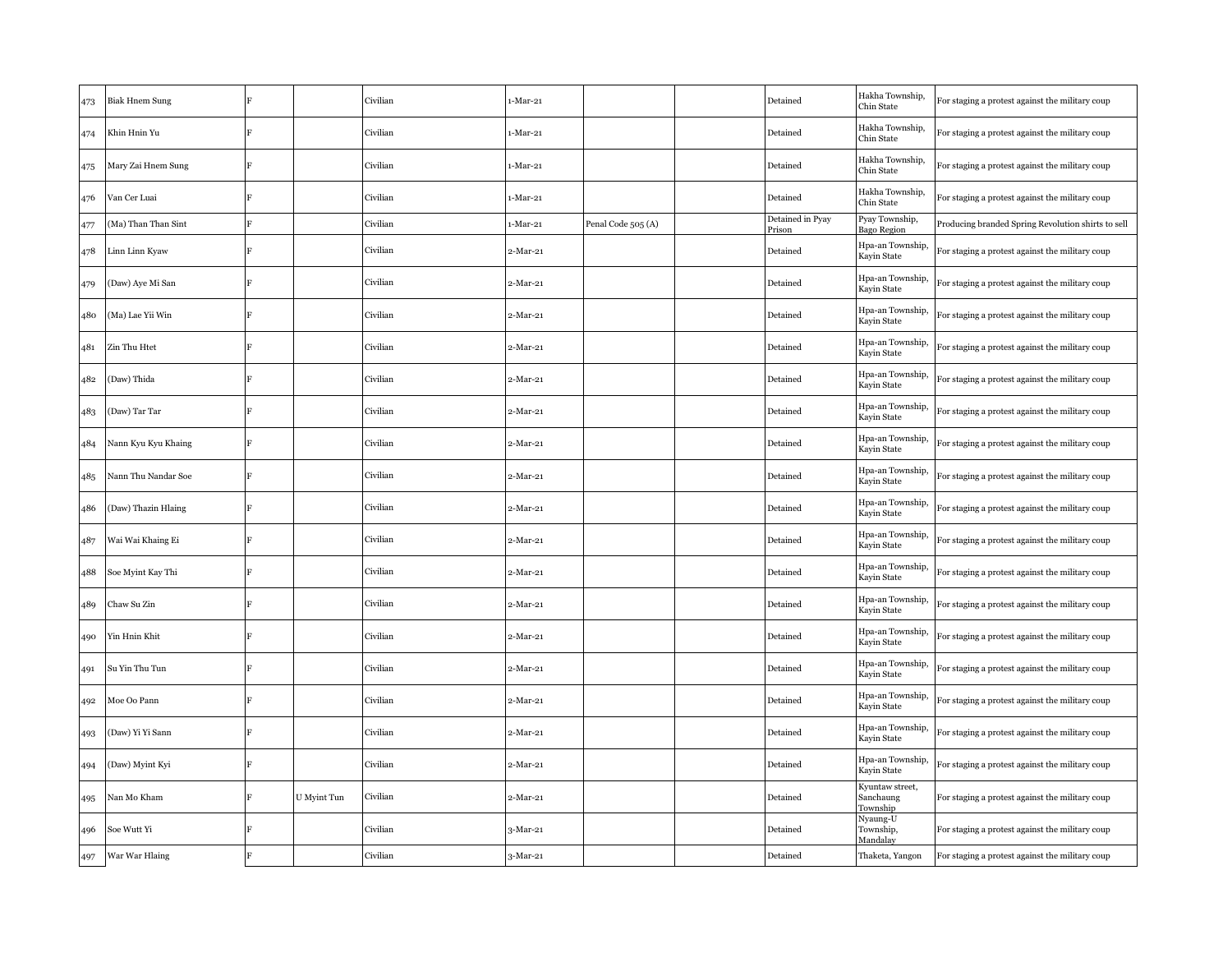| 498 | (Ma) Yoon Lae Lae Wai              |      | (U) Win Htein         | Civilian | 3-Mar-21   |                      | Detained                         | North Okkalapa<br>Region                                          | Township, Yangon For staging a protest against the military coup  |
|-----|------------------------------------|------|-----------------------|----------|------------|----------------------|----------------------------------|-------------------------------------------------------------------|-------------------------------------------------------------------|
| 499 | (Ma) Yoon Shwe Yi Theint           |      | (U) Sann Naing        | Civilian | 3-Mar-21   |                      | Detained                         | North Okkalapa<br>Township, Yangon<br>Region                      | For staging a protest against the military coup                   |
| 500 | (Ma) Zin Mar Htike                 |      | (U) Tun Sein          | Civilian | 3-Mar-21   |                      | Detained                         | North Okkalapa<br>Township, Yangon<br>Region                      | For staging a protest against the military coup                   |
| 501 | (Ma) Tin Zar Moe (Pyae Son Minn) F |      | (U) Tin Aung<br>Moe   | Civilian | 3-Mar-21   |                      | Detained                         | North Okkalapa<br>Township, Yangon<br>Region                      | For staging a protest against the military coup                   |
| 502 | (Ma) Wai Myat Noe Aung             |      | (U) Aung Myo<br>Han   | Civilian | 3-Mar-21   |                      | Detained                         | North Okkalapa<br>Township, Yangon<br>Region                      | For staging a protest against the military coup                   |
| 503 | (Ma) Khin Tha Zin Thant            |      | (U) Aung Myo<br>Kyaw  | Civilian | 3-Mar-21   |                      | Detained                         | North Okkalapa<br>Township, Yangon<br>Region                      | For staging a protest against the military coup                   |
| 504 | (Ma) Han Su Su Htet                |      | (U) Bo Bo Han         | Civilian | 3-Mar-21   |                      | Detained                         | North Okkalapa<br>Township, Yangon<br>Region                      | For staging a protest against the military coup                   |
| 505 | (Ma) Yi Yi Tun                     |      | (U) Than Aung         | Civilian | 3-Mar-21   |                      | Detained                         | North Okkalapa<br>Township, Yangon<br>Region                      | For staging a protest against the military coup                   |
| 506 | (Ma) Khaing Tha Zin                |      | (U) Hla Win           | Civilian | 3-Mar-21   |                      | Detained                         | North Okkalapa<br>Township, Yangon<br>Region                      | For staging a protest against the military coup                   |
| 507 | (Ma) Win Htay                      |      | (U) Maung Sein        | Civilian | 3-Mar-21   |                      | Detained                         | North Okkalapa<br>Township, Yangon<br>Region                      | For staging a protest against the military coup                   |
| 508 | (Ma) Khin Thu Htet                 |      | (U) Myint Htay        | Civilian | 3-Mar-21   |                      | Detained                         | North Okkalapa<br>Township, Yangon<br>Region                      | For staging a protest against the military coup                   |
| 509 | (Ma) Khaing Phoo Wai               |      | (U) Khin Kywe         | Civilian | 3-Mar-21   |                      | Detained                         | North Okkalapa<br>Township, Yangon<br>Region                      | For staging a protest against the military coup                   |
| 510 | (Ma) Zin Zin July                  |      | (U) Hla Bhone<br>Lwin | Civilian | 3-Mar-21   |                      | Detained                         | North Okkalapa<br>Township, Yangon<br>Region                      | For staging a protest against the military coup                   |
| 511 | (Ma) Myint Myint Twin              |      | (U) Aung Myint        | Civilian | 3-Mar-21   |                      | Detained                         | North Okkalapa<br>Township, Yangon<br>Region                      | For staging a protest against the military coup                   |
| 512 | (Daw) Aye Aye Maw                  |      | U Aye Than            | Civilian | $3-Mar-21$ |                      | Detained                         | Yangon Region                                                     | Arrested for protesting against the military coup                 |
| 513 | (Daw) Lae Lae Win                  |      |                       | Civilian | $3-Mar-21$ |                      | Detained                         | Yangon Region                                                     | Arrested for protesting against the military coup                 |
| 514 | (Ma) Thin Yanant                   | F/28 | (U) Myint Sein        | Civilian | 3-Mar-21   | Penal Code 505 (A)   | Detained in<br>Kyaikmaraw Prison | Kyaikmaraw<br>Township, Mon<br>State                              | For staging a protest against the military coup                   |
| 515 | (Ma) Chaw Yu Yu Hlaing             | F/26 | U Han Myo<br>Aung     | Civilian | 3-Mar-21   |                      | Detained                         | A-79, May Yu (2)<br>street, North<br>Okkalapa<br>Township, Yangon | For staging a protest against the military coup                   |
| 516 | (Ma) Yamone Phue                   |      |                       | Civilian | $6-Mar-21$ |                      | Detained                         | Yangon Region                                                     | For staging a protest against the military coup                   |
| 517 | Ma) Chit Po Po                     |      |                       | Civilian | $5-Mar-21$ |                      | Detained                         | Yangon Region                                                     | For staging a protest against the military coup                   |
| 518 | (Ma) Ohmar Win                     |      |                       | Civilian | $6-Mar-21$ |                      | Detained                         | Yangon Region                                                     | For staging a protest against the military coup                   |
| 519 | (Ma) May Zun                       |      |                       | Civilian | 6-Mar-21   |                      | Detained                         | Yangon Region                                                     | For staging a protest against the military coup                   |
| 520 | (Ma) May Thinzar Moe               |      |                       | Civilian | 7-Mar-21   |                      | Detained                         | South Okkalapa<br>Yangon Region                                   | For staging a protest against the military coup                   |
| 521 | (Ma) Sai Pan                       |      |                       | Civilian | 7-Mar-21   |                      | Detained                         | Myitkyina<br>Township, Kachin<br>State                            | She was forcibly arrested on his way home from<br>work.           |
| 522 | (Daw) Yii Cho                      |      |                       | Civilian | -Mar-21    | Penal Code - 505 (A) | Detained                         | Monywar<br>Region                                                 | Township, Sagaing For staging a protest against the military coup |
| 523 | (Ma) Nyi Mar Sel                   |      |                       | Civilian | 8-Mar-21   |                      | Detained                         | Sitarpu Quarter,<br>Myitkyina<br>Township, Kachin<br>State        | For staging a protest against the military coup                   |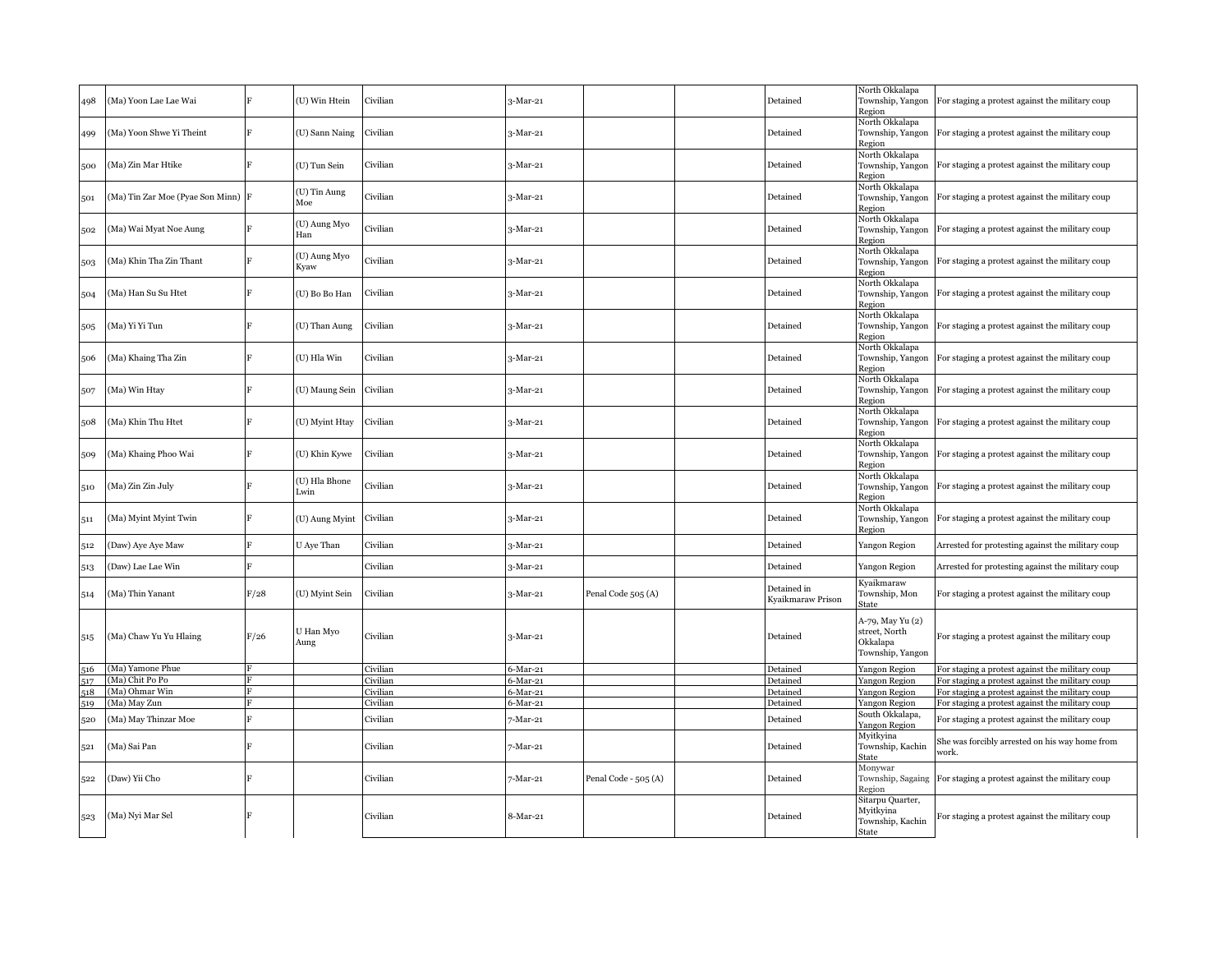| 524 | (Ma) Khaw Yan             |      |              | Civilian | 8-Mar-21   |  | Detained | Yan Gyi Aung,<br>Myitkyina<br>Township, Kachin<br>State                            | For staging a protest against the military coup |
|-----|---------------------------|------|--------------|----------|------------|--|----------|------------------------------------------------------------------------------------|-------------------------------------------------|
| 525 | (Ma) Sar Oo               |      |              | Civilian | 8-Mar-21   |  | Detained | Myitkyina<br>Township, Kachin<br>State                                             | For staging a protest against the military coup |
| 526 | (Ma) Su Mon Htay          | Е.   |              | Civilian | 8-Mar-21   |  | Detained | Myitkyina<br>Township, Kachin<br>State                                             | For staging a protest against the military coup |
| 527 | (Ma) Su Mon Nwe           | F/33 |              | Civilian | 8-Mar-21   |  | Detained | Myitkyina<br>Township, Kachin<br>State                                             | For staging a protest against the military coup |
| 528 | (Ma) Sai Swot Eain        | F/18 |              | Civilian | 8-Mar-21   |  | Detained | Myitkyina<br>Township, Kachin<br>State                                             | For staging a protest against the military coup |
| 529 | (Ma) Sai Mom Jar          |      |              | Civilian | 8-Mar-21   |  | Detained | Sitarpu Quarter,<br>Myitkyina<br>Township, Kachin<br>State                         | For staging a protest against the military coup |
| 530 | (Ma) Nann Su Khaing Thein | F    |              | Civilian | 8-Mar-21   |  | Detained | Myitkyina<br>Township, Kachin<br>State                                             | For staging a protest against the military coup |
| 531 | (Ma) Pann Phyu Aung       | F.   |              | Civilian | 8-Mar-21   |  | Detained | Myitkyina<br>Township, Kachin<br>State                                             | For staging a protest against the military coup |
| 532 | (Ma) Ei Phyo Kyaw         | F.   |              | Civilian | 8-Mar-21   |  | Detained | Myitkyina<br>Township, Kachin<br>State                                             | For staging a protest against the military coup |
| 533 | (Ma) Gabar Mu Yay La      | F.   |              | Civilian | 8-Mar-21   |  | Detained | Lal Gone,<br>Myitkyina<br>Township, Kachin<br>State                                | For staging a protest against the military coup |
| 534 | (Ma) Ywal Nuu             |      |              | Civilian | 8-Mar-21   |  | Detained | Myitkyina<br>Township, Kachin<br>State                                             | For staging a protest against the military coup |
| 535 | (Ma) Swan Dujar Sai Ywel  | R.   |              | Civilian | 8-Mar-21   |  | Detained | Kachin Su,<br>Myitkyina<br>Township, Kachin<br>State                               | For staging a protest against the military coup |
| 536 | (Daw) Khawn Zet           | F/43 |              | Civilian | 8-Mar-21   |  | Detained | Injandone,<br>Myitkyina<br>Township, Kachin<br>State                               | For staging a protest against the military coup |
| 537 | Daw) Nan Yan              |      |              | Civilian | 8-Mar-21   |  | Detained | Myitkyina<br>Township, Kachin<br>State                                             | For staging a protest against the military coup |
| 538 | (Daw) Mari Shin           |      |              | Civilian | 8-Mar-21   |  | Detained | Myitkyina<br>Township, Kachin<br>State                                             | For staging a protest against the military coup |
| 539 | (Daw) Arr Chan            |      |              | Civilian | 8-Mar-21   |  | Detained | Mvitkyina<br>Township, Kachin<br>State                                             | For staging a protest against the military coup |
| 540 | (Ma) Htwe Yar             | F/26 |              | Civilian | 8-Mar-21   |  | Detained | Myitkyina<br>Township, Kachin<br>State                                             | For staging a protest against the military coup |
| 541 | (Ma) Kyawt Shin           | F/28 |              | Civilian | 8-Mar-21   |  | Detained | Myitkyina<br>Township, Kachin<br>State                                             | For staging a protest against the military coup |
| 542 | (Ma) Khin Zar Zar Myint   | F    |              | Civilian | $9-Mar-21$ |  | Detained | Santaw ward, Pyay<br>Township, Bago<br>Region                                      | For staging a protest against the military coup |
| 543 | (Ma) Khin Thu Htet        | F    | U Myint Htay | Civilian | 10-Mar-21  |  | Detained | 631, Zaminzwe<br>ward, Bonmar (2)<br>street, North<br>Okkalapa<br>Township, Yangon | For staging a protest against the military coup |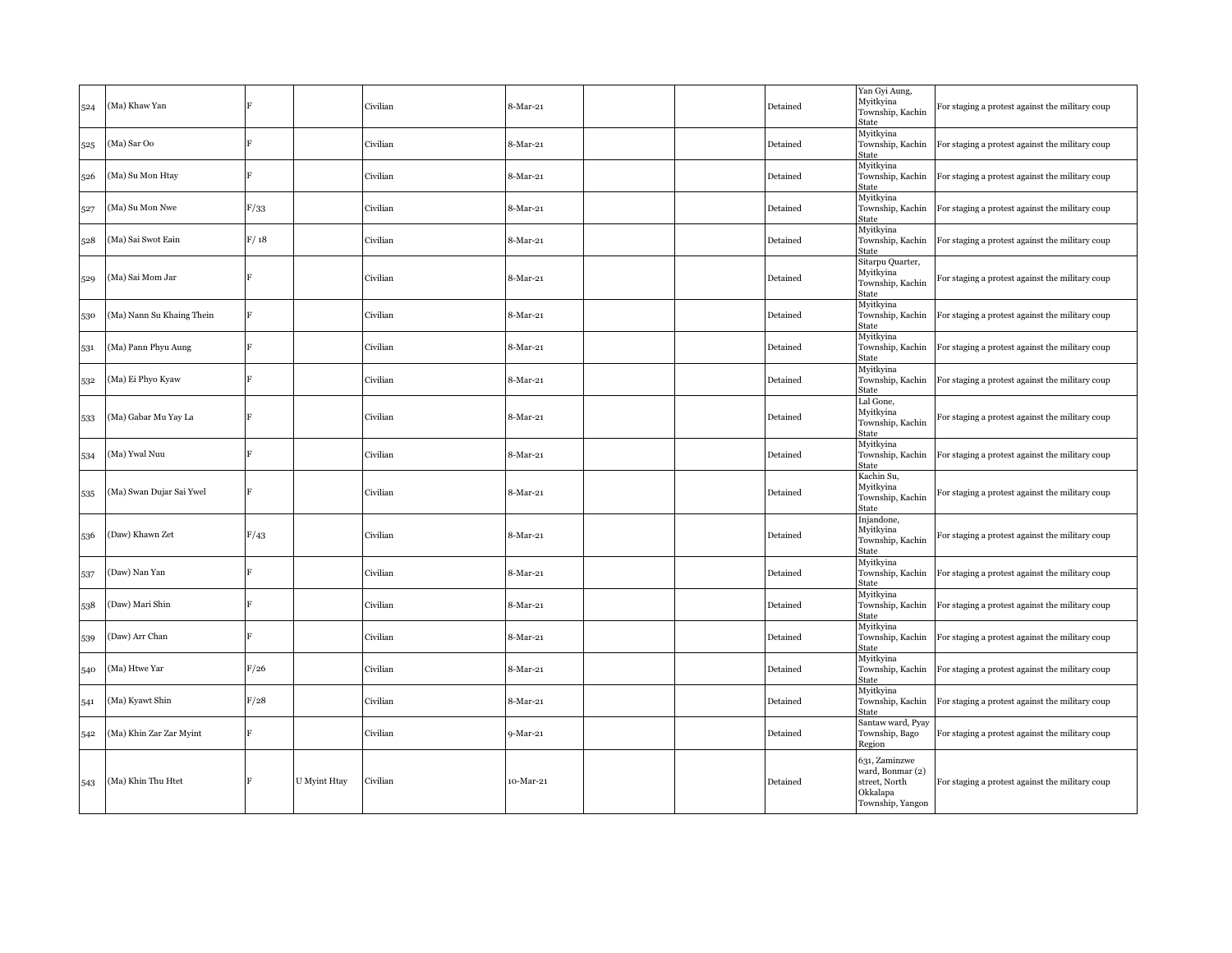| 544 | (Ma) Yoon Hmi Hmi            |            | U Htein Linn | Civilian                          | 10-Mar-21  |                      | Detained                  | 631, Zaminzwe<br>ward, Bonmar (2)<br>street, North<br>Okkalapa<br>Township, Yangon | For staging a protest against the military coup                                                                 |
|-----|------------------------------|------------|--------------|-----------------------------------|------------|----------------------|---------------------------|------------------------------------------------------------------------------------|-----------------------------------------------------------------------------------------------------------------|
| 545 | (Ma) Yoon Lei Lei Wai        |            | U Win Htein  | Civilian                          | 10-Mar-21  |                      | Detained                  | 689, Zaminzwe<br>ward, Bonmar (1)<br>street, North<br>Okkalapa<br>Township, Yangon | For staging a protest against the military coup                                                                 |
| 546 | (Ma) Linn Lett Aung          | F/17       |              | Civilian                          | $9-Mar-21$ |                      | Detained                  | Myeik Township,<br>Tanintharyi Region                                              | For staging a protest against the military coup                                                                 |
| 547 | (Ma) Sandar Moe              | F/23       |              | Civilian                          | 9-Mar-21   |                      | Detained                  | Myeik Township,<br>Tanintharyi Region                                              | For staging a protest against the military coup                                                                 |
| 548 | (Ma) May Myat Thu            |            |              | Civilian                          | 9-Mar-21   |                      | Detained                  | Myeik Township,<br>Tanintharyi Region                                              | For staging a protest against the military coup                                                                 |
| 549 | (Ma) Nandar Phu Wai          |            |              | Civilian                          | 9-Mar-21   |                      | Detained                  | Myeik Township,<br>Tanintharyi Region                                              | For staging a protest against the military coup                                                                 |
| 550 | (Ma) Lu Par                  | $\rm F/25$ |              | Civilian                          | $9-Mar-21$ |                      | Detained                  | Inn Wa Street,<br>Myeik Township,<br>Tanintharyi Regior                            | For staging a protest against the military coup                                                                 |
| 551 | (Ma) Theint Thiri            |            |              | Civilian                          | 10-Mar-21  |                      | Detained                  | Tagaung (4) street,<br>(5) ward, South<br>Okkalapa<br>Township, Yangon             | For staging a protest against the military coup                                                                 |
| 552 | Dr. Chan Myae Linn           |            |              | Civilian (General practitioner)   | 10-Mar-21  | Penal Code - 505(A)  | Detained                  | Kutkai Township,<br>Shan State                                                     | The military raided her home and arrested her.                                                                  |
| 553 | (Ma) Phyu Phyu Thinzar Kywe  |            |              | Civilian                          | 11-Mar-21  |                      | Detained                  | Muse Town,<br>Northan Shan State                                                   | For staging a protest against the military coup                                                                 |
| 554 | (Ma) Thidar Htay             |            |              | Civilian                          | 11-Mar-21  |                      | Detained                  | Muse Town,<br>Northan Shan State                                                   | For staging a protest against the military coup                                                                 |
| 555 | (Ma) Thuzar Aung             |            |              | Civilian                          | 11-Mar-21  |                      | Detained                  | Muse Town,<br>Northan Shan State                                                   | For staging a protest against the military coup                                                                 |
| 556 | (Ma) Zarni Soe               |            |              | Civilian                          | 11-Mar-21  |                      | Detained                  | Muse Town,<br>Northan Shan State                                                   | For staging a protest against the military coup                                                                 |
| 557 | (Ma) Khin Zar Chi            | F/23       |              | Civilian                          | 11-Mar-21  | Penal Code - 505 (A) | Detained in Obo<br>Prison | Mandalay Region                                                                    | For staging a protest against the military coup                                                                 |
| 558 | (Ma) Su Hlaing               |            |              | Civilian (Ngwe Nann Soe Tea Shop) | 12-Mar-21  |                      | Detained                  | Taungdwingyi<br>Township, Magwe<br>Region                                          | It is unknown why the military arrested them.                                                                   |
| 559 | (Ma) Nu                      |            |              | Civilian (Ngwe Nann Soe Tea Shop) | 12-Mar-21  |                      | Detained                  | Taungdwingyi<br>Region                                                             | Township, Magwe It is unknown why the military arrested them.                                                   |
| 560 | Ma) Mya Mya soe (Mingyi Nyo) |            |              | Civilian                          | 13-Mar-21  |                      | Detained                  | <b>Bago Region</b>                                                                 | Taungoo Township, For staging a protest against the military coup                                               |
| 561 | Ma) May Tharaphy             |            |              | Civilian                          | 13-Mar-21  |                      | Detained                  | (10) ward, Taungoo<br>Township, Bago<br>Region                                     | For staging a protest against the military coup                                                                 |
| 562 | (Ma) Shwe Yi Win             |            |              | <b>Freelance Reporter</b>         | 11-Feb-21  |                      | Detained                  | Ayeyarwady Region the military coup.                                               | Pathein Township, She was arrested while reporting a protest against                                            |
| 563 | (Ma) Tin Mar Swe             |            |              | <b>MCN</b> Reporter               | 24-Feb-21  | Penal Code - 505(A)  | Feb 21                    | <b>Sagaing Region</b>                                                              | Released on bail on 25 MonywaTownship, She was arrested while reporting a protest against<br>the military coup. |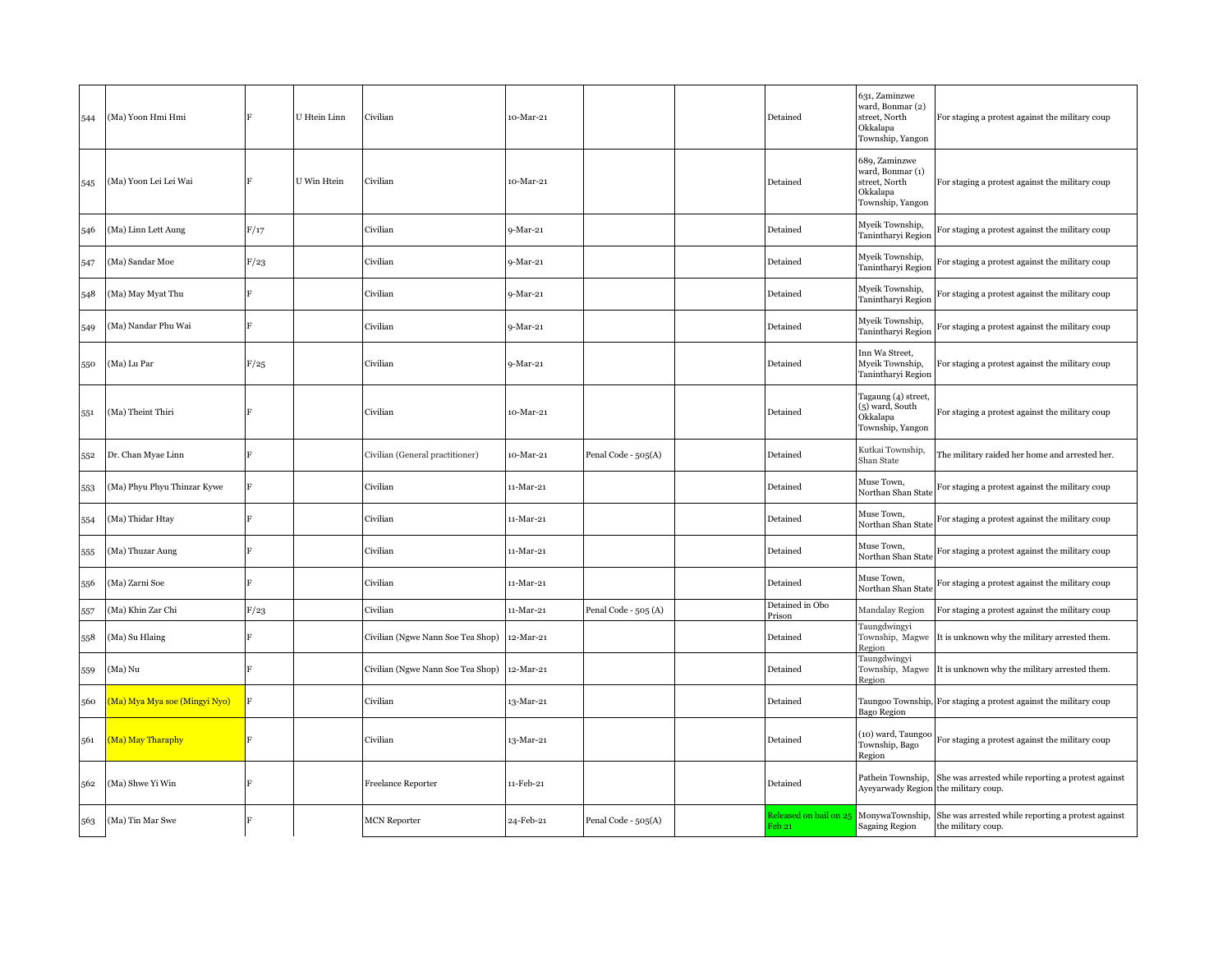| 564 | (Ma) Khin May Sann      |  | The Voice Reporter                                  | 24-Feb-21 | Penal Code - 505(A) | Released on bail on 25 MonywaTownship,<br>eb 21 | Sagaing Region                                                | She was arrested while reporting a protest against<br>the military coup.      |
|-----|-------------------------|--|-----------------------------------------------------|-----------|---------------------|-------------------------------------------------|---------------------------------------------------------------|-------------------------------------------------------------------------------|
| 565 | (Ma) Kay Zune Nway      |  | <b>Myanmar Now Reporter</b>                         | 27-Feb-21 | Penal Code -505 (A) | Detained in Insein<br>Prison                    | Yangon Region                                                 | He was arrested while reporting a protest against<br>the military coup.       |
| 566 | (Ma) Zar Zar            |  | Myay Latt Journal Reporter                          | 27-Feb-21 |                     | Released on 27 Feb 21                           | Magway Region                                                 | She was arrested while reporting a protest against<br>the military coup.      |
| 567 | (Ma) Shin Moe Myint     |  | Freelance photojournalist                           | 28-Feb-21 |                     | Released on 2 Mar 21                            | Sanchaung T/S,<br>Yangon                                      | She was charged while reporting a protest against<br>he military coup.        |
| 568 | Daw) Khin Ma Ma         |  | UEC Chairman of Shwegu Township 10-Feb-21           |           |                     | Detained                                        | Shwegu Township,<br>Kachin State                              | Detained in relation to November election alleged<br>irregularities           |
| 569 | (Daw) Win Sandar        |  | UEC Secretary of Shwegu Township                    | 10-Feb-21 |                     | Detained                                        | Shwegu Township,<br>Kachin State                              | Detained in relation to November election alleged<br>rregularities            |
| 570 | (Daw) Khin Than Nwel    |  | Chairman of UEC of Thaton<br>Fownship               | 10-Feb-21 |                     | Detained                                        | Thaton Township,<br>Mon State                                 | Detained in relation to November election alleged<br>rregularities            |
| 571 | Daw) Hla Kyi            |  | UEC Chairman of Bawlakhe District<br>of Kayah State | 10-Feb-21 |                     | Detained                                        | Bawlakhe, Kayah<br>State                                      | Detained in relation to November election alleged<br>rregularities            |
| 572 | (Daw) Yin Yin Nu        |  | UEC Secretary of Hpekhone<br>Township               | 10-Feb-21 |                     | Detained                                        | Hpekhone<br>Township, Kayah<br>State                          | Detained in relation to November election alleged<br>rregularities            |
| 573 | (Daw) Ei Thazin Kyaw    |  | UEC Member of Taungup Township                      | February  |                     | Detained                                        | Taungup<br>Township, Rakhin<br>State                          | Detained in relation to November election alleged<br>rregularities            |
| 574 | Daw) Wutt Yi Tun        |  | UEC Office Officer of Kawkareik<br>District         | 10-Feb-21 |                     | Detained                                        | Kawkareik Town,<br>Karen State                                | Detained in relation to November election alleged<br>rregularities            |
| 575 | (Daw) Nan Wai Wai       |  | UEC Secretary of Kawkareik<br>Township              | 10-Feb-21 |                     | Detained                                        | Kawkareik Town,<br>Karen State                                | Detained in relation to November election alleged<br>rregularities            |
| 576 | (Daw) Cho Khaing Oo     |  | UEC Secretary of Hakha District                     | 10-Feb-21 |                     | Detained in Tactical<br>Command in Hakha        | Hakha Township,<br>Chin State                                 | Detained in relation to November election alleged<br>rregularities            |
| 577 | (Daw) Deih San Kim      |  | UEC Secretary of Tedim Township                     | 10-Feb-21 |                     | Detained in army's<br>camp in Tedim             | Tedim Township,<br>Chin State                                 | Detained in relation to November election alleged<br>rregularities            |
| 578 | (Daw) Su Mar Khaing     |  | Staff Officer of UEC of Kanbalu<br>Township         | 10-Feb-21 |                     | Detained                                        | Kanbalu Township<br>Shwebo District,<br><b>Sagaing Region</b> | Detained in relation to November election alleged<br>rregularities            |
| 579 | (Daw) Le Le Mon         |  | UEC Secretary of Kyun Hla<br>Fownship               | 10-Feb-21 |                     | Detained                                        | Kyun Hla<br>Township, Sagaing<br>Region                       | Detained in relation to November election alleged<br>rregularities            |
| 580 | Daw) Thandar Soe        |  | UEC Secretary of Taze Township                      | 10-Feb-21 |                     | Detained                                        | Taze, Sagaing<br>Region                                       | Detained in relation to November election alleged<br>rregularities            |
| 581 | (Daw) Yu Yu Khaing      |  | UEC Secretary of Nyaunglebin<br>Township            | 10-Feb-21 |                     | Detained                                        | Nyaunglebin<br>Township, Bago<br>Region                       | Detained in relation to November election alleged<br>irregularities           |
| 582 | (Daw) Tin Tin Htwe      |  | UEC Chairman of Hopong Township 10-Feb-21           |           |                     | Detained                                        | Hopong Township,<br>Shan State                                | Detained in relation to November election alleged<br>rregularities            |
| 583 | Daw) Zin Mar Oo         |  | <b>UEC Secretary of Pauk</b><br>Township            | 10-Feb-21 |                     | Detained                                        | Pauk Township,<br>Magway Region                               | Deta+D541:J542ined in relation to November<br>election alleged irregularities |
| 584 | (Daw) Khin Mar Aye      |  | UEC Secretary of Pakokku<br>Fownship                | 10-Feb-21 |                     | Detained                                        | Pakokku<br>Township, Magway<br>Region                         | Detained in relation to November election alleged<br>rregularities            |
| 585 | (Daw) Khin Lay Nwel     |  | UEC Secretary of Ywangan<br>Township                | 10-Feb-21 |                     | Detained                                        | Ywangan<br>Township, Shan<br>State                            | Detained in relation to November election alleged<br>irregularities           |
| 586 | (Ma) Hnin Yupar         |  | UEC official of Kyaukme Town                        | -Feb-21   |                     | Detained                                        | Kyaukme<br>Township, Shan<br>State                            | Detained in relation to November election alleged<br>irregularities           |
| 587 | [Daw) Mary Nan          |  | UEC Chairman of Kachin State                        | February  |                     | Detained                                        | Kachin State                                                  | Detained in relation to November election alleged<br>rregularities            |
| 588 | [Daw) San Wai           |  | UEC Chairman of District of Kachin<br>State         | February  |                     | Detained                                        | Kachin State                                                  | Detained in relation to November election alleged<br>rregularities            |
| 589 | (Daw) Theint Theint Tun |  | <b>UEC Secretary of Momauk</b><br>Township          | February  |                     | Detained                                        | Momauk<br>Township, Kachin<br>State                           | Detained in relation to November election alleged<br>irregularities           |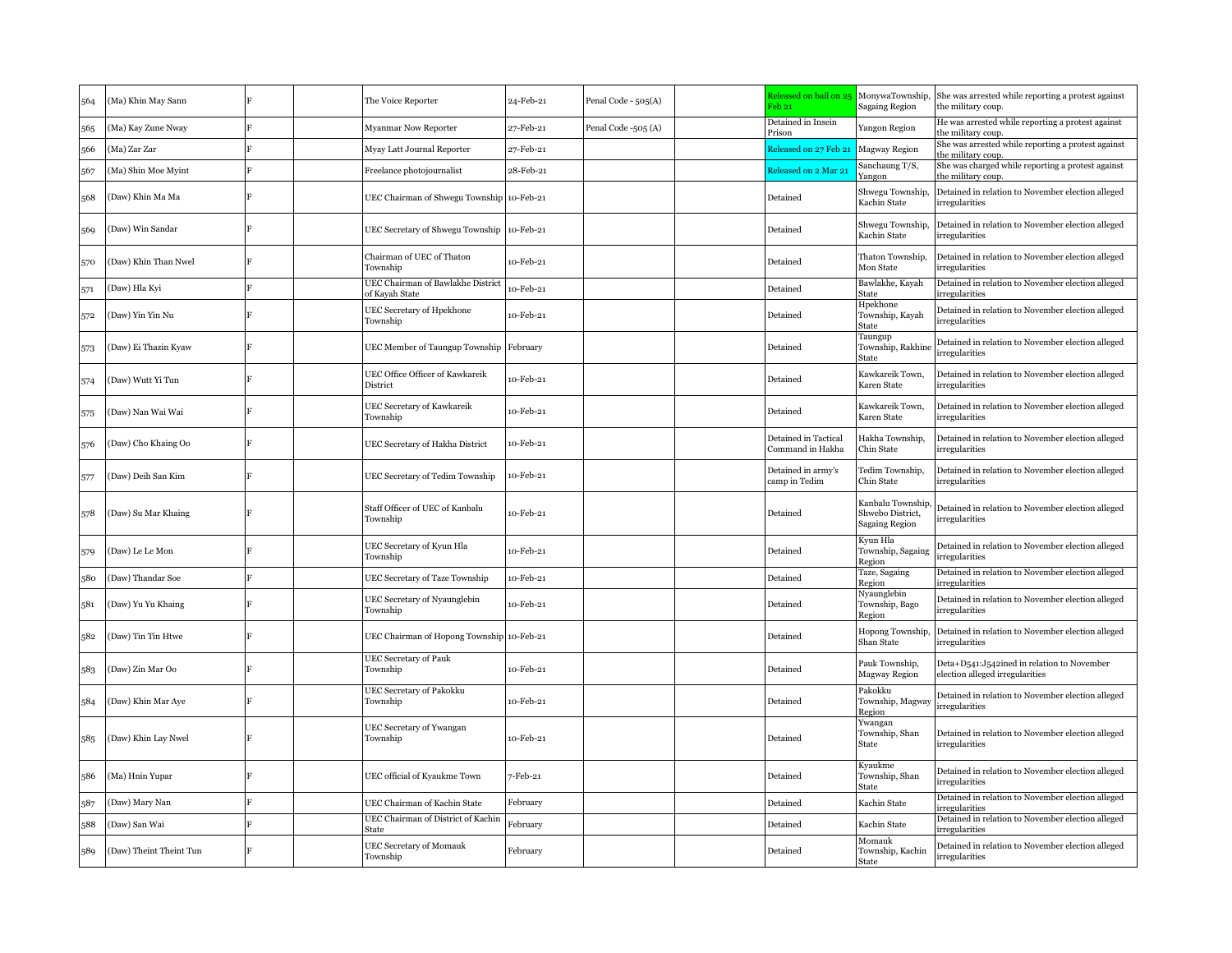| 590 | (Daw) Khin May Soe    |  | UEC Secretary of Mohnyin<br>Township                        | February                           |                                                                   |                                        | Detained  | Mohnyin Township<br>Kachin State            | Detained in relation to November election alleged<br>irregularities                                                                                                                                                                                                                                                                        |
|-----|-----------------------|--|-------------------------------------------------------------|------------------------------------|-------------------------------------------------------------------|----------------------------------------|-----------|---------------------------------------------|--------------------------------------------------------------------------------------------------------------------------------------------------------------------------------------------------------------------------------------------------------------------------------------------------------------------------------------------|
| 591 | (Daw) Khin Khin Htay  |  | UEC Chairman of Mogaung<br>Fownship                         | February                           |                                                                   |                                        | Detained  | Mogaung<br>Township, Kachin<br>State        | Detained in relation to November election alleged<br>irregularities                                                                                                                                                                                                                                                                        |
| 592 | (Daw) Mya Mya         |  | UEC Member of Mongmit Township February                     |                                    |                                                                   |                                        | Detained  | Mongmit<br>Township, Shan<br><b>State</b>   | Detained in relation to November election alleged<br>irregularities                                                                                                                                                                                                                                                                        |
| 593 | (Daw) Kaung Jar Khunr |  | UEC Chairman of Kutkai Township                             | February                           |                                                                   |                                        | Detained  | Kutkai Township,<br>Shan State              | Detained in relation to November election alleged<br>irregularities                                                                                                                                                                                                                                                                        |
| 594 | (Daw) Nyein Myint Moe |  | UEC Member of Mongkaung<br>Township                         | February                           |                                                                   |                                        | Detained  | Mongkung<br>Township, Shan<br>State         | Detained in relation to November election alleged<br>irregularities                                                                                                                                                                                                                                                                        |
| 595 | (Daw) Aye Thandar Soe |  | UEC Secretary of Tachileik District                         | February                           |                                                                   |                                        | Detained  | Tachileik<br>Township, Shan<br><b>State</b> | Detained in relation to November election alleged<br>irregularities                                                                                                                                                                                                                                                                        |
| 596 | (Daw) Phyu Phyu Thin  |  | Pyihtaungsu Hluttaw MP for<br>Mingalar Taung Nyunt Township | Issued warrant to<br>arrest        | Penal Code - 505(B),<br>Vatural Disaster<br>Management law        |                                        | In Hiding | Yangon Region                               | The 17 are members of the Committee Representing<br>Pyidaungsu Hluttaw (CRPH), a predominantly NLD<br>and self-declared parliamentary committee formed<br>after the coup in response to military rule. The<br>warrants were issued at each township the MPs<br>represent, under article 505[b) of the Penal Code,<br>according to sources. |
| 597 | (Daw) Zin Mar Aung    |  | Pyihtaungsu Hluttaw MP for Yankin<br>Township               | Issued warrant to<br>arrest        | Penal Code - 505(B),<br><b>Natural Disaster</b><br>Management law |                                        | In Hiding | Yangon Region                               | The 17 are members of the Committee Representing<br>Pyidaungsu Hluttaw (CRPH), a predominantly NLD<br>and self-declared parliamentary committee formed<br>after the coup in response to military rule. The<br>warrants were issued at each township the MPs<br>represent, under article 505[b) of the Penal Code,<br>according to sources. |
| 598 | (Daw) Myat Thida Tun  |  | Amyotha Hluttaw MP for Mon state                            | Issued warrant to<br><b>arrest</b> | Penal Code - 505(B),<br><b>Natural Disaster</b><br>Management law |                                        | In Hiding | Mon State                                   | The 17 are members of the Committee Representing<br>Pyidaungsu Hluttaw (CRPH), a predominantly NLD<br>and self-declared parliamentary committee formed<br>after the coup in response to military rule. The<br>warrants were issued at each township the MPs<br>represent, under article 505[b) of the Penal Code,<br>according to sources. |
| 599 | (Daw) Thiri Yadanar   |  | MP for Bilin Township                                       | Issued warrant to<br>arrest        | Penal Code - 505(B)                                               | <b>Bilin Township</b><br>Administrator | In Hiding | Bilin Township,<br>Mon State                | Myanmar Military Seizes Power and Senior NLD<br>leaders including Daw Aung San Suu Kyi and<br>President U Win Myint were detained. The NLD's<br>chief ministers and ministers in the states and<br>regions were also detained.                                                                                                             |
| 600 | (Ma) Zu Zu Zan        |  | Member of Kayah State Student<br>Union                      | Issued warrant to<br>arrest        | S: 19 of PAPP Law                                                 | Superintendent Zaw<br>Moe Aung         | In Hiding | Mandalay Region                             | For staging a protest against the military coup                                                                                                                                                                                                                                                                                            |
| 601 | (Ma) Nilar Thein      |  | 88 Generation Student Leader (88<br>Peace and Open Society) | Issued warrant to<br>urrest        | Penal Code - 505(A)                                               |                                        | In Hiding | Yangon Region                               | Alledged to have disrespected the military                                                                                                                                                                                                                                                                                                 |
| 602 | (U) Ei Pencilo        |  | Social Influencer (Writer)                                  | Issued warrant to<br>arrest        | Penal Code - 505(B)                                               |                                        | In Hiding | Yangon Region                               | The military is alleging that the accused made and<br>circulated a statement on social media intending to<br>undermine the peace and order of the state.                                                                                                                                                                                   |
| 603 | Nang Mu               |  | Civilian                                                    | Issued warrant to<br>rrest         |                                                                   |                                        | In Hiding | Mohnyin Town,<br>Kachin State               | For staging a protest against the military coup                                                                                                                                                                                                                                                                                            |
| 604 | Thet Htar Hnin        |  | Civilian                                                    | Issued warrant to<br>arrest        |                                                                   |                                        | In Hiding | Mohnyin Town,<br>Kachin State               | For staging a protest against the military coup                                                                                                                                                                                                                                                                                            |
|     |                       |  |                                                             |                                    |                                                                   |                                        |           |                                             |                                                                                                                                                                                                                                                                                                                                            |
|     | Total 604             |  |                                                             |                                    |                                                                   |                                        |           |                                             |                                                                                                                                                                                                                                                                                                                                            |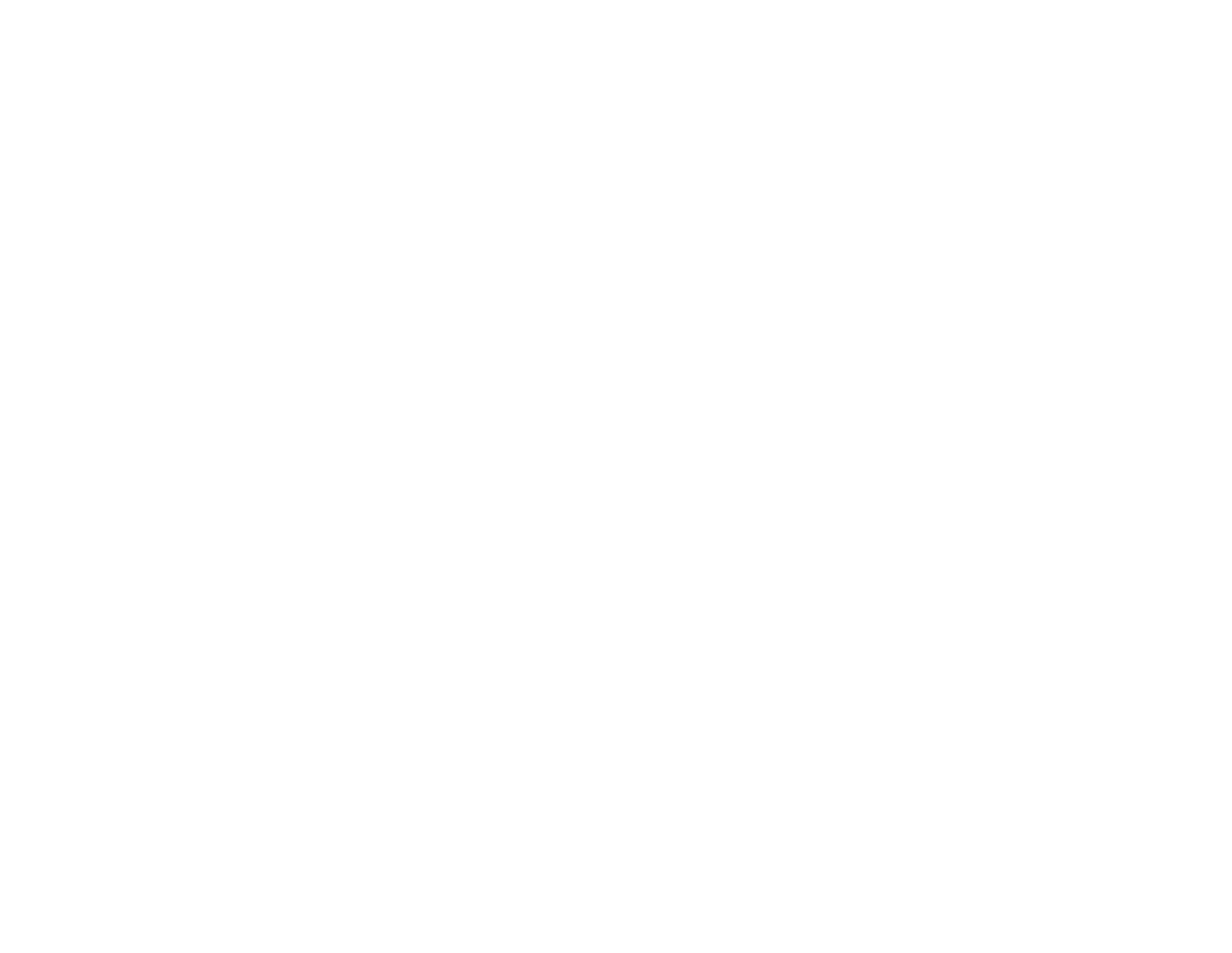the control of the control of the control of the control of the control of the control of the control of the control of the control of the control of